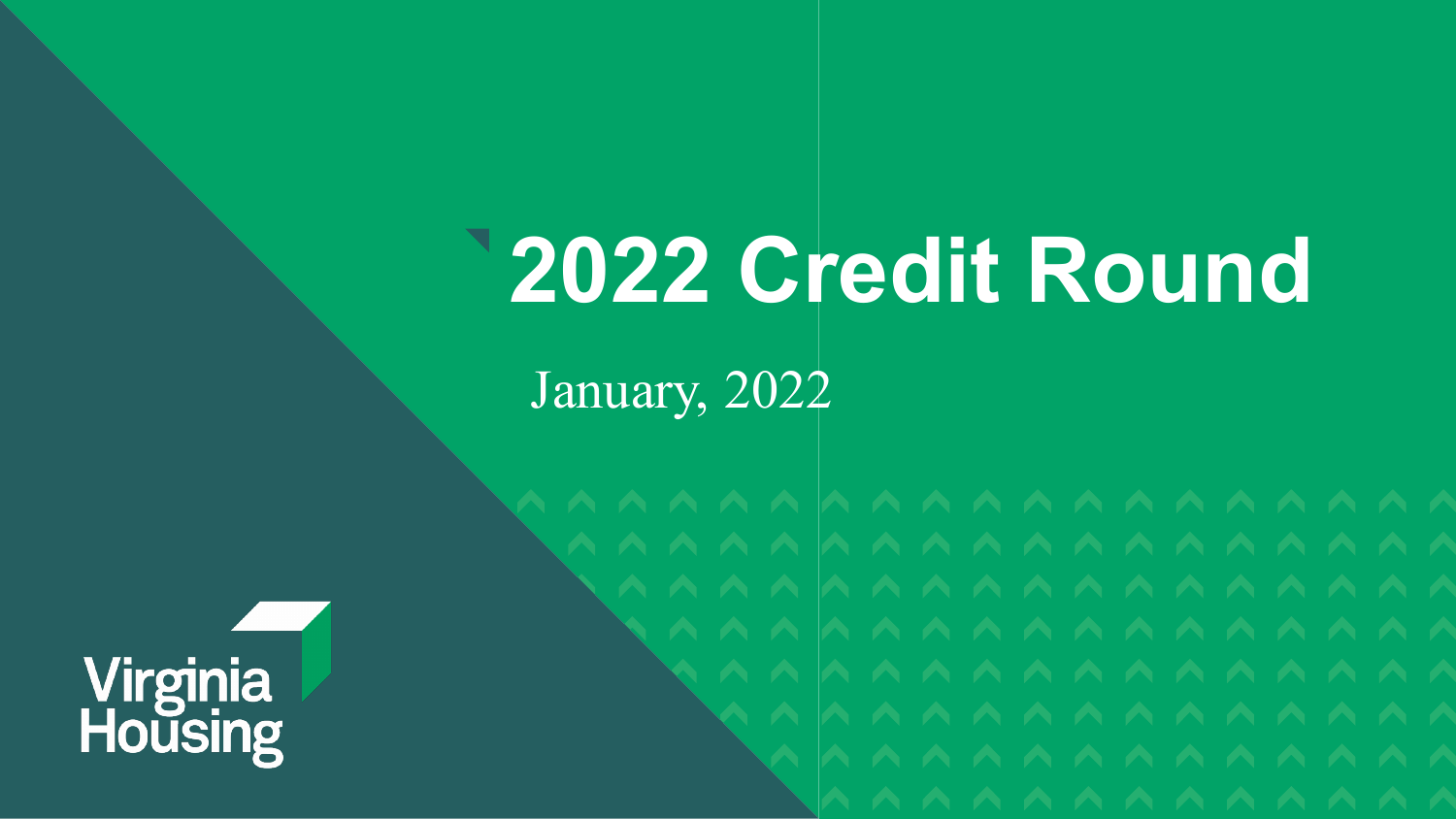### **Agenda**

- 1. Welcome & Introductions
- 2. Housing Credit Production
- 3. Pool Percentages & Available Credits
- 4. Reminders for 2022
- 5. 2022 Programmatic Updates
- 6. Q&A Wrap Up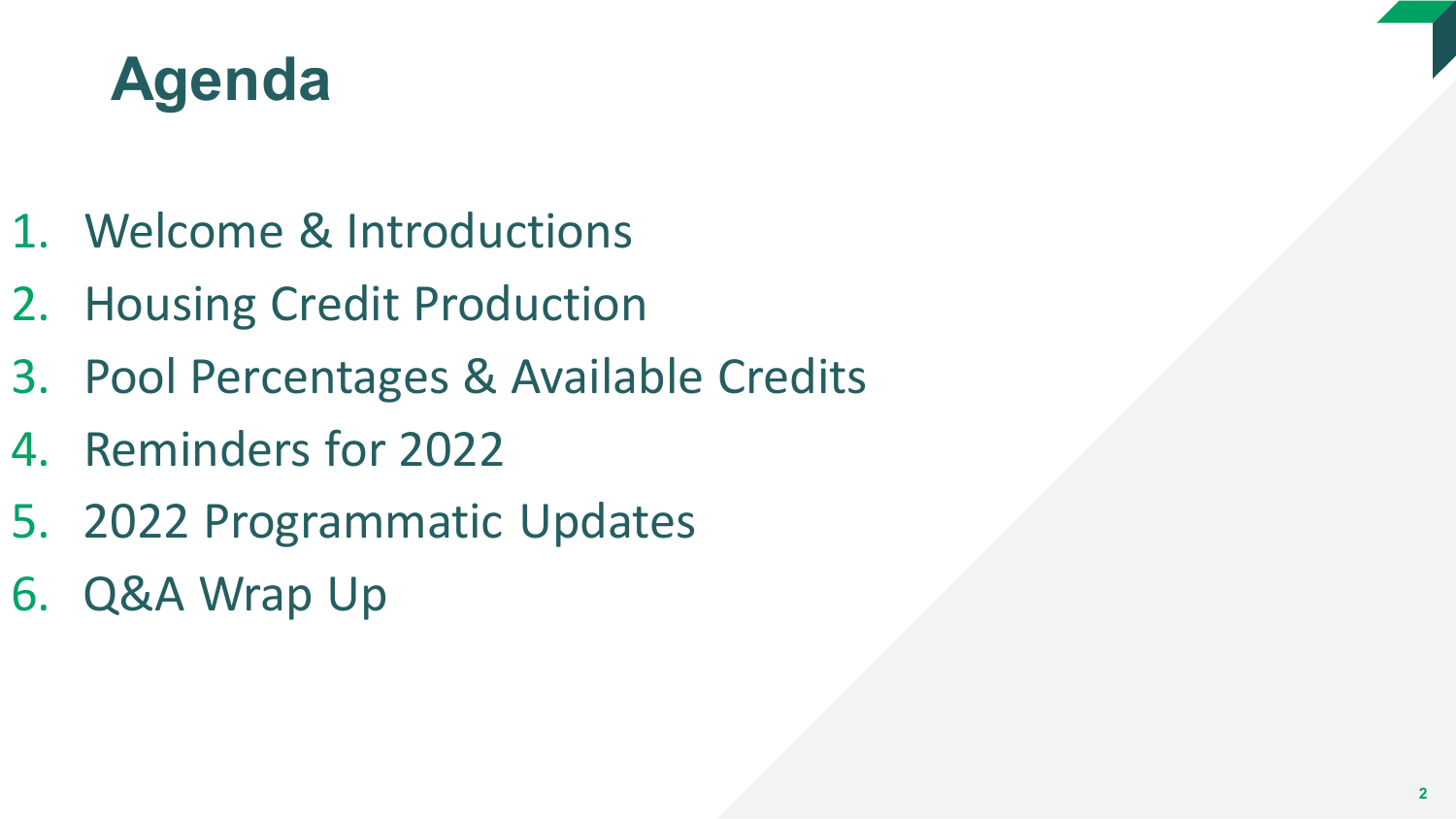### **Welcome and Introductions**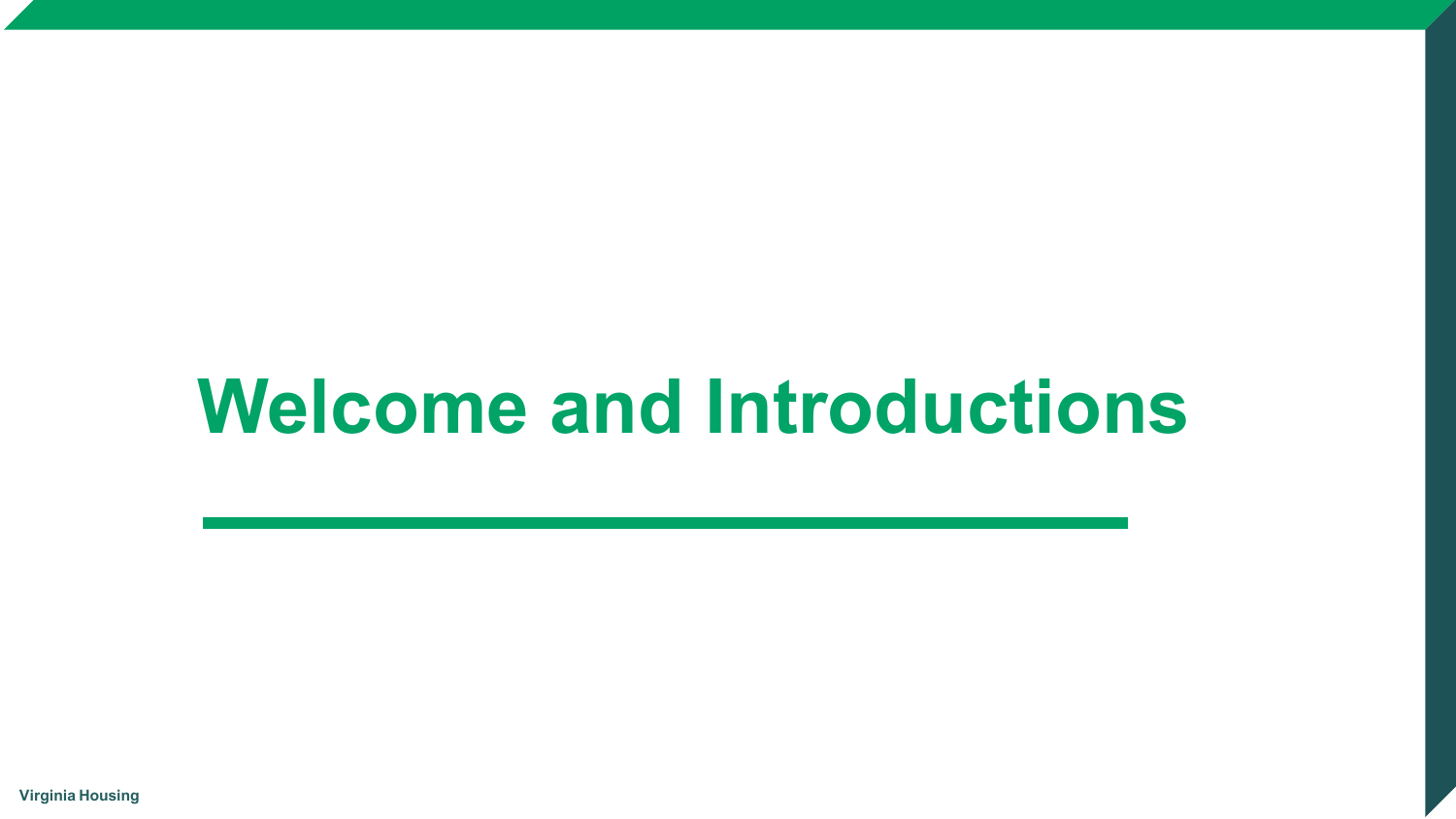### **Housing Credit Team**

### **J.D. BONDURANT**

**Director** 

Phone: (804) 343-5725 [jd.bondurant@virginiahousing.com](mailto:jd.bondurant@virginiahousing.com)

### **STEPHANIE FLANDERS**

Assistant Director

Phone: (804) 343-5939

[stephanie.flanders@virginiahousing.com](mailto:stephanie.flanders@vhda.com)

### **PHIL CUNNINGHAM**

Associate Allocation Officer Phone: (804) 343-5514

[phillip.cunningham@virginiahousing.com](mailto:phillip.cunningham@vhda.com)

### **PAMELA FREETH**

Tax Credit Allocation Analyst Phone: (804) 343-5563 [Pamela.Freeth@virginiahousing.com](mailto:Pamela.Freeth@vhda.com)

### **Aniyah Moaney**

Tax Credit Allocation Coordinator Phone: (804) 343-5518

[aniyah.moaney@virginiahousing.com](mailto:aniyah.moaney@vhda.com)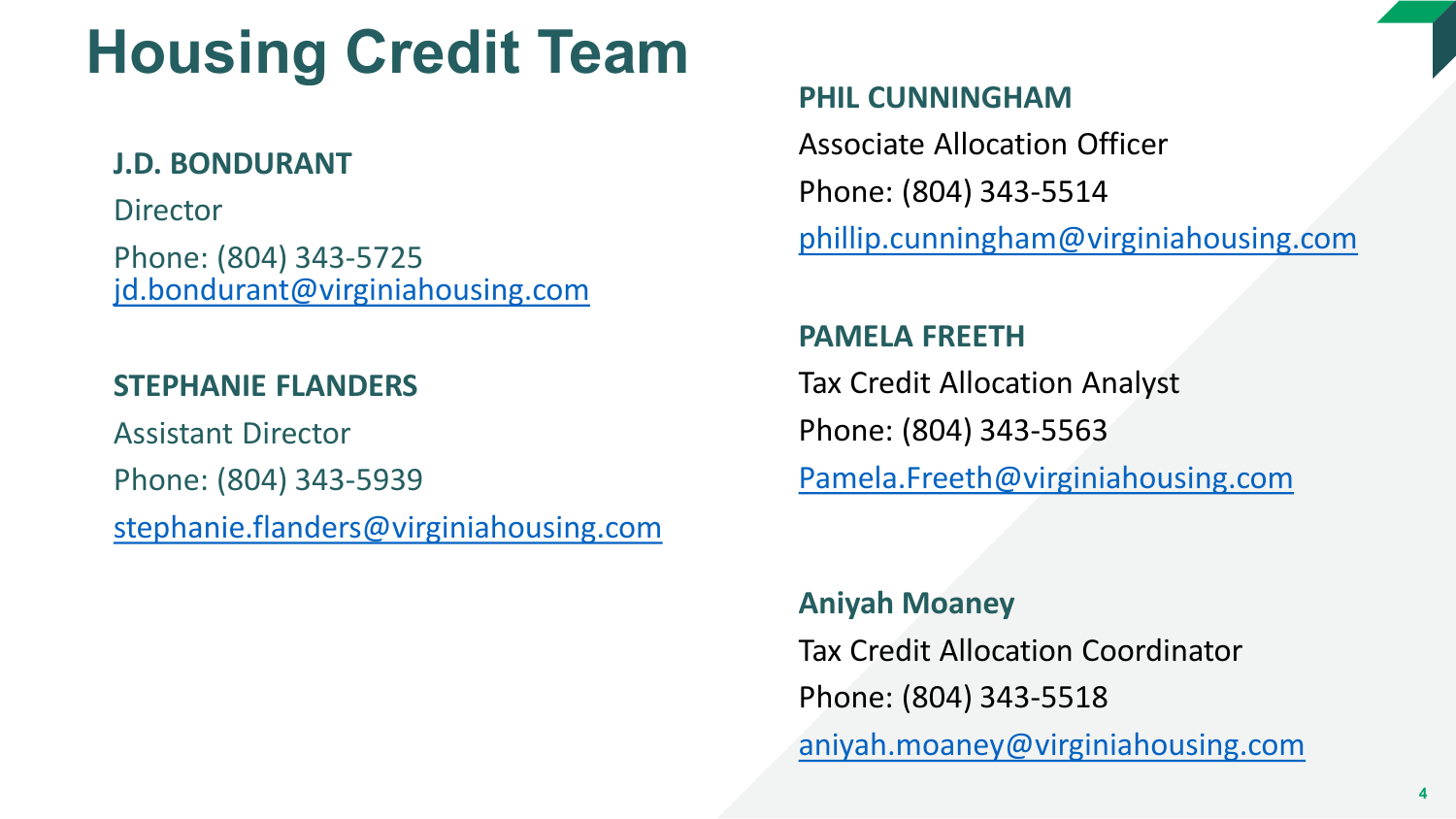### **Additional Players**

### **TAMMY NEALE**

Chief of Programs

### **EVERETT GARDNER**

Rental Housing Senior Counsel Manager

### **ART BOWEN**

Managing Director Rental Housing

### **NEAL ROGERS**

Dir. of Compliance & Asset Mgt.

### **ALENA HENDERSON**

Business Solutions Manager

**SERGIO GAMBALE** Design & Construction Group Mgr.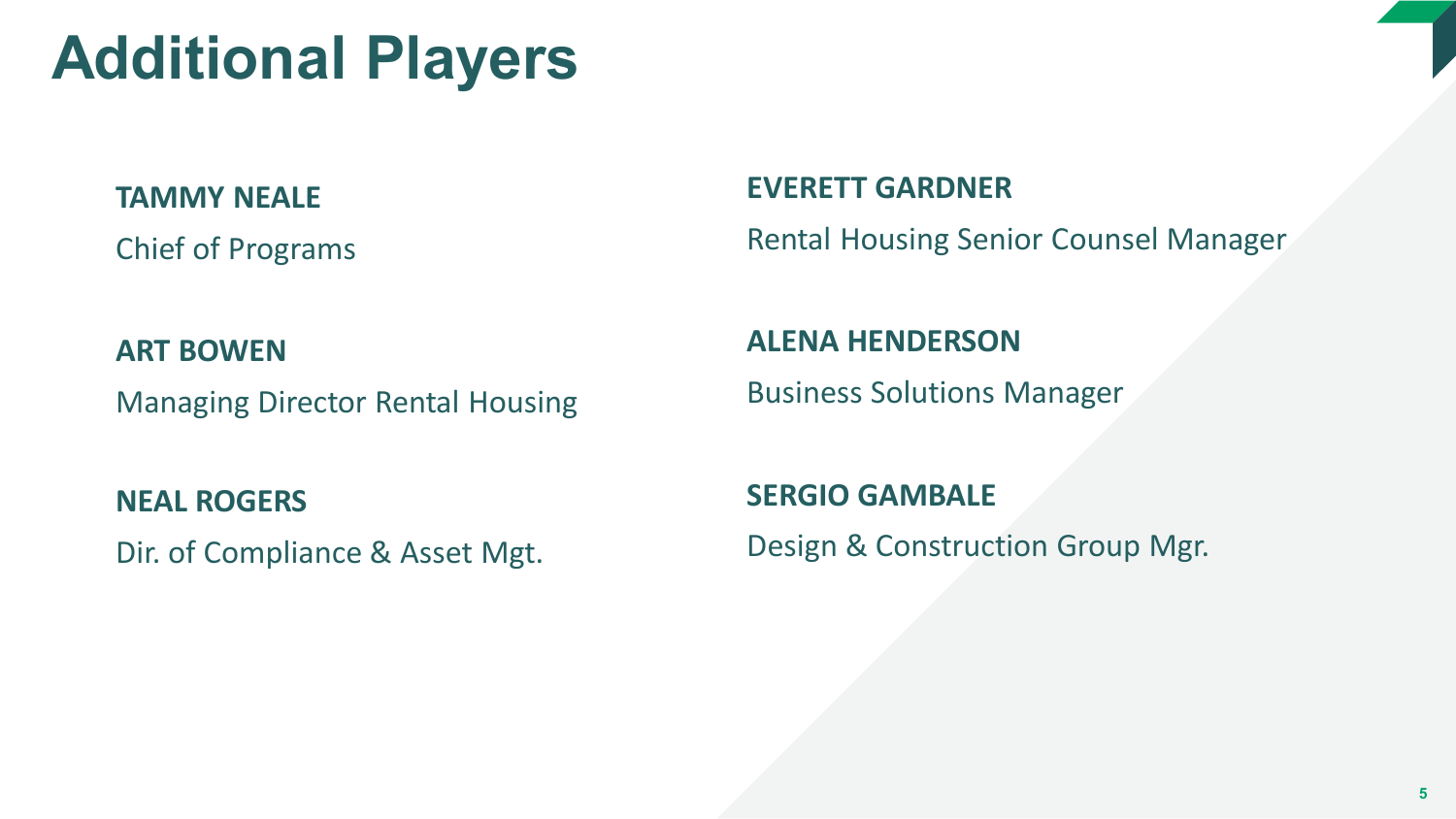## **Housing Credit Production**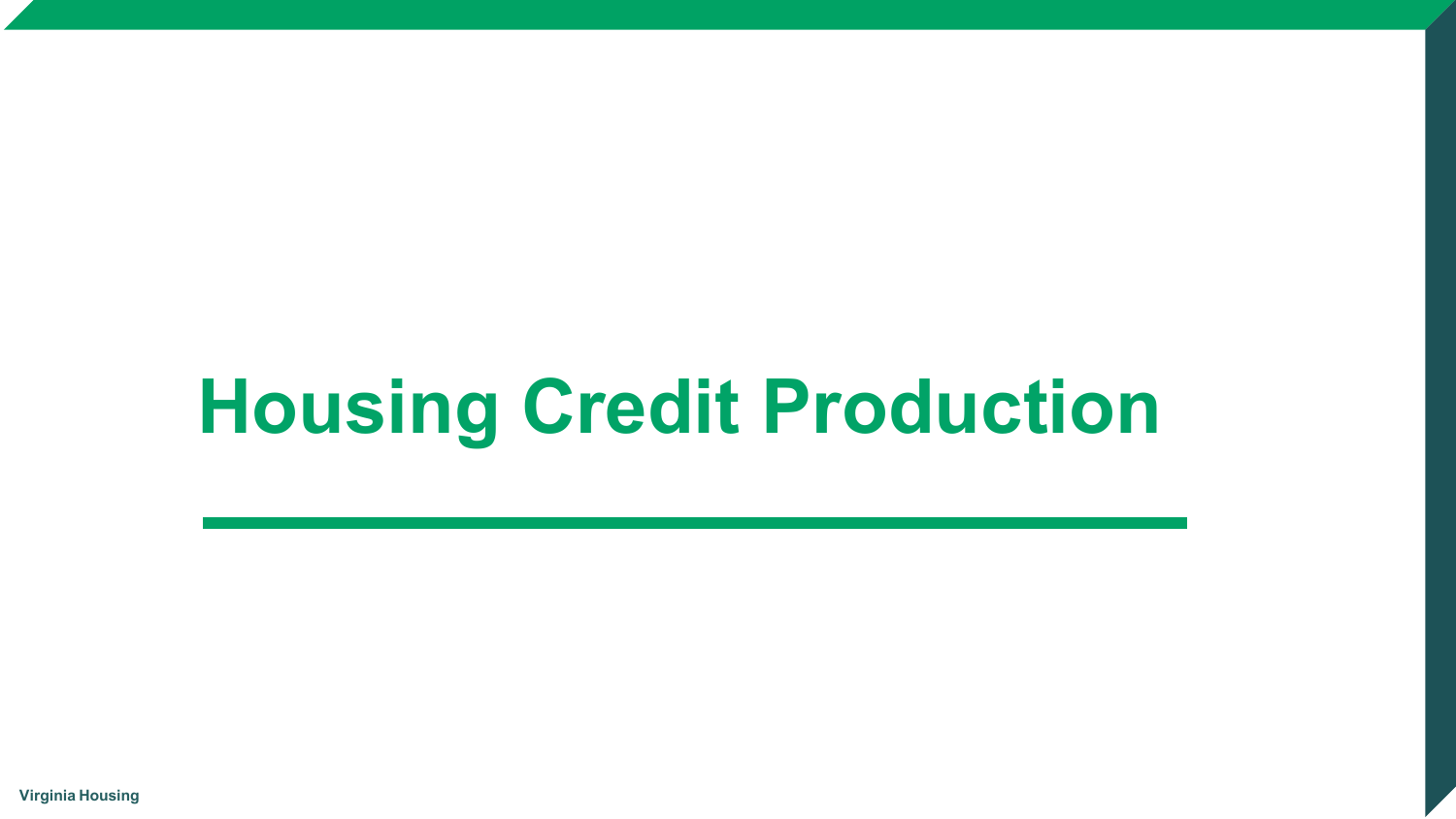### **Housing Credit Production 2021**

### **9% Developments**

29 developments awarded credits in 2021; 1,730 units Total 9% developments 2017-2021= 153 Total 9% units 2017-2021= 9,957

### **4% Developments**

45 applications received in 2021: 6,287 units Applications received in 2020: 18 Average number of applications received from 2017-2021: 29 Total 4% developments 2017-2021: 146 Total 4% units 2017-2021: 19,406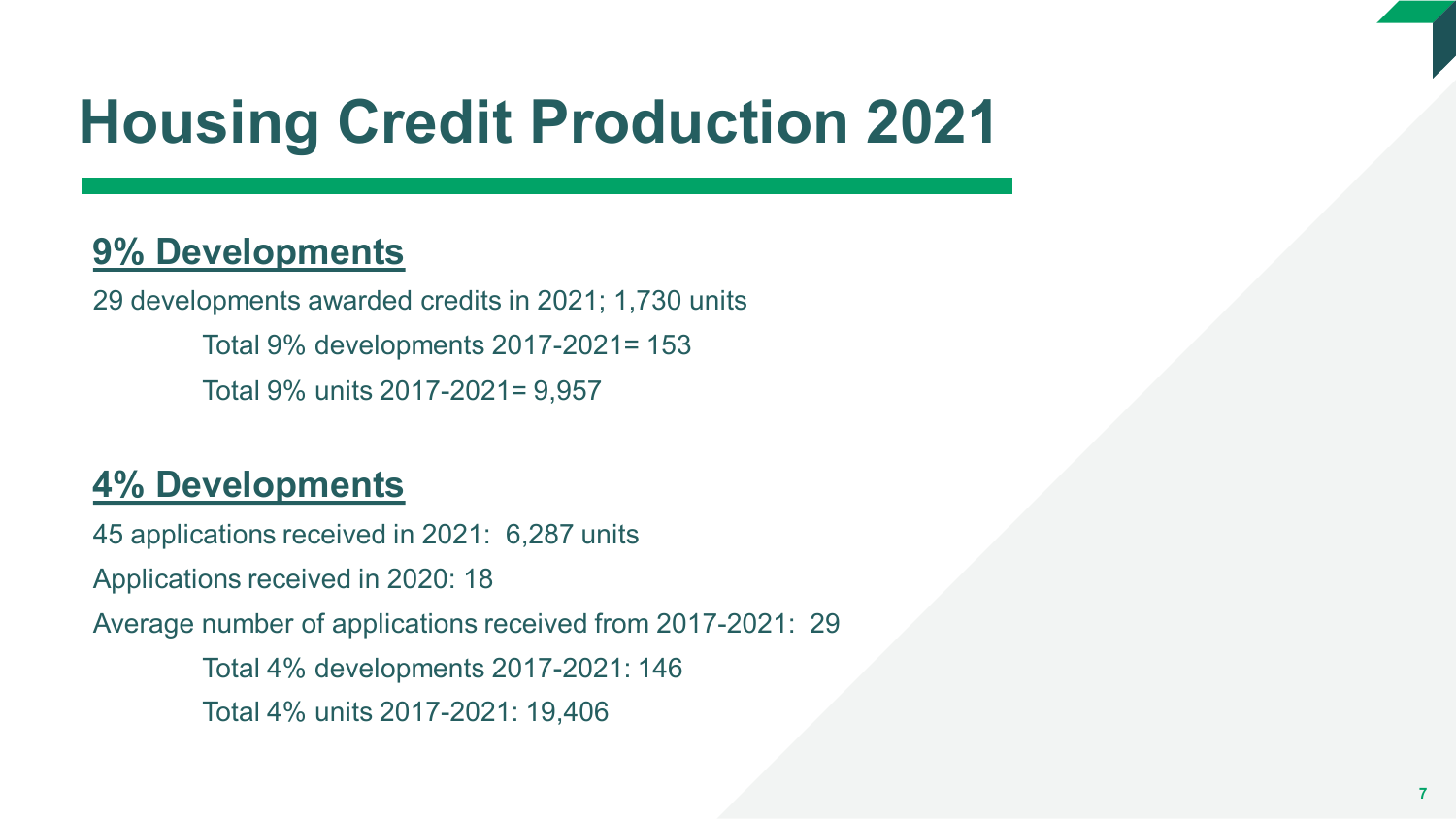## **Pools and Housing Credits**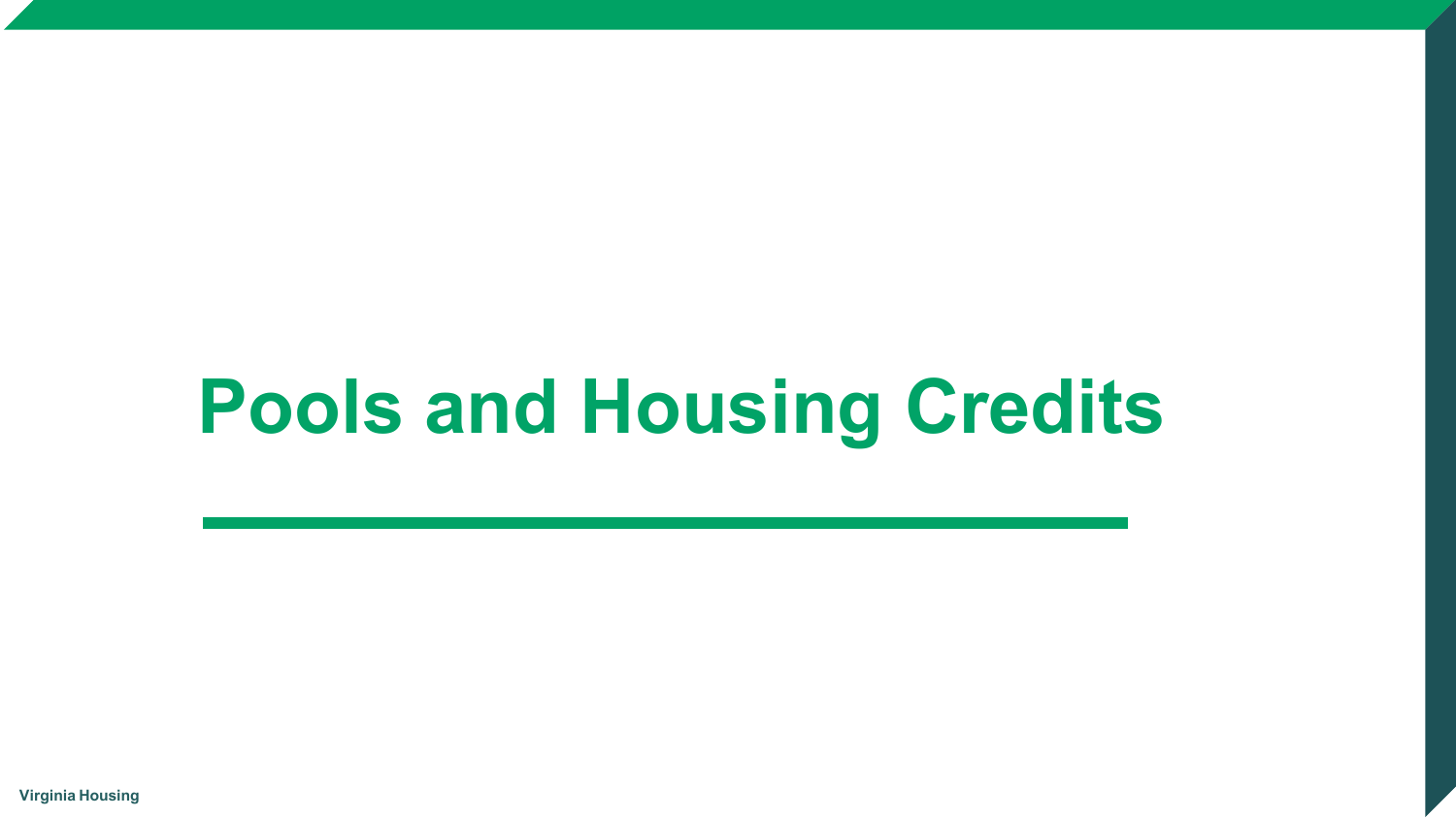### **Rules of Ranking**

### **Low-Income Housing Tax Credit Pools: Rules of Ranking**

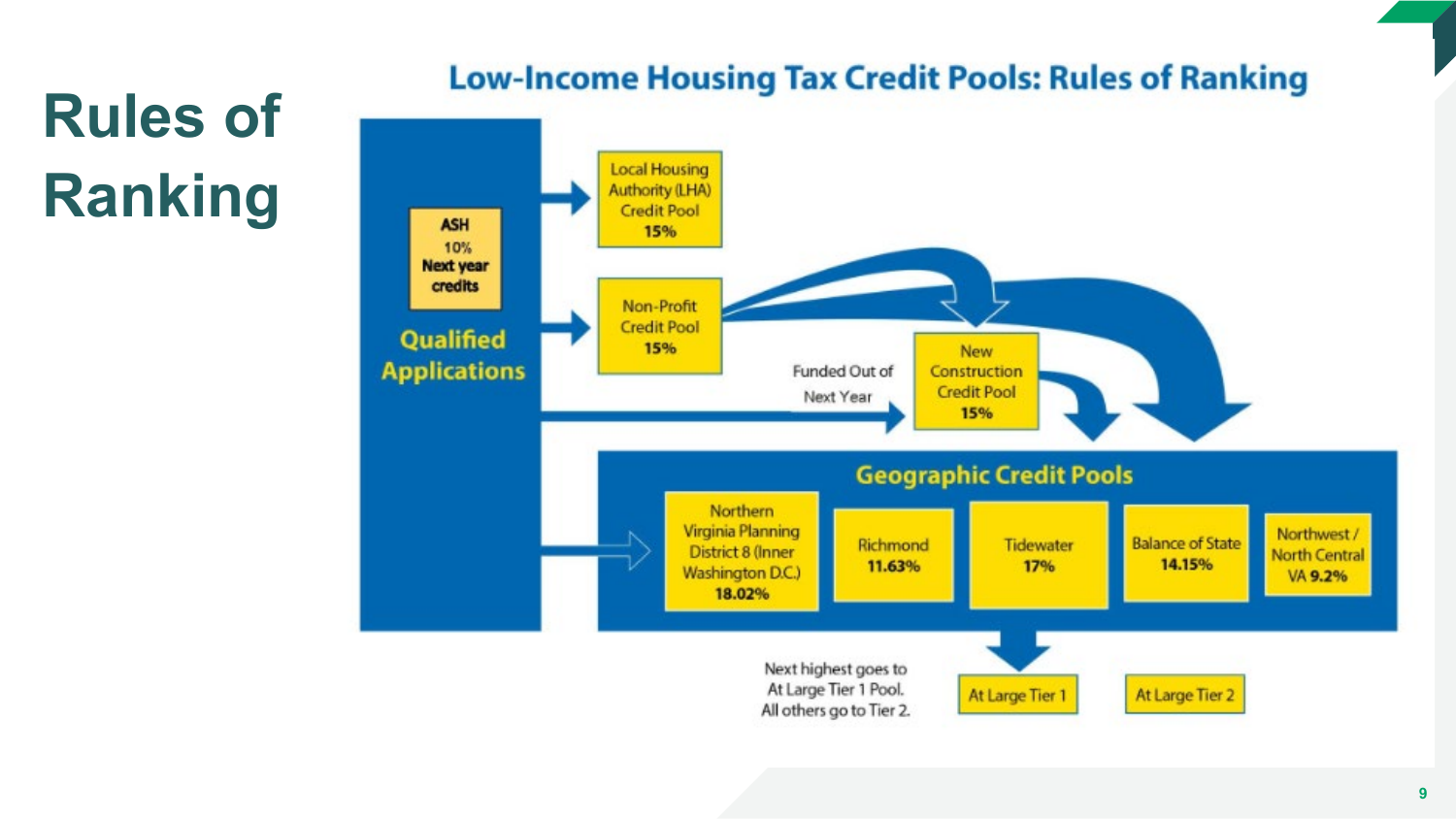# **2022 Pool Percentages**

| Pool                                 | Pool % |
|--------------------------------------|--------|
| <b>Nonprofit Pool</b>                | 15.00% |
| <b>New Construction Pool</b>         | 15.00% |
| Northern Virginia                    | 18.02% |
| Northwest / North Central            | 9.20%  |
| <b>Richmond MSA</b>                  | 11.63% |
| Tidewater                            | 17.00% |
| <b>Balance of State</b>              | 14.15% |
| <b>Local Housing Authority</b>       | 15.00% |
| <b>Accessible Supportive Housing</b> | 10.00% |

Denote Forward Funded Pools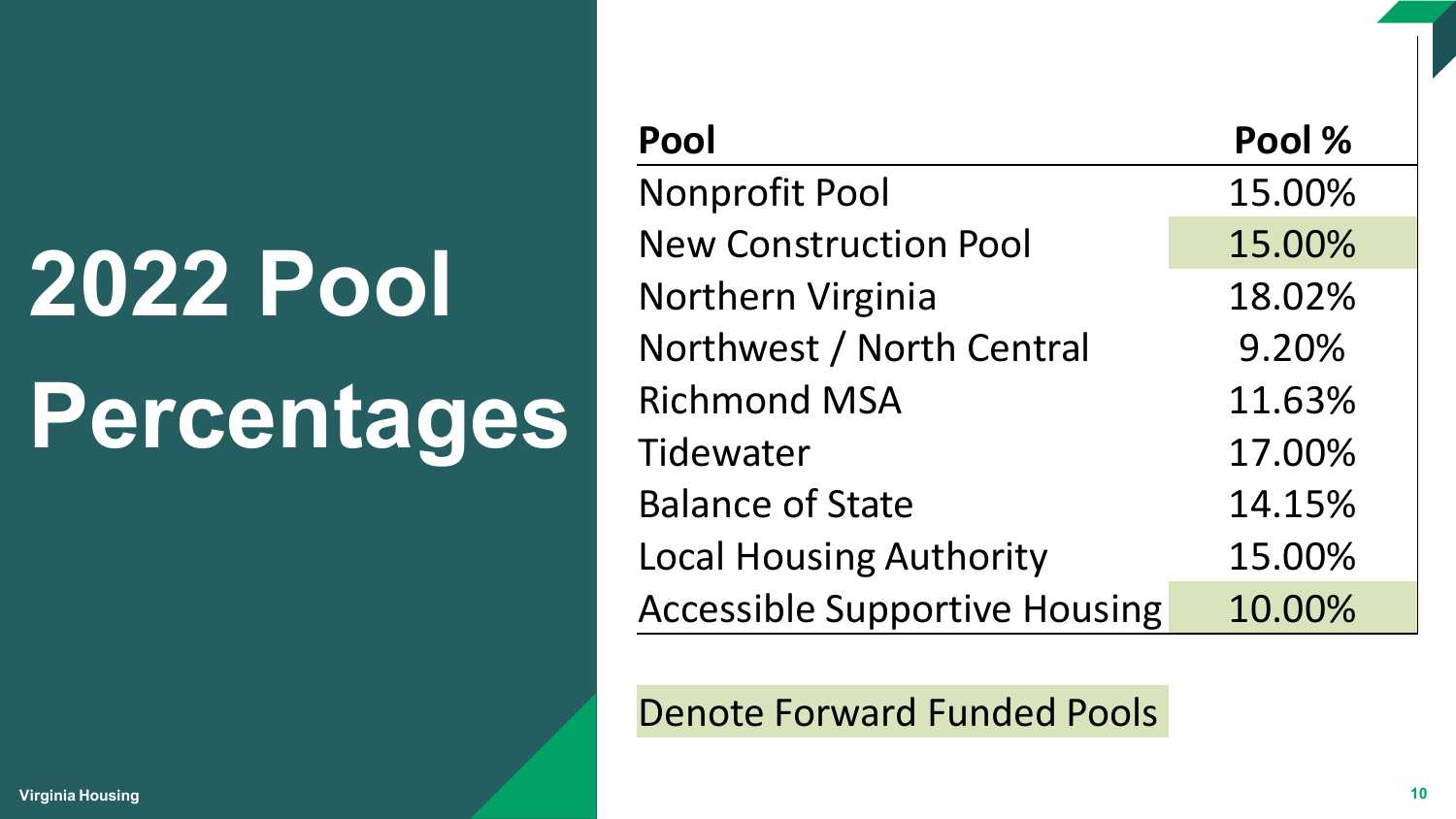### **Estimated Housing Credits 2022**

- Per Capita Credits \$2.60 per person\*
- ‣ Returned Credits:
- **National Pool:**
- LHA, Cost Overrun and HOTC
- New Construction:
- Accessible Supportive Housing Pool:
- Estimated 2021 Credits:

| \$22,335,464   |     |
|----------------|-----|
|                | \$0 |
| \$100,000      |     |
| (59, 962, 455) |     |
| ( \$3,400,790) |     |
| (52, 438, 740) |     |
| \$6,633,379    |     |

\*Population Estimate = 8,590,563 (U.S. Census Bureau 7/1/21)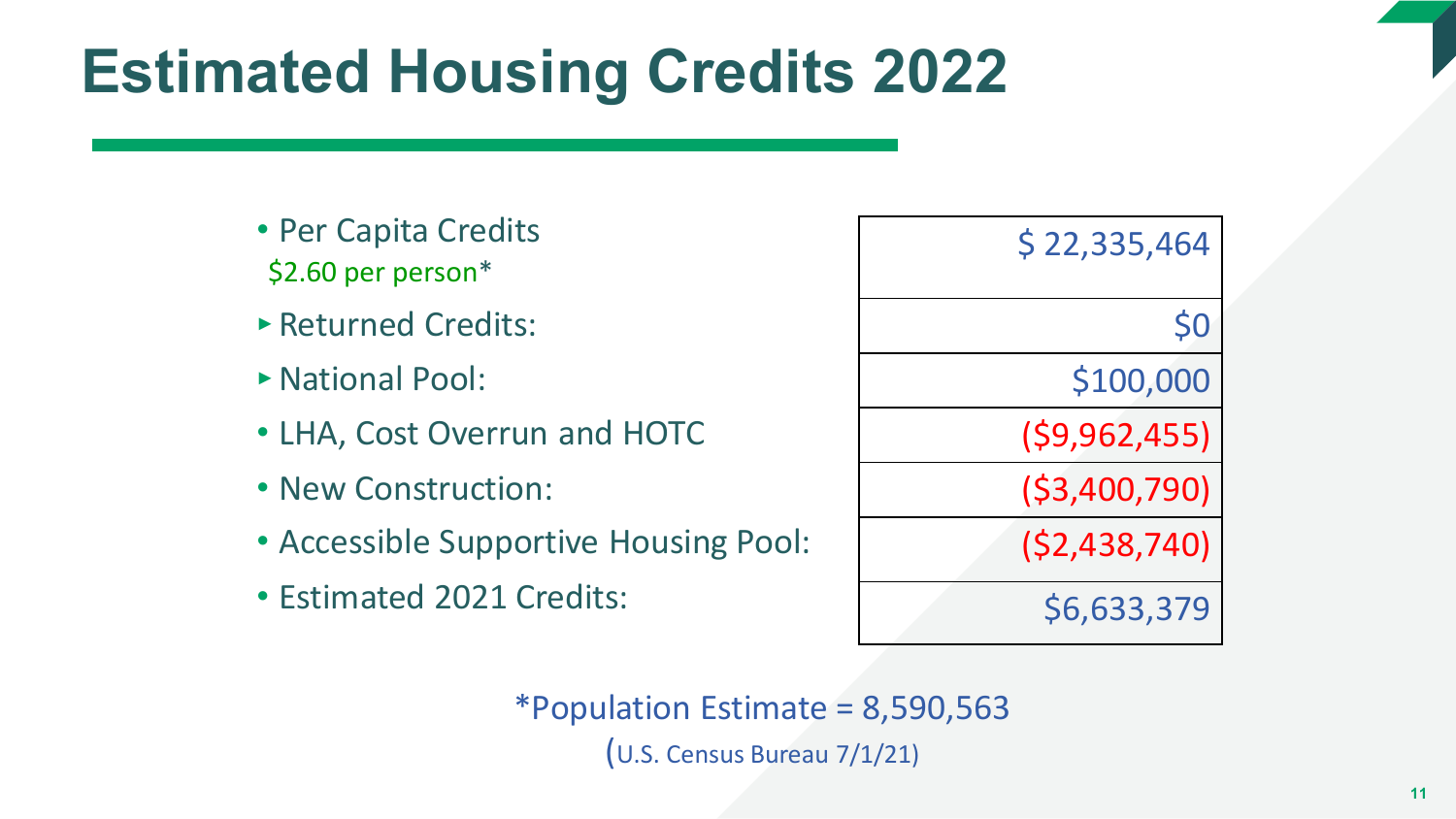### **Estimated Housing Credits 2022**

| • 2022 Capita Credits               | \$6,633,379  |
|-------------------------------------|--------------|
| • New Construction:                 | \$3,350,320  |
| Accessible Supportive Housing Pool: | \$2,233,546  |
| • Minimum Estimated Credits:        | \$12,217,245 |
|                                     |              |
| • Potential for additional credits: | \$3,350,320  |
| • Maximum Estimated Credits:        | \$15,567,565 |

\*Population Estimate = 8,590,563 (U.S. Census Bureau 7/1/21)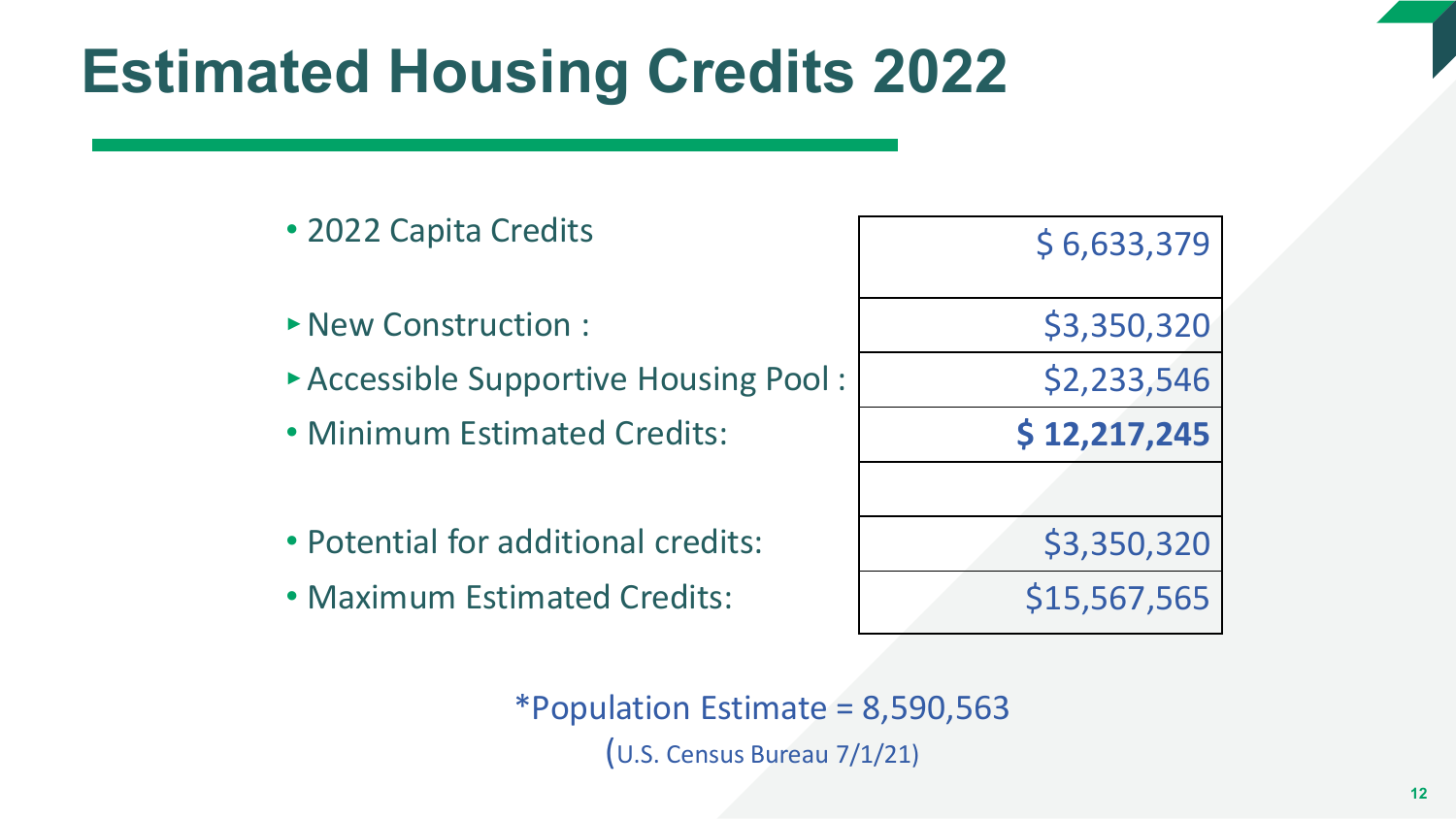### **Estimated Housing Credits by Pool**

| Pool                             | 2022 Credits |
|----------------------------------|--------------|
| <b>Nonprofit Pool</b>            | \$1,497,555  |
| <b>New Construction Pool</b>     | \$3,350,320  |
| <b>Northern VA</b>               | \$1,799,062  |
| NW/NC                            | \$918,501    |
| Richmond                         | \$1,161,104  |
| Tidewater                        | \$1,697,229  |
| <b>Balance of State</b>          | \$1,412,693  |
| <b>Local Housing Authority</b>   | \$1,497,555  |
| <b>Accessible Supportive Hsg</b> | \$2,233,546  |
| <b>Total Estimate</b>            | \$15,567,565 |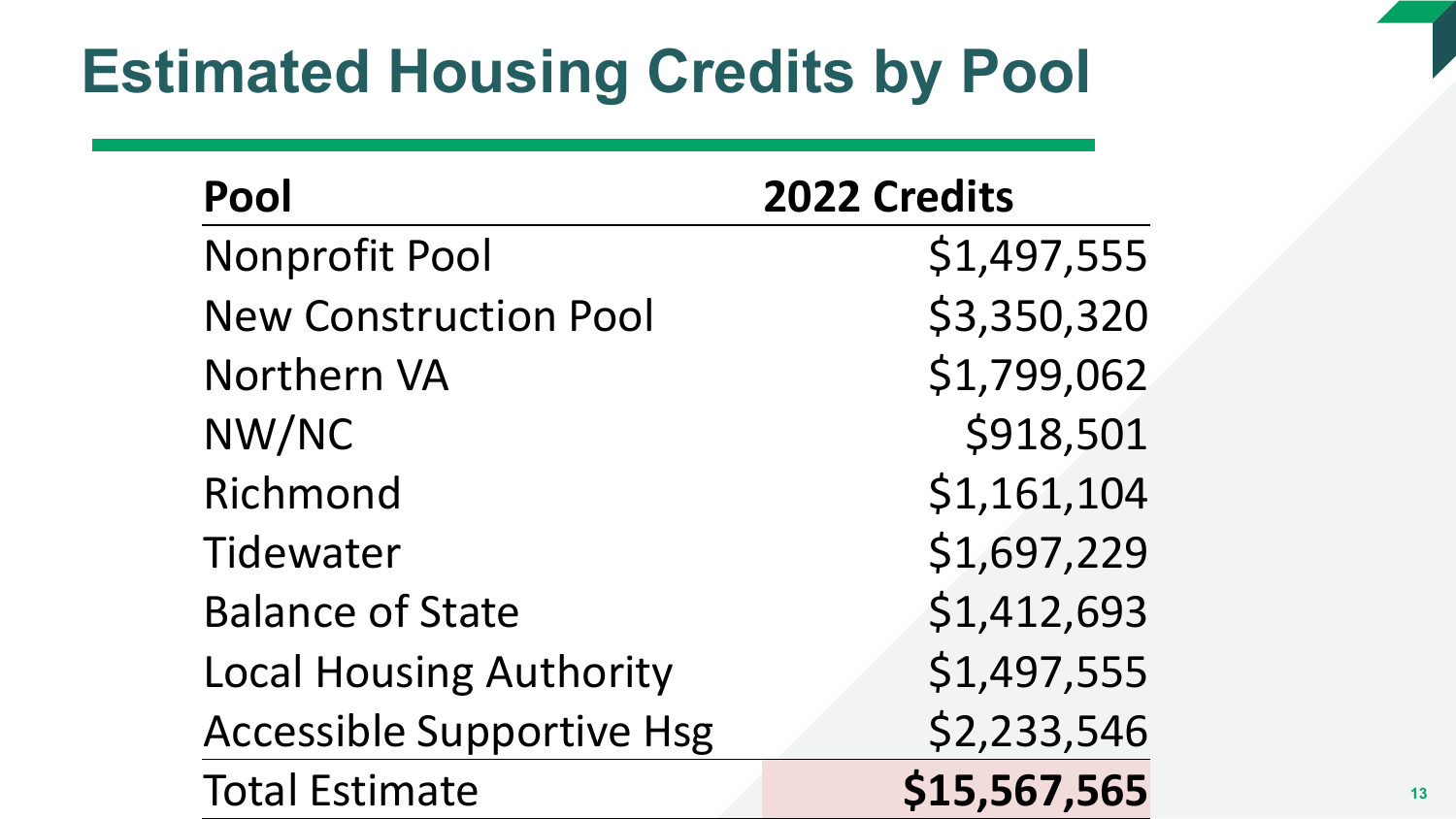### **SB 47 Income tax; housing opportunity tax credits**

### 2022 SESSION Introduced by: Mamie E. Locke (by request)

SUMMARY AS INTRODUCED: Income tax; housing opportunity tax credits. Increases the aggregate annual limit on housing opportunity tax credits from \$15 million to the sum of (i) \$150 million, (ii) the amount by which the allocation for the previous year exceeds credits actually reserved in that year, and (iii) the amount of credits recaptured or disallowed for the previous year. The bill removes the credit's sunset, which under current law is January 1, 2026; however, the Virginia Housing Development Authority (the Authority), which administers the credit, would be authorized to reserve credits only for fiscal years beginning in January 1, 2021, but before January 1, 2026.

The bill directs the Authority, which is the agency charged with administering the federal low-income housing tax credit (the federal credit), to reserve a housing opportunity tax credit (the state credit) for a taxpayer whenever it allocates a federal credit. The reserved state credit must be at least one-half of all federal credits allocated to the taxpayer over the 10-year period for the federal credit. However, the bill limits the amount of credits a taxpayer may claim in a single taxable year to the lesser of (a) the amount of the federal credit allocated to the taxpayer or (b) one-tenth of the reserved amount.

The bill removes the Authority's power to allow credit applicants to sell credits to other taxpayers

Full Text can be found at : <https://lis.virginia.gov/cgi-bin/legp604.exe?221+sum+SB47>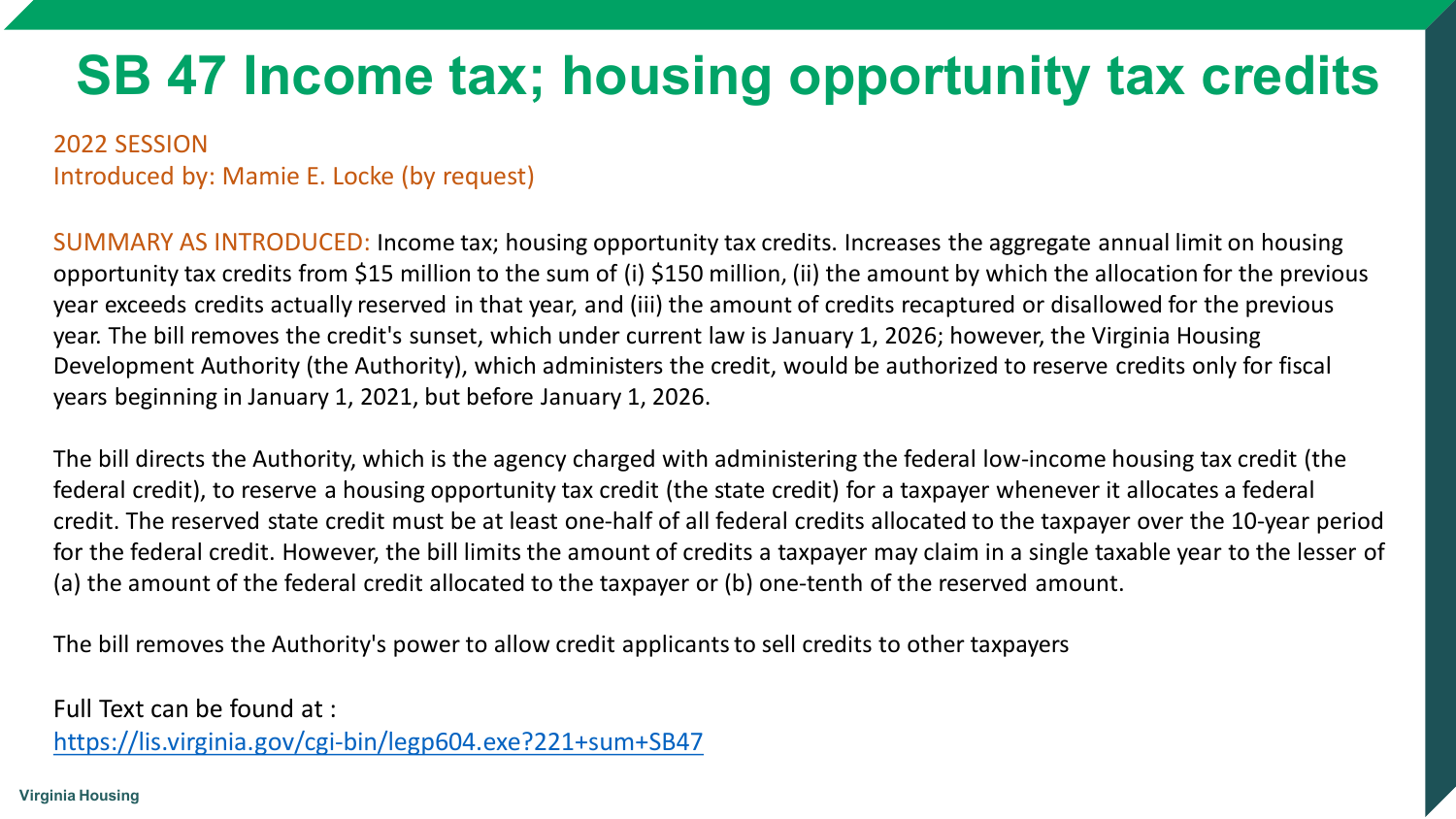# **Reminders for 2022**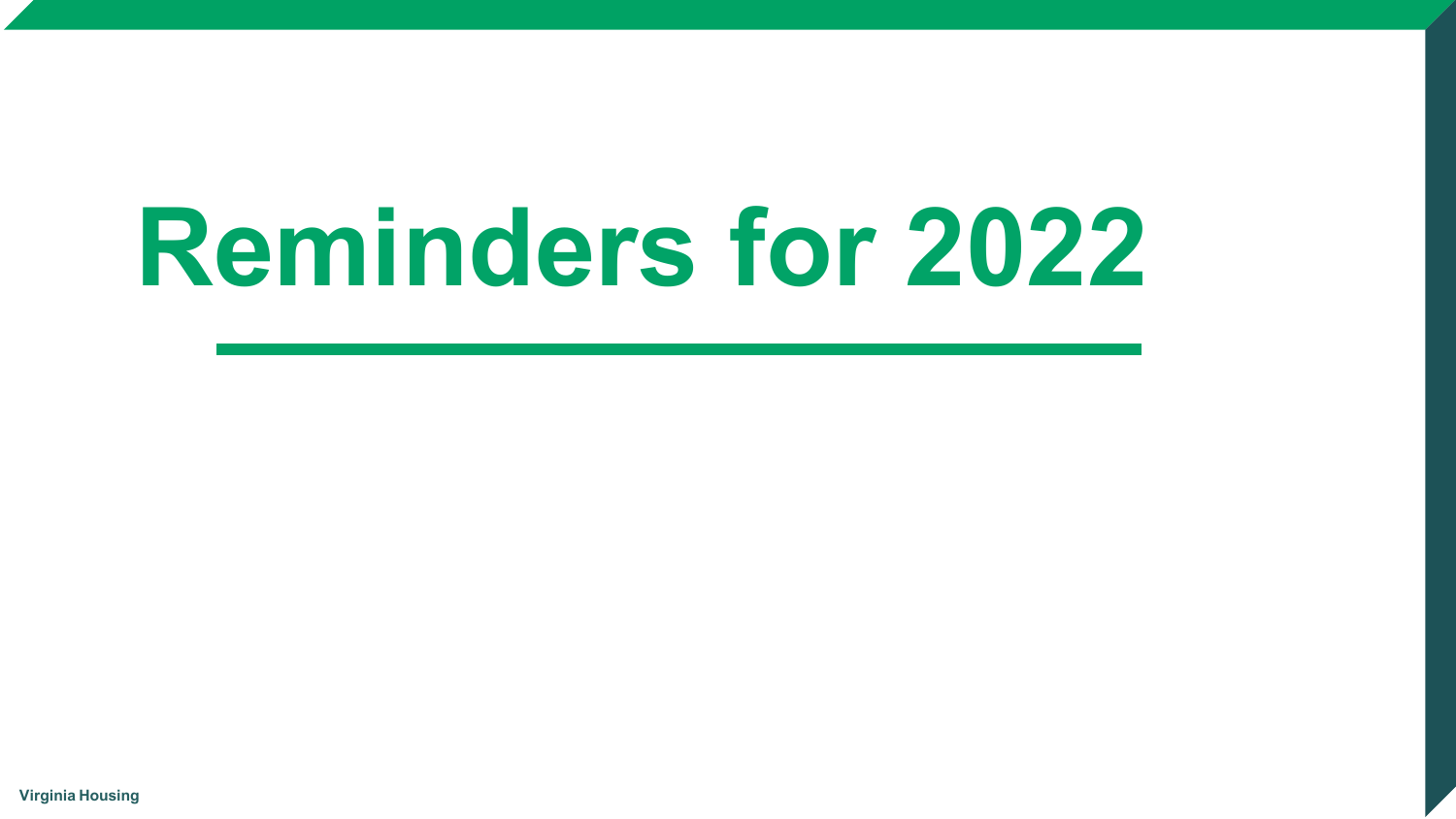## **Change Requests & Minimum Design and Construction Requirements MDCRs**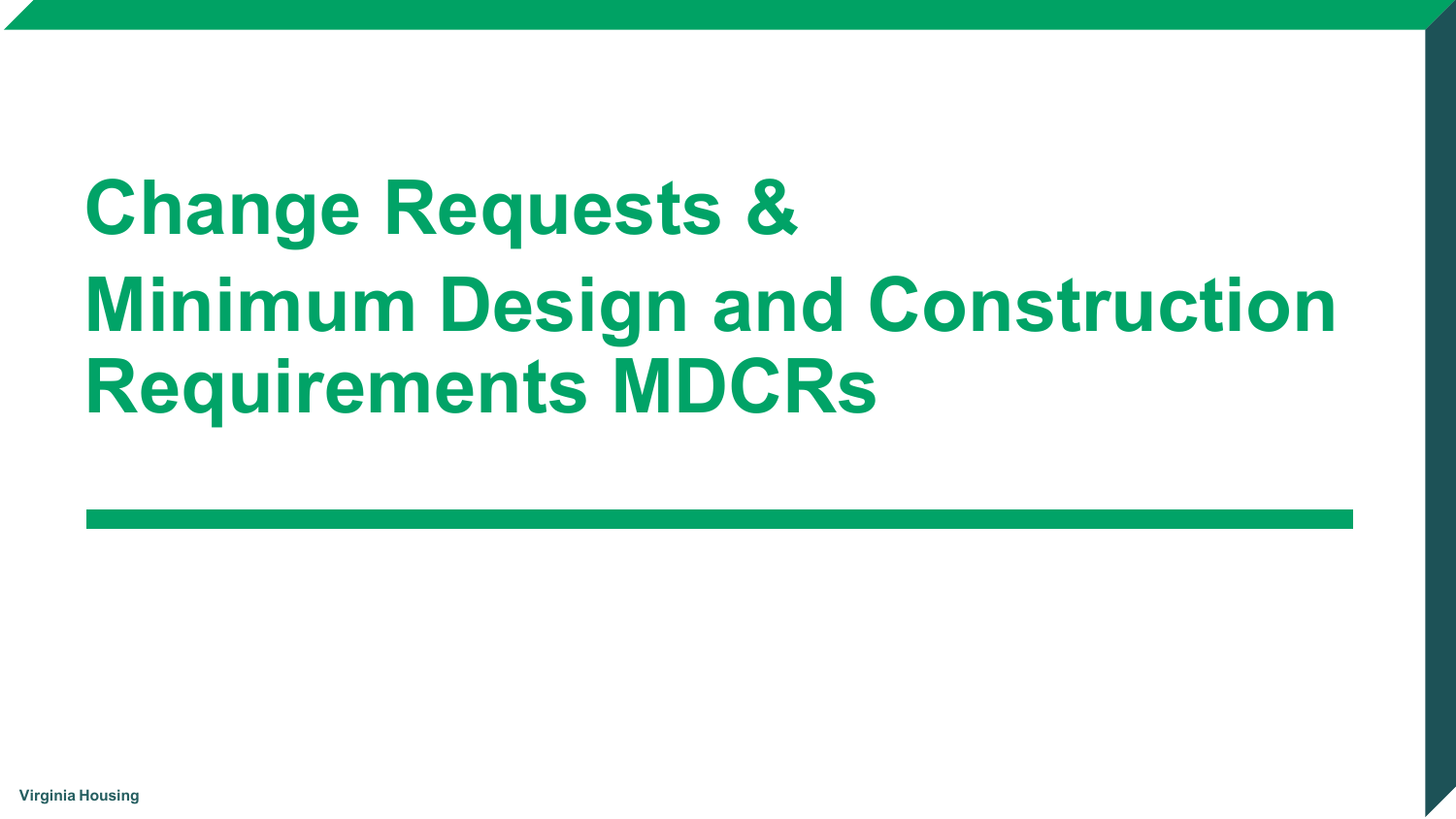### **Change Request Process**

### **VHDA LIHTC Change Request Form**

*Please submit document, via email, to taxcreditapps@vhda.com \*Please submit this document in Word format.*

**Property Information (Required) Development Name:** Street: City:

**Requester Information (Required)** Name: Email: Date:

**VHDA Information (Required)** Request Date: Request Number: Regulation Year:

**Waiver Request Information (Required)**

**Define Requirement** *\*Please define the requirement requesting to be waived/changed as well as the regulation year and type of construction.*

**Request Explanation** *\*Please give a brief explanation of why this waiver should be considered.*

*\*Please attach any supporting documentation and submit to VHDA. Submittal of this form to VHDA does not guarantee exemption from requirements. Requests will be approved, approved with conditions, or rejected in writing by the VHDA TC Allocation Department.*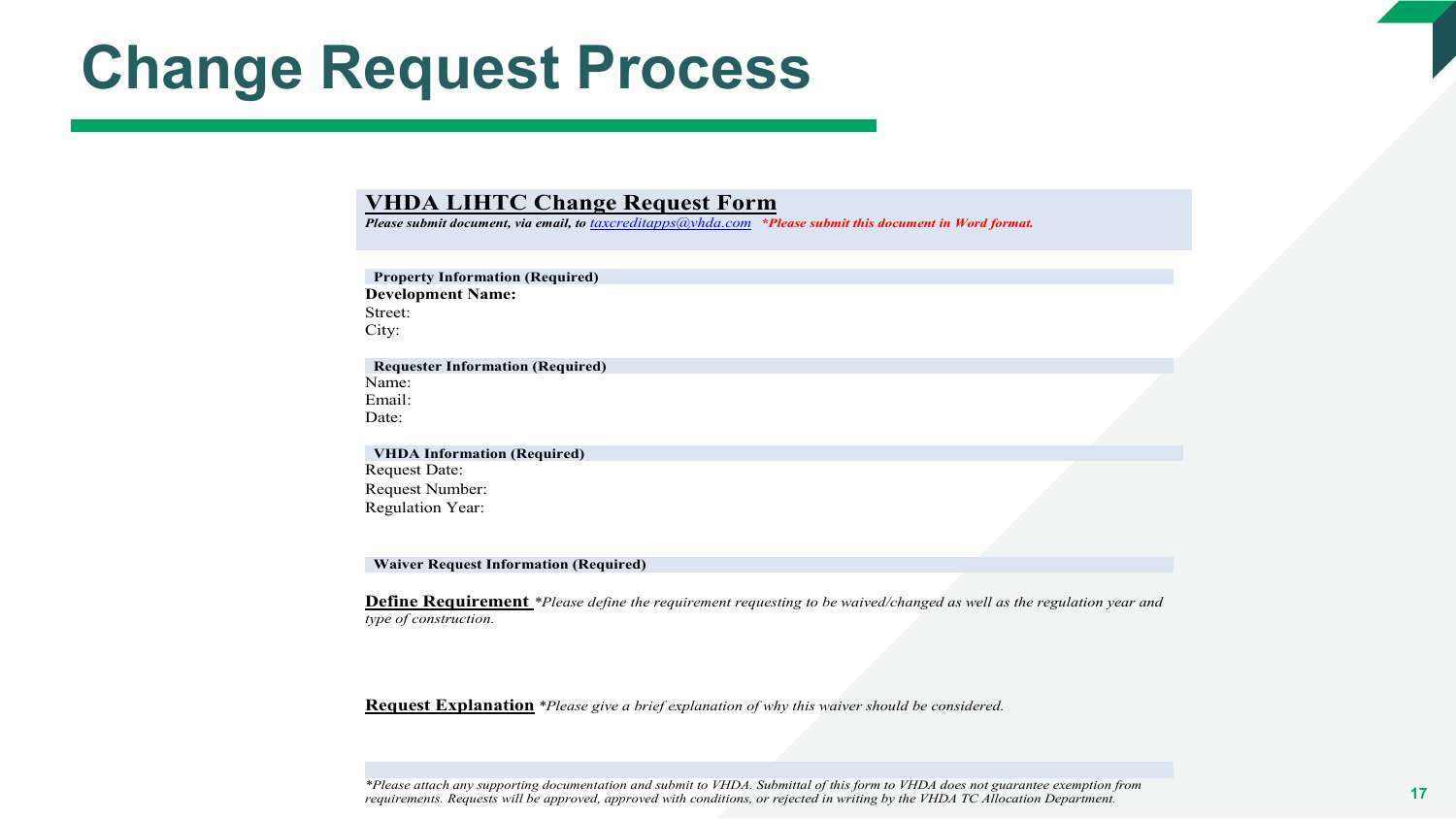### **Minimum**

## **Design and**

## **Construction**

## **Requirements**

### • Failure to meet Virginia Housing's MDCRs **will** result in developer penalties and may result in credit loss and/or a ban from the program

### • These are not minimum recommendations!

[Minimum Design & Construction Requirements](http://www.vhda.com/BusinessPartners/MFDevelopers/MF-LoanApplication-Guides/MF%20Loan%20Applications%20and%20Guides/2015%20Minimum%20Design%20and%20Construction.pdf) and [Minimum Cabinet Requirements](http://www.vhda.com/BusinessPartners/MFDevelopers/MF-LoanApplication-Guides/MF%20Loan%20Applications%20and%20Guides/2010Minimum-Cabinet-Reqs.pdf) are available at VirginiaHousing.com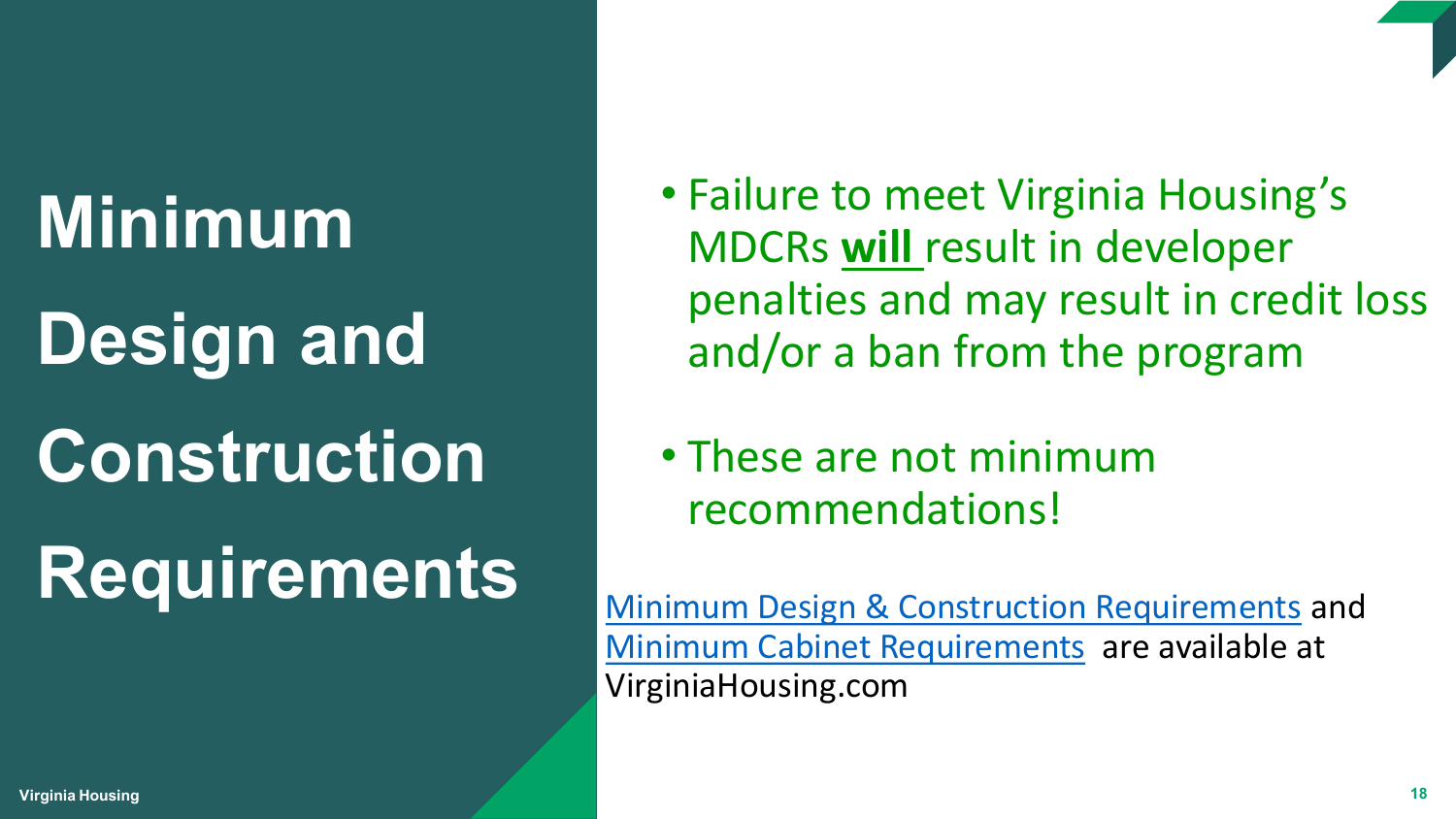### **Updated Fee Schedule**

| Amount                                      | <b>Description</b>                                                                                                                                                                                                                                                                            | Program |
|---------------------------------------------|-----------------------------------------------------------------------------------------------------------------------------------------------------------------------------------------------------------------------------------------------------------------------------------------------|---------|
| subsequent reviews                          | Application Fee - Applications will not be processed until the<br>\$1,000 initially, \$2,000 for application fee is paid. An additional application fee of \$2,000 will be<br>required for any updates to 4% applications that require a new review.                                          | 9%, 4%  |
| \$2,000 per request<br>(previously \$1,500) | Extension Fee $-$ per request                                                                                                                                                                                                                                                                 | 9%, 4%  |
| $$1,000$ per form                           | Correction of Form(s) 8609 - The fee is assessed when an owner<br>requests Virginia Housing to issue an amended 8609 due to the<br>original being issued with incorrect data supplied by the Owner. The<br>(previously \$100 per form) amended 8609 will not be issued until the fee is paid. | 9%, 4%  |
| \$5,000 per form                            | Replacement of Documentation Previously Provided, e.g. original<br>(previously \$50 per form) Extended Use Regulatory Agreement                                                                                                                                                               | 9%, 4%  |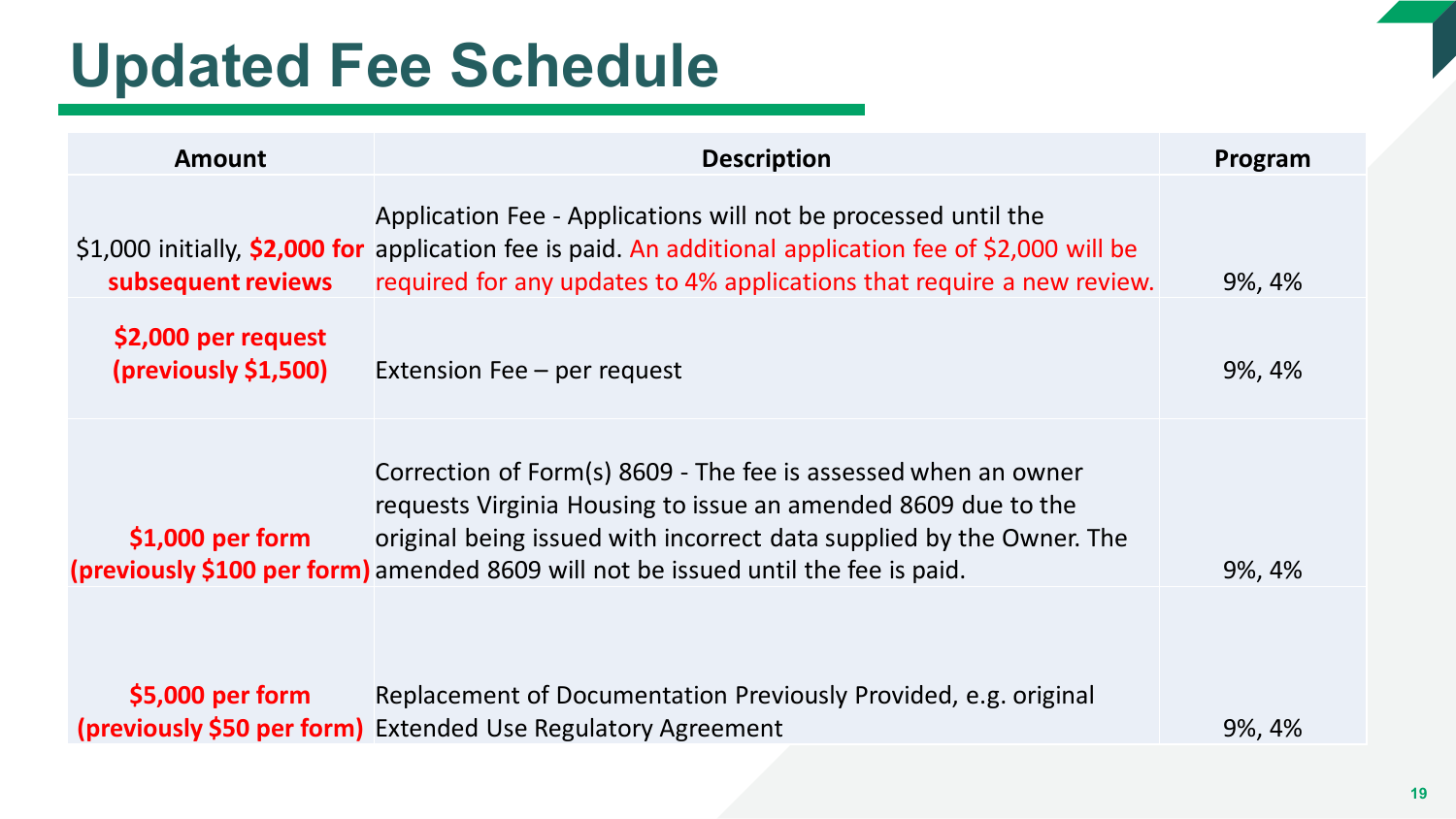### **Locality Notification Link (LNI)**

‣Required by Code

‣Link to the portal on website main page

‣Online tutorial available on website under Reference Documents

 $\rightarrow$  We will accept minor modifications to the LNI without resubmitting (do not focus challenge efforts on LNI submissions)

‣Due January 27th by noon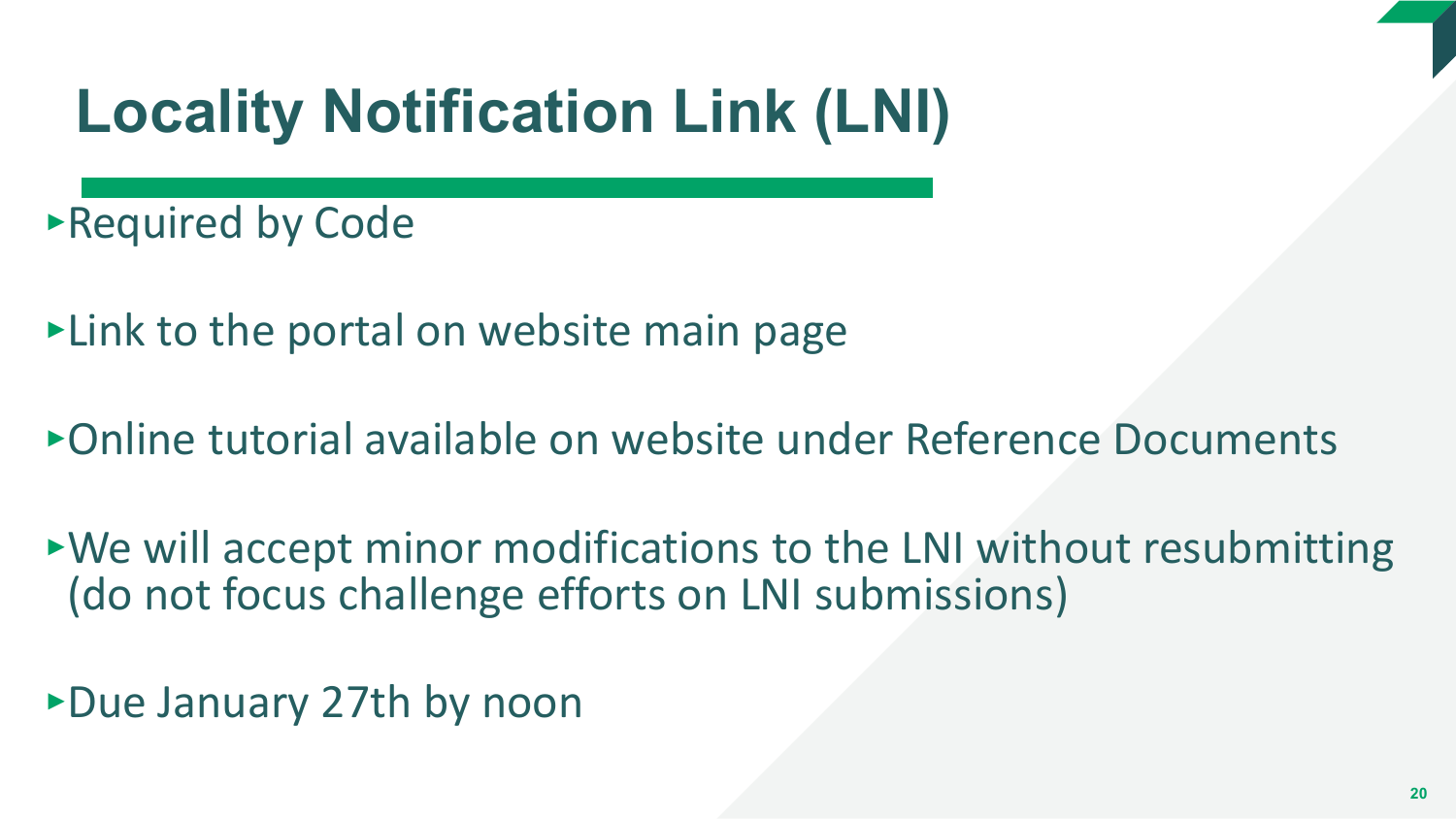**Physical Needs Assessment & Environmental Assessments**

- ‣Reports are due at Allocation application for 9%
- ‣Reports are due with Reservation application for 4%
- ‣Physical Needs only for rehabilitation (NOT Adaptive Reuse)

‣Unit by Unit write up still mandatory at Reservation for 9% Rehab projects (example on our website)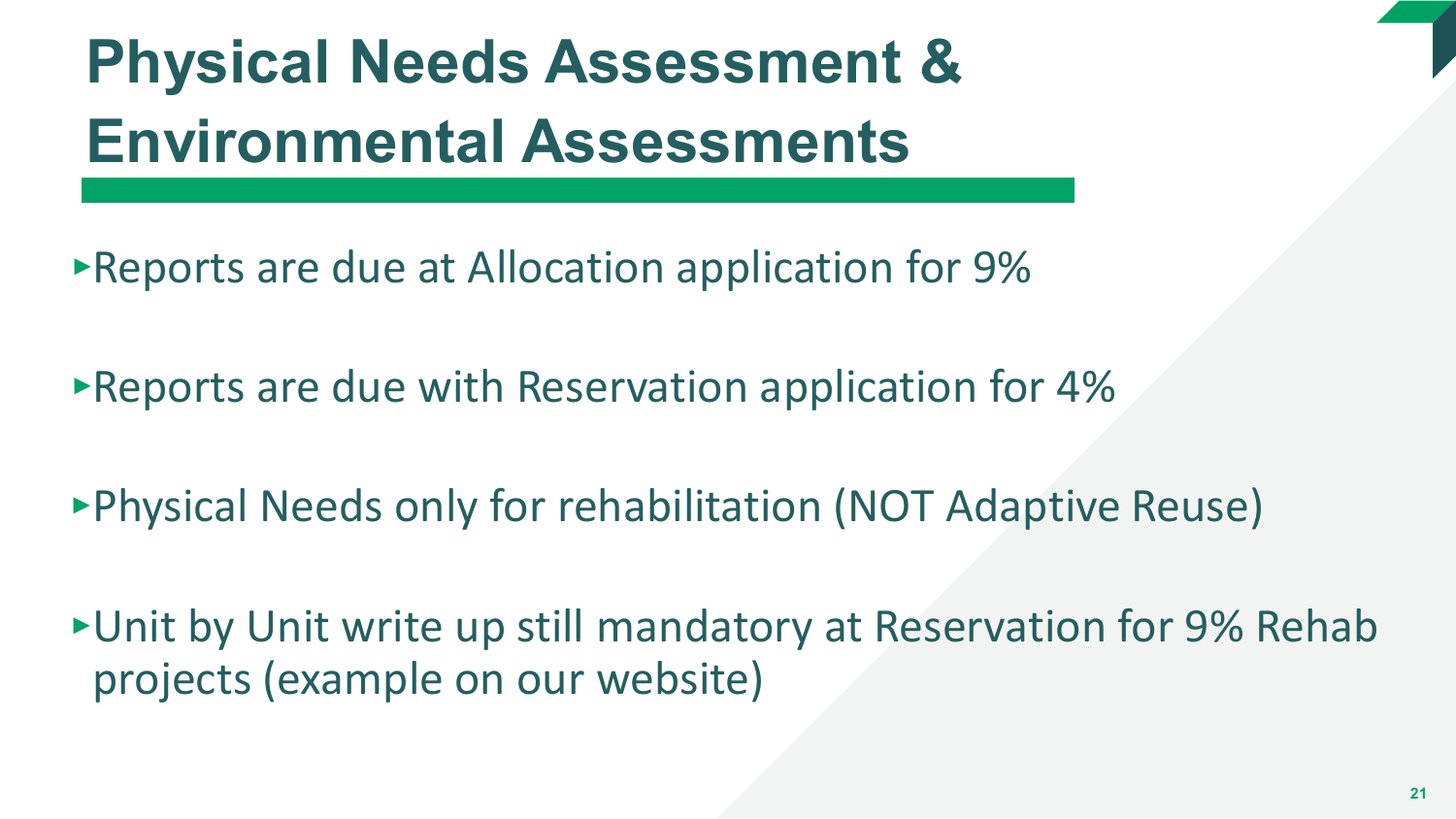- Relocation Plans Incorporate suggested language to address COVID and tenant/worker safety issues (link on website)
- Universal Design Certification is an online course
- We will be requesting submission of 50% tests for all 4% deals moving forward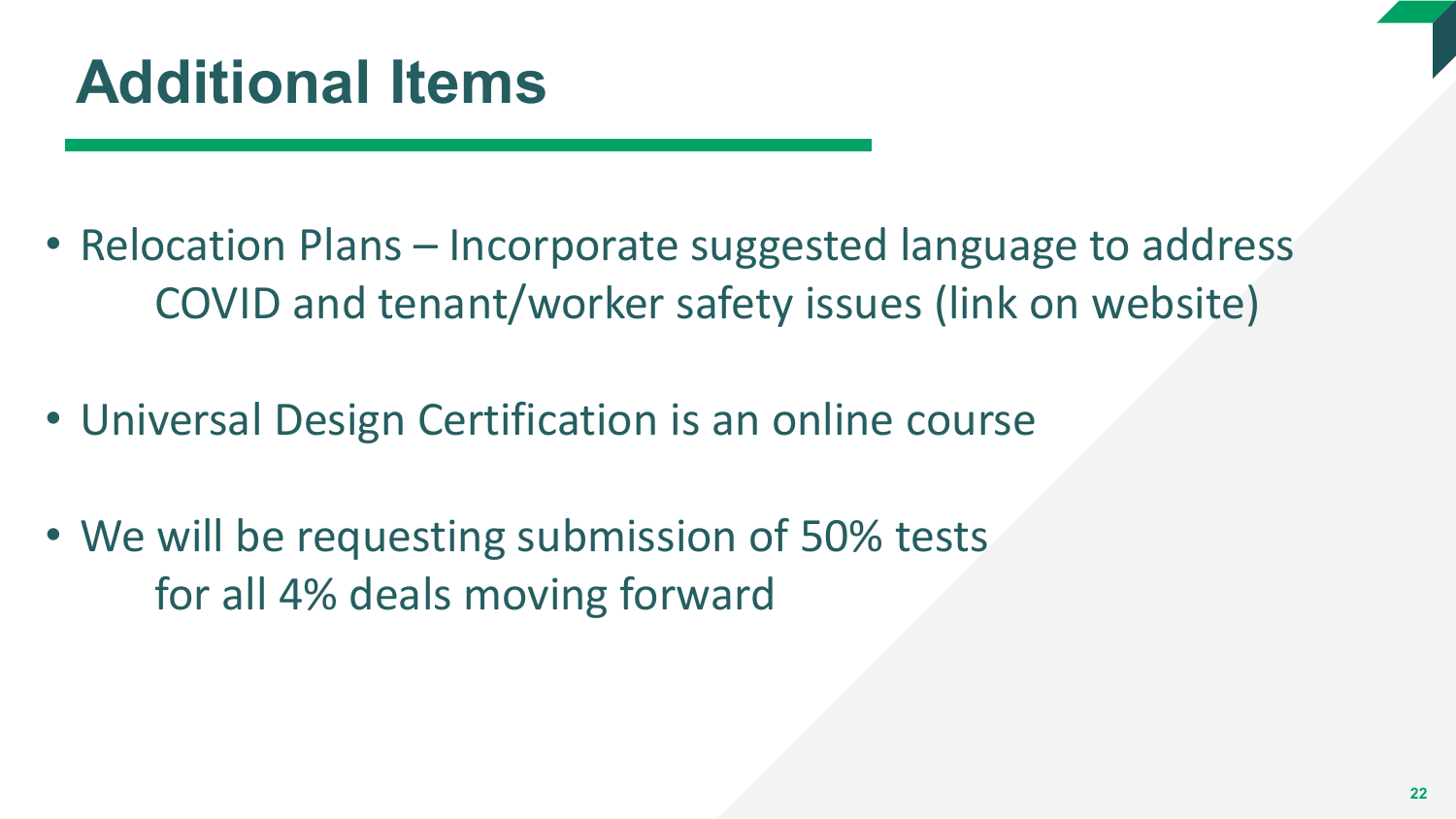### **Payment Options**

VHDA accepts checks, wire transfers and Automated Clearing House (ACH) deposits.

**Checks** can be mailed or delivered to:

VHDA Attn: Tax Credit Allocation 601 S. Belvidere Street Richmond VA 23220

Checks are 'received' when they arrive in the LIHTC department!

*This is the least desired method of payment, particularly in our current remote work setting*.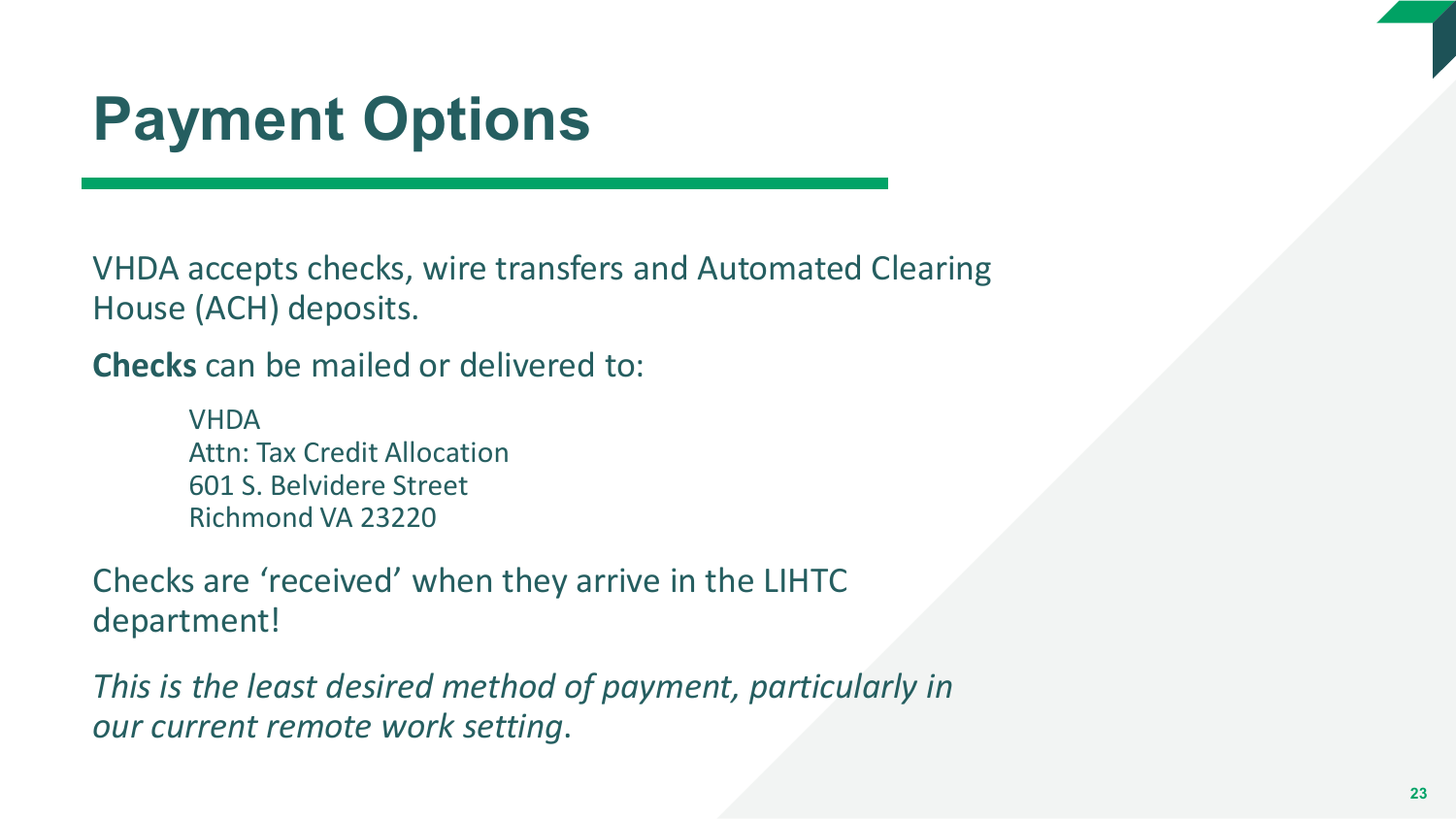### **Payment Options: ACH/Wire Transfer**

- To make an ACH or wire payment:
- 1. Email Aniyah Moaney, Aniyah.Moaney@virginiahousing.com, the following:
	- $\blacktriangleright$  The name of the development
	- $\blacktriangleright$  The type of fee
	- $\triangleright$  The date that you will be making the transaction
	- $\rightarrow$  How much you will be sending (to the cent)
	- $\triangleright$  You can make one payment for multiple applications
- 2. IMMEDIATELY AFTER completing the transaction, you MUST forward a remittance advice slip (i.e. confirmation that your transaction has been completed).
	- ‣ Payment is 'received' when it arrives in Virginia Housing's account!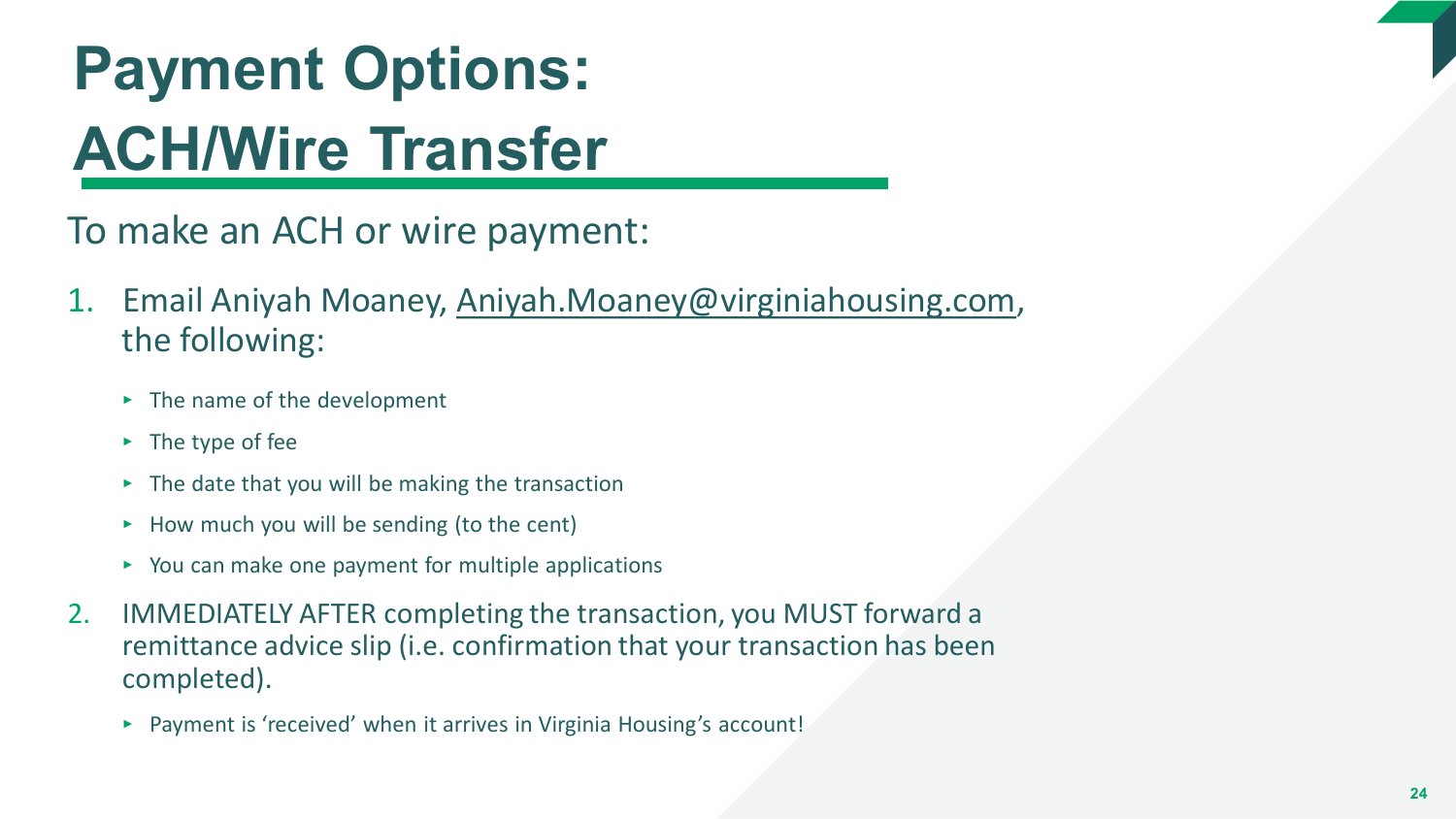### **Uploading Your Application**

### Procorem.com

- ‣ Email Pamela Freeth (Pamela.Freeth@[virginiahousing.com](mailto:hope.rutter@vhda.com)) to create a WorkCenter for each deal
	- $\triangleright$  Must be done in advance of the deadline date
- ‣ Your log in will give you access to all your deals
- ‣Upload all documents, make sure to mark them as "final". Must all be uploaded before time deadline
- ‣After all documents are loaded, email Pamela separately to tell her you are ready to submit
	- ‣ **Your application isn't submitted until you have sent Pamela this email**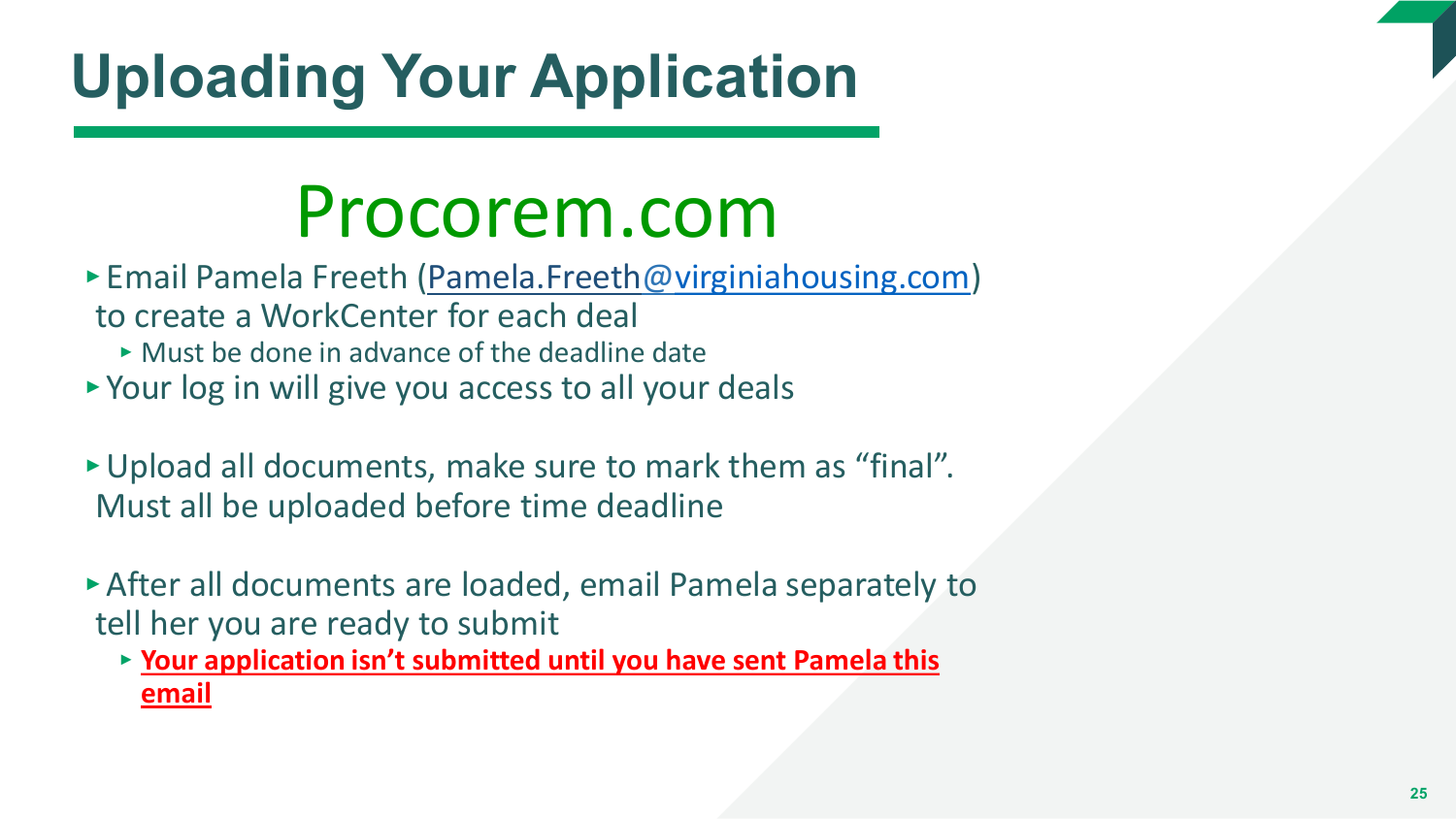### **Your Application**

- ‣The curing period will be available for 9% applications during this round (mandatory items only). There is a 48 hour window to address items identified before penalties become applicable.
- ‣4% applications will also have a 48 hour notice to address mandatory items. Other missing point items may result in a rejection of the 4% application
- ►8609 applications that are incomplete will be rejected, and will go the bottom of the list in order of our review.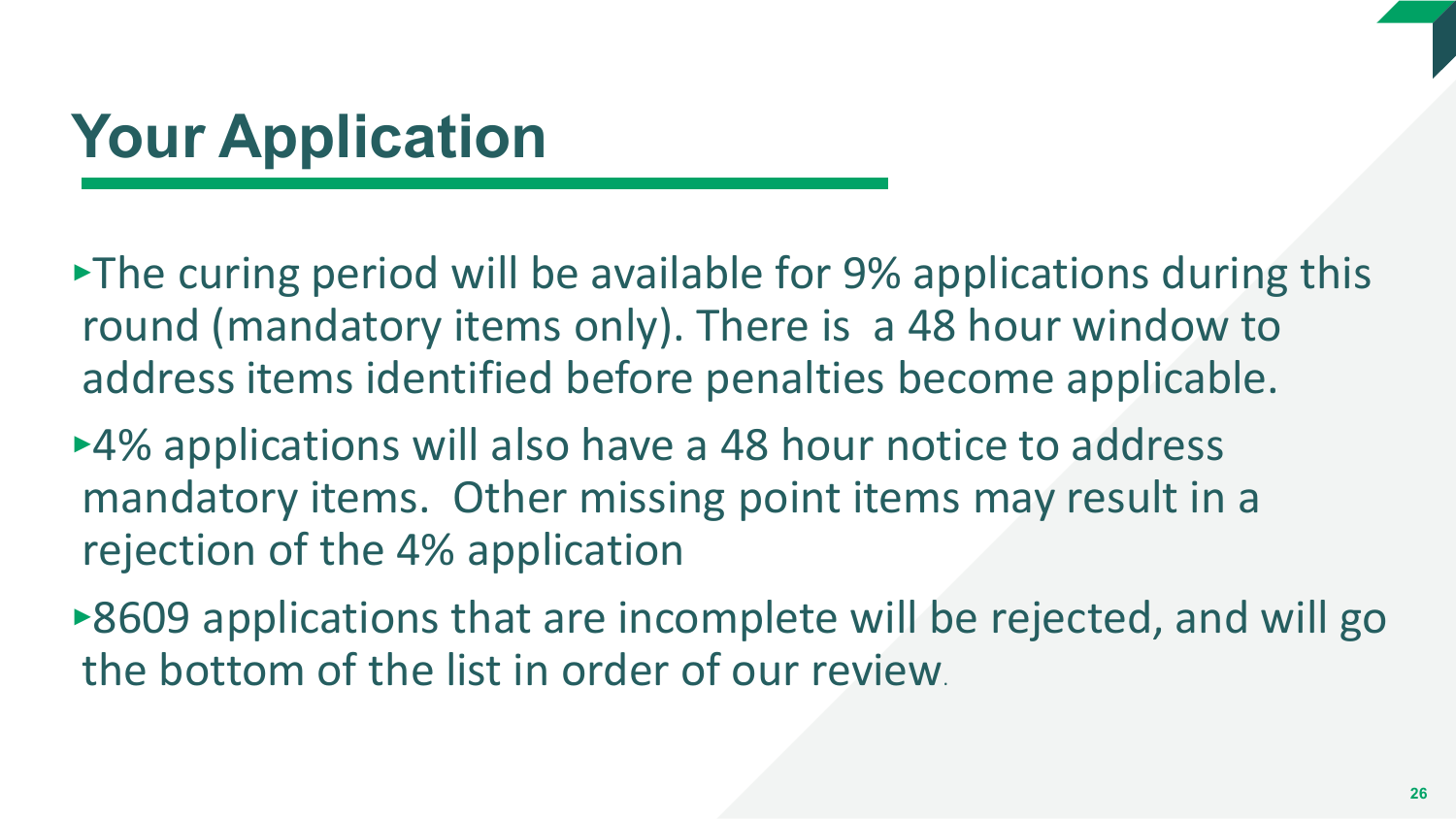### **Blackout Period**

- $\blacktriangleright$ 1) all comments and responses during the mandatory item review, points scoring, and comment and rebuttal periods must be in writing so that they may be posted to the website; and
- $\blacktriangleright$  (2) to ensure a level playing field, staff will not meet with individual applicants during these periods (from application deadline to June Board meeting) to discuss the scoring and ranking of applications.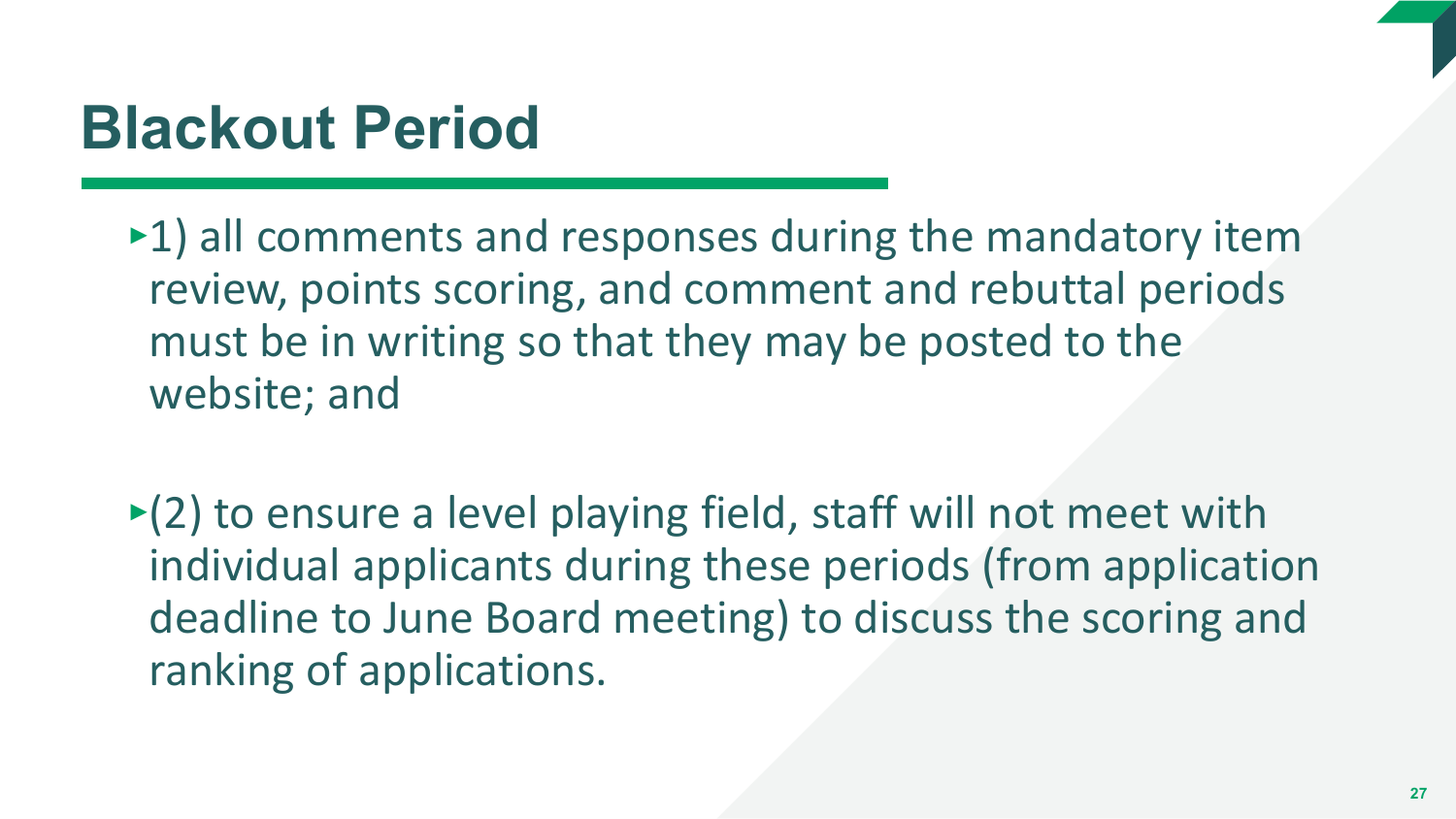# **2022 Programmatic Updates**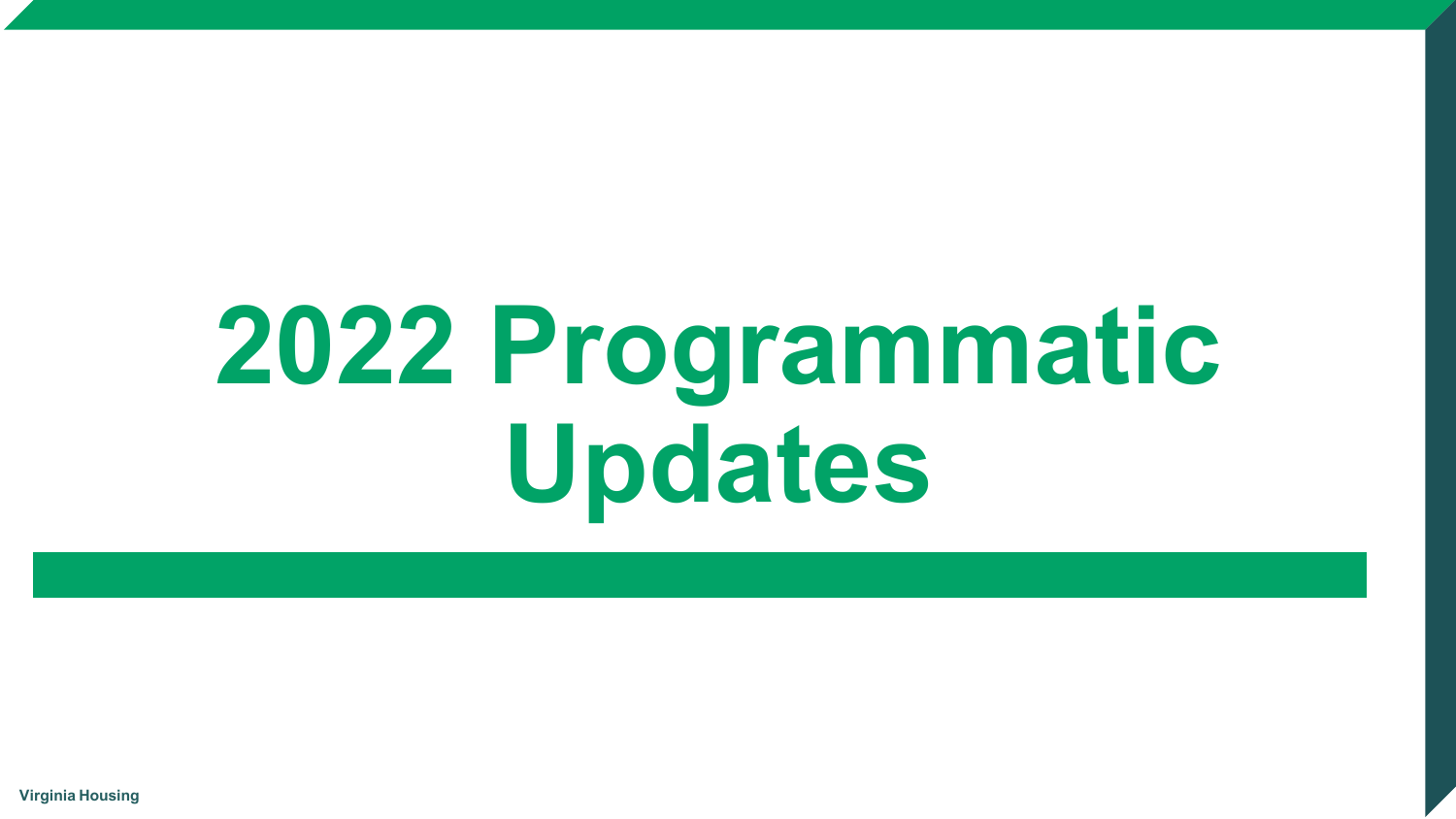## **Threshold Adjustment**

| <b>QAP</b><br>Page # | <b>Proposed Change</b> | <b>Reasoning</b>                         | <b>Proposed Language</b>                                                                                                                                                                                                                                                                                                                                                                             |
|----------------------|------------------------|------------------------------------------|------------------------------------------------------------------------------------------------------------------------------------------------------------------------------------------------------------------------------------------------------------------------------------------------------------------------------------------------------------------------------------------------------|
| 21                   | Threshold calculations | Reduction of various point<br>categories | Any application that is assigned a total number of points less than a<br>threshold amount of 400 points (300 points for developments financed<br>with tax-exempt bonds in such amount so as not to require under the<br>IRC an allocation of credits hereunder) shall be rejected from further<br>consideration hereunder and shall not be eligible for any reservation or<br>allocation of credits. |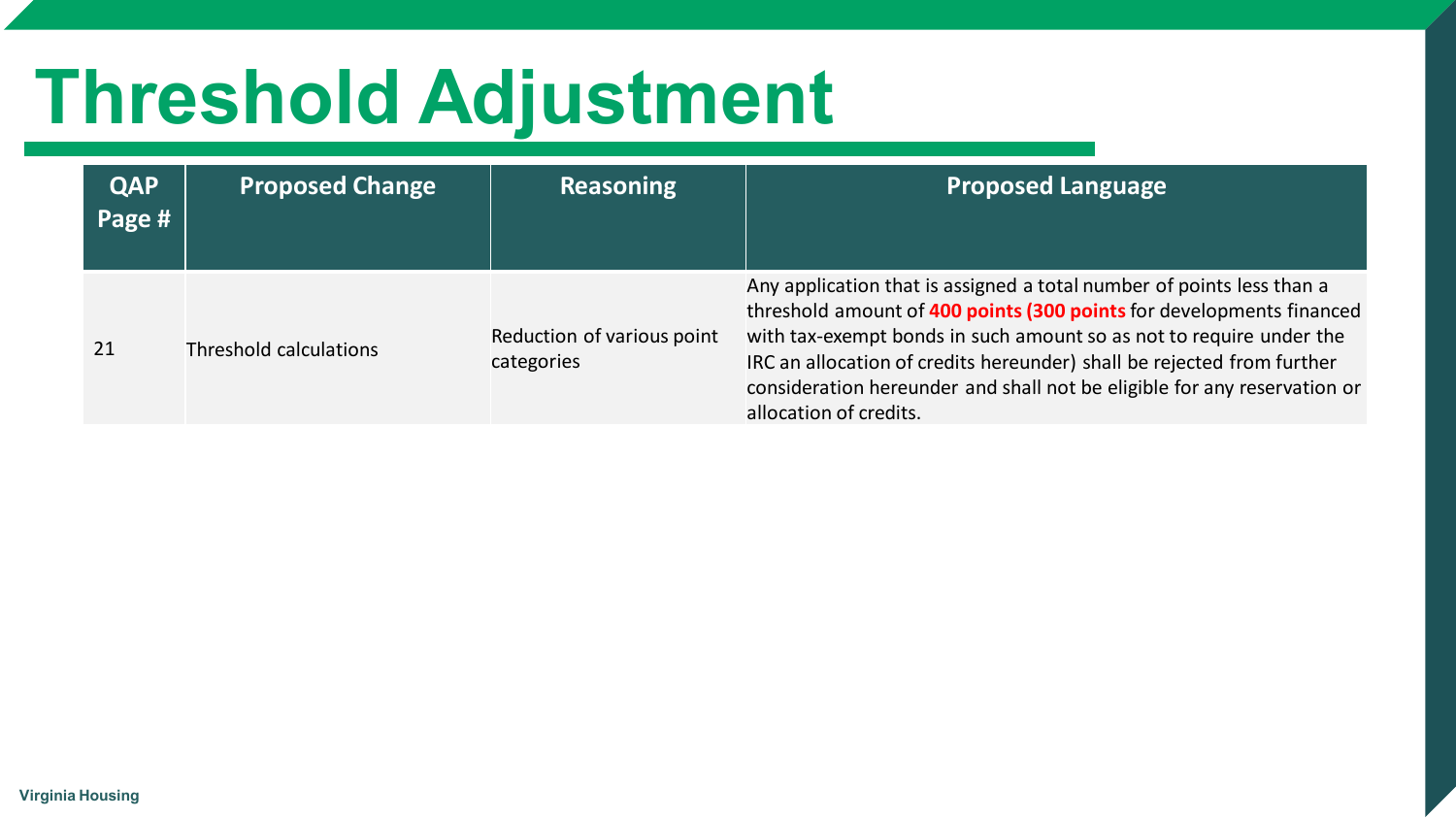# **Efficient Use of Resources (EUR)**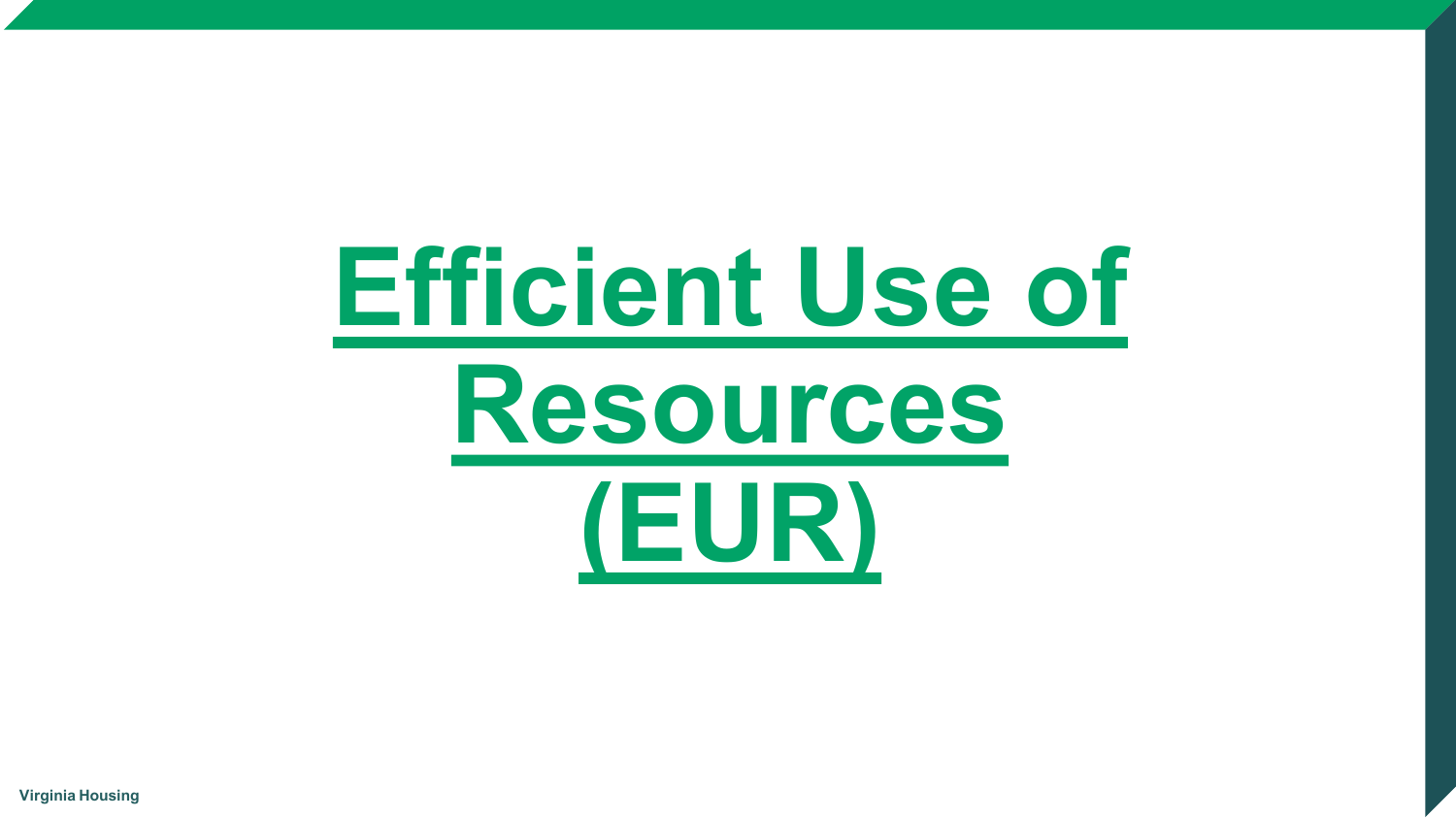### **Efficient Use of Resources: Credits**

Using a sliding scale, the credit points will be calculated by the difference between your savings and the desired 60% program savings.

For example, if the Combined Max Allowable Credits is \$500,000 and the annual credit requested is \$200,000, you are providing a 60% savings for the program. This deal would receive all 200 credit points.

For another example, the annual credit requested is \$300,000 or a 40% savings for the program. Your savings divided by the goal of 60% times the max points of 200.

‣ In this example, **(40% / 60%) x 200 or 133.33 points.**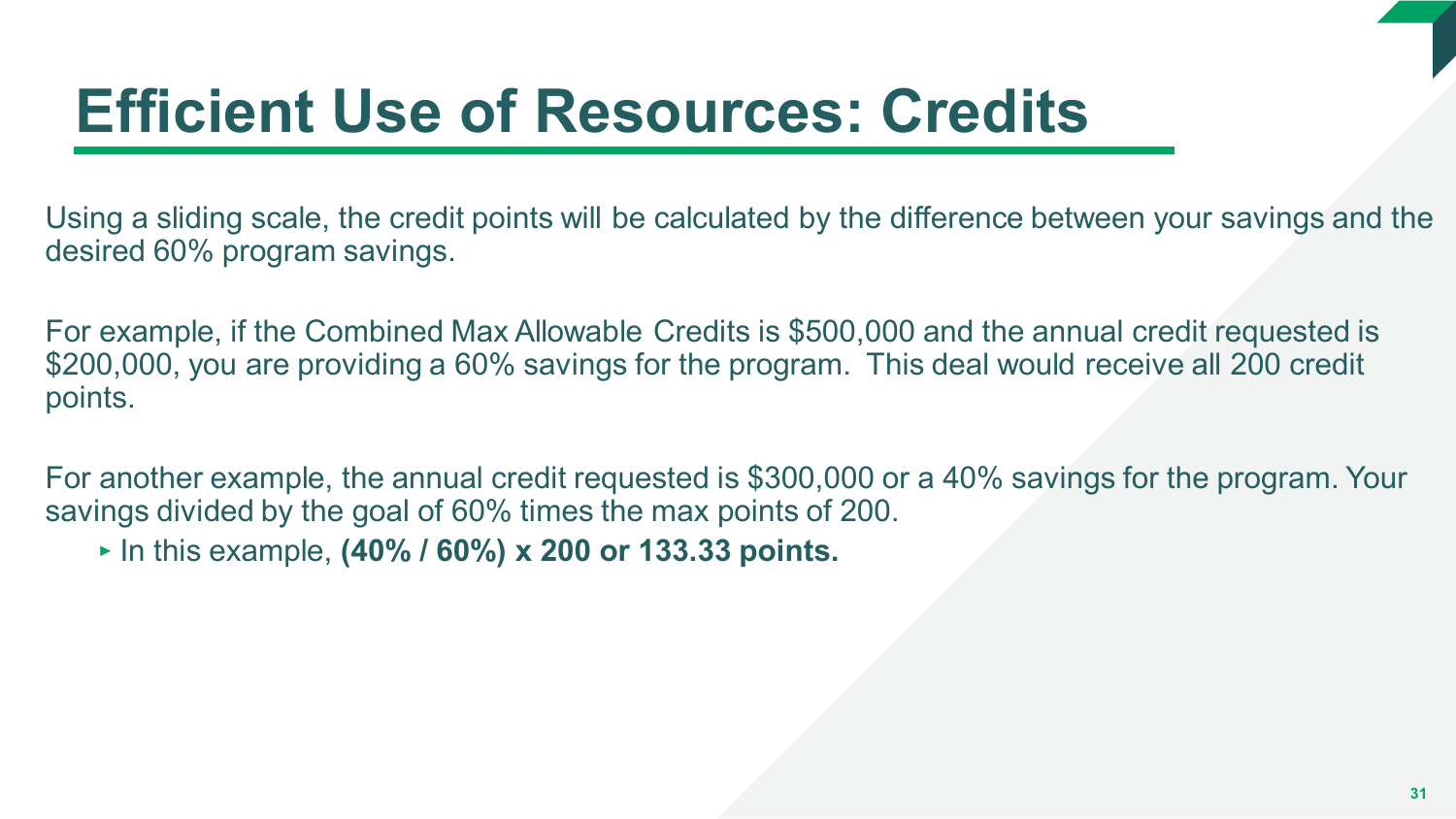### **Efficient Use of Resources: Costs**

Using a sliding scale, your points would be calculated by the difference between your savings and the desired 50% savings.

For example, If the Applicable Cost by Square foot is \$238 and the deal's Proposed Cost by Square Foot was \$119, you are saving 50% of the applicable cost. This deal would receive all 100 credit points.

For another example, the Applicable Cost by Sq. Ft. is \$238 and the deal's Proposed Cost is \$153.04 or a savings of 35.70%. Your savings divided by the goal of 50% times the max points 100.

‣ In this example, **(35.7%/50%) x 100 or 71.40 points.** 

**NOTE: Points will be calculated for both per unit and per square foot costs and the greater amount of points will be used in the scoring of the application.**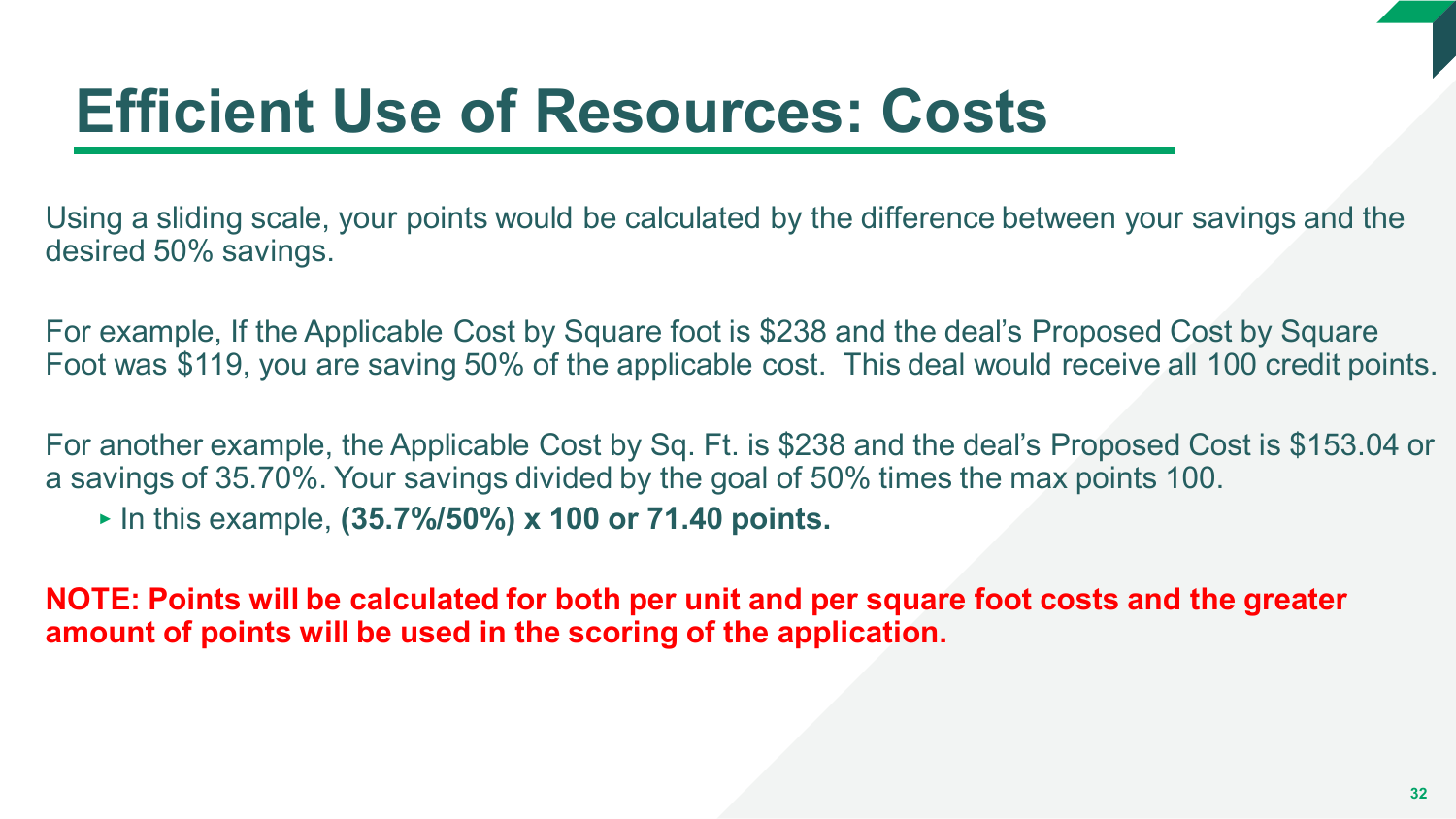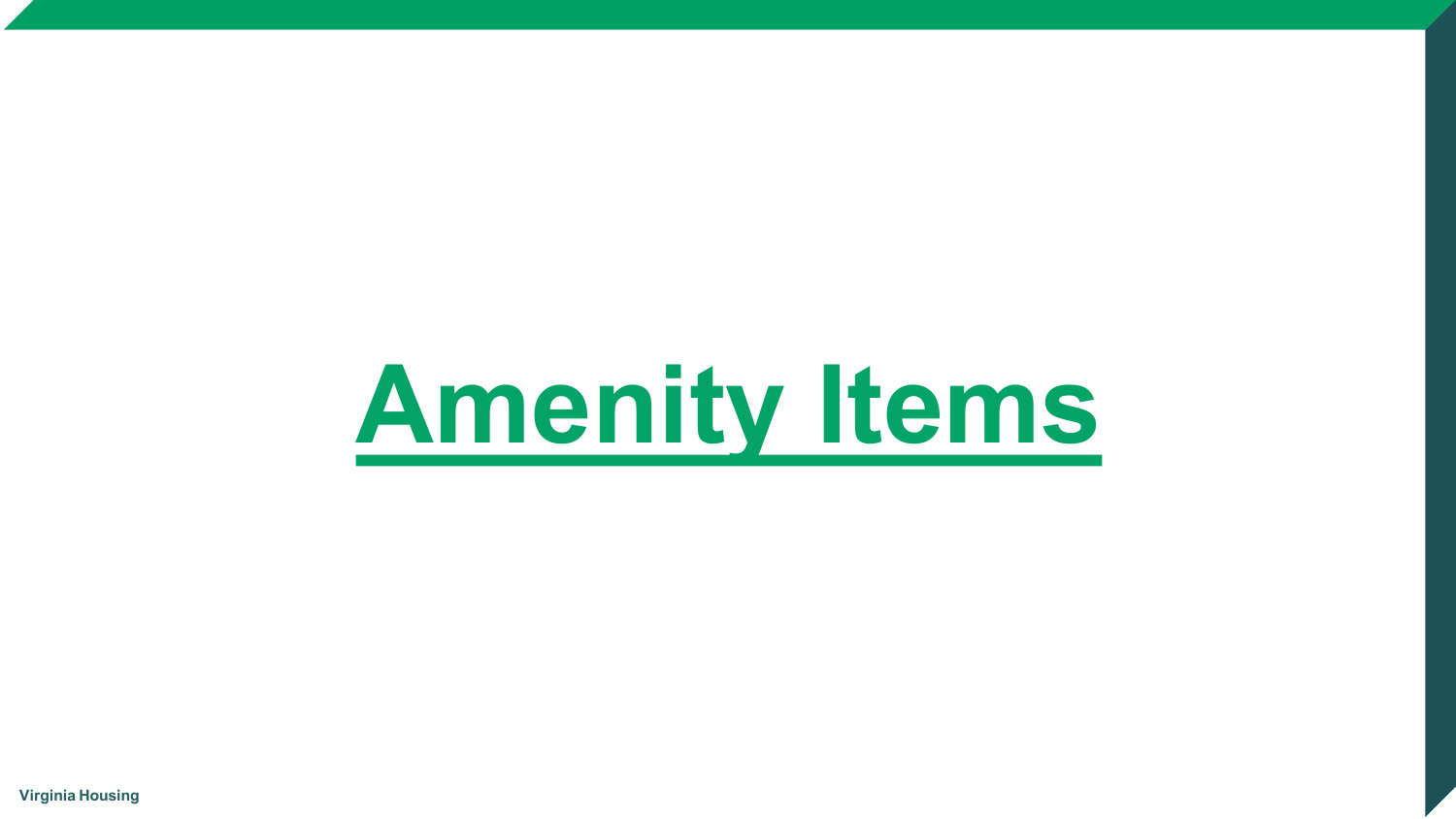## **Amenity Items**

| <b>QAP</b><br>Page # | <b>Proposed Change</b>                             | <b>Reasoning</b>                                                                                                          | <b>Proposed Language</b>                                                                                                                                                                  |
|----------------------|----------------------------------------------------|---------------------------------------------------------------------------------------------------------------------------|-------------------------------------------------------------------------------------------------------------------------------------------------------------------------------------------|
| 10                   | Make free Wi-Fi in the community room<br>mandatory | Resident well-being                                                                                                       | Each applicant shall commit in the application to provide<br>free Wi-Fi access in the community room of the<br>development and such access shall be restricted to<br>resident only usage. |
| 14                   | Internet infrastructure points                     | The Minimum Design and<br><b>Construction Requirements</b><br>(MDCRs) already require this for<br><b>New Construction</b> | For rehabilitations, if each unit is provided with the<br>necessary infrastructure for high-speed<br>Internet/broadband service. (1 point)                                                |
| 14                   | Increase individual unit wi-fi points              | Resident well-being                                                                                                       | If each unit is provided with free individual high-speed<br>Internet access. (10 points, 12 points if such access is<br>$Wi$ -Fi.)                                                        |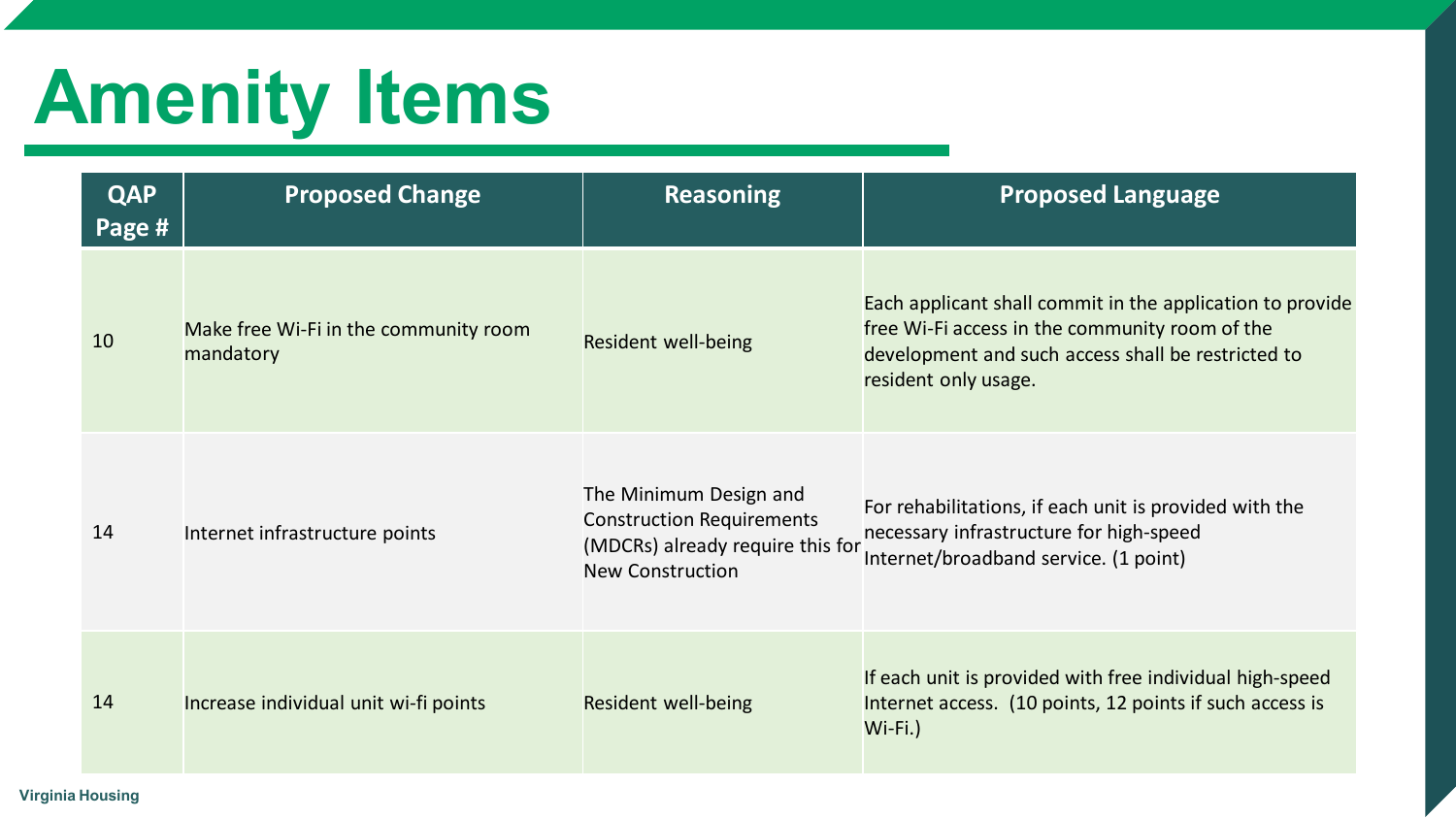## **Amenity Items**

| <b>QAP</b><br>Page # | <b>Proposed Change</b>                            | <b>Reasoning</b>                                         | <b>Proposed Language</b>                                                                                                                                                                                                                                                                                                                                                     |
|----------------------|---------------------------------------------------|----------------------------------------------------------|------------------------------------------------------------------------------------------------------------------------------------------------------------------------------------------------------------------------------------------------------------------------------------------------------------------------------------------------------------------------------|
| 14                   | Reduce points for brick                           | Reduce construction costs                                | If the exterior walls are constructed using brick or other<br>similar low-maintenance material approved by the<br>Authority (as indicated on the application form,<br>instructions or other communication available to the<br>public) covering up to 50% of the exterior walls of the<br>development. (20 points times the percentage of exterior<br>walls covered by brick) |
| 14                   | Add fiber cement board points                     | Incentivize low-maintenance<br>materials                 | If the exterior walls are constructed using fiber cement<br>board covering up to 50% of the exterior walls. (20 points<br>times the percentage of exterior walls covered by fiber<br>cement board). Points for brick and fiber cement board<br>are independent and can both be awarded.                                                                                      |
| 16                   | Make entry shelf/ledge an elderly-only<br>amenity | Simplification, currently applies<br>to all developments | The following points are available to applications electing<br>to serve elderly tenants: If each unit has a shelf or ledge<br>outside the primary entry door in interior hallway. (2)<br>points)                                                                                                                                                                             |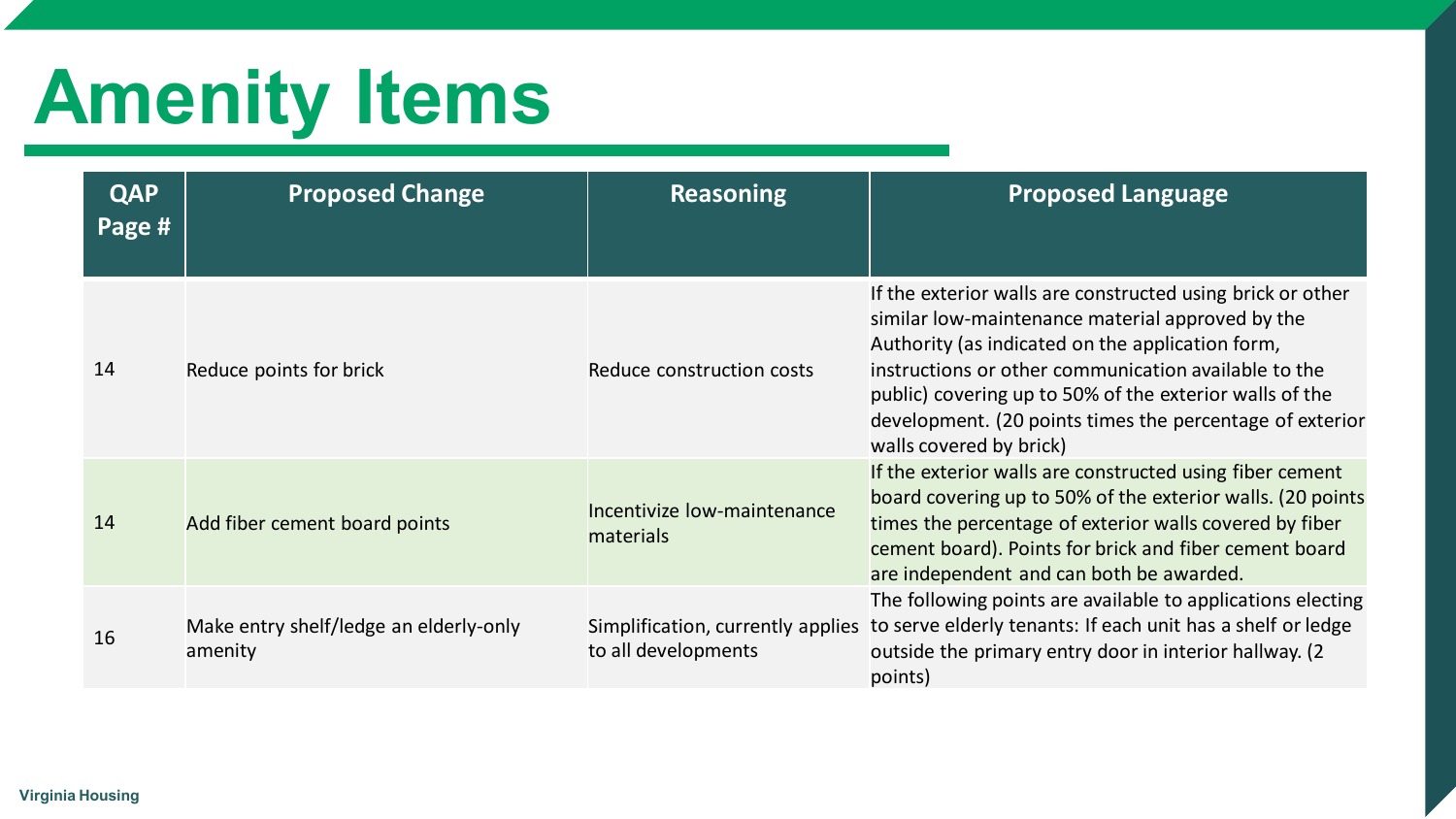## **Amenity Items**

| <b>QAP</b><br>Page # | <b>Proposed Change</b>                                      | <b>Reasoning</b>            | <b>Proposed Language</b>                                                                                                                                                                                                                                                     |
|----------------------|-------------------------------------------------------------|-----------------------------|------------------------------------------------------------------------------------------------------------------------------------------------------------------------------------------------------------------------------------------------------------------------------|
| 17                   | New point category for renewable energy<br>electric systems | Increased energy efficiency | Effective January 1, 2023, if the development has a<br>renewable energy electric system. (1 point for each 2% of<br>the development's on-site electrical load that can be met<br>by the renewable energy electric system for the benefit of<br>the tenants, up to 10 points) |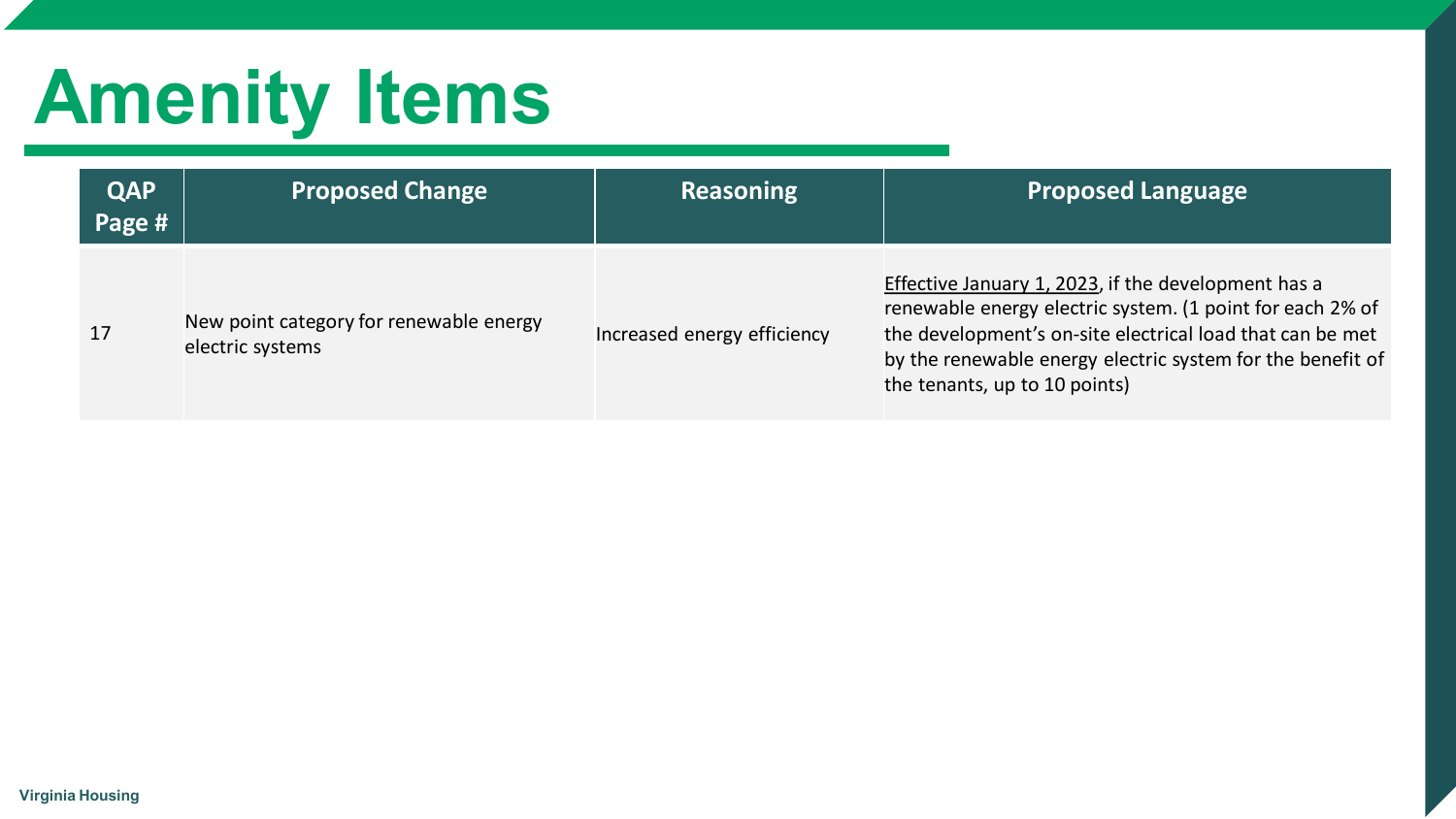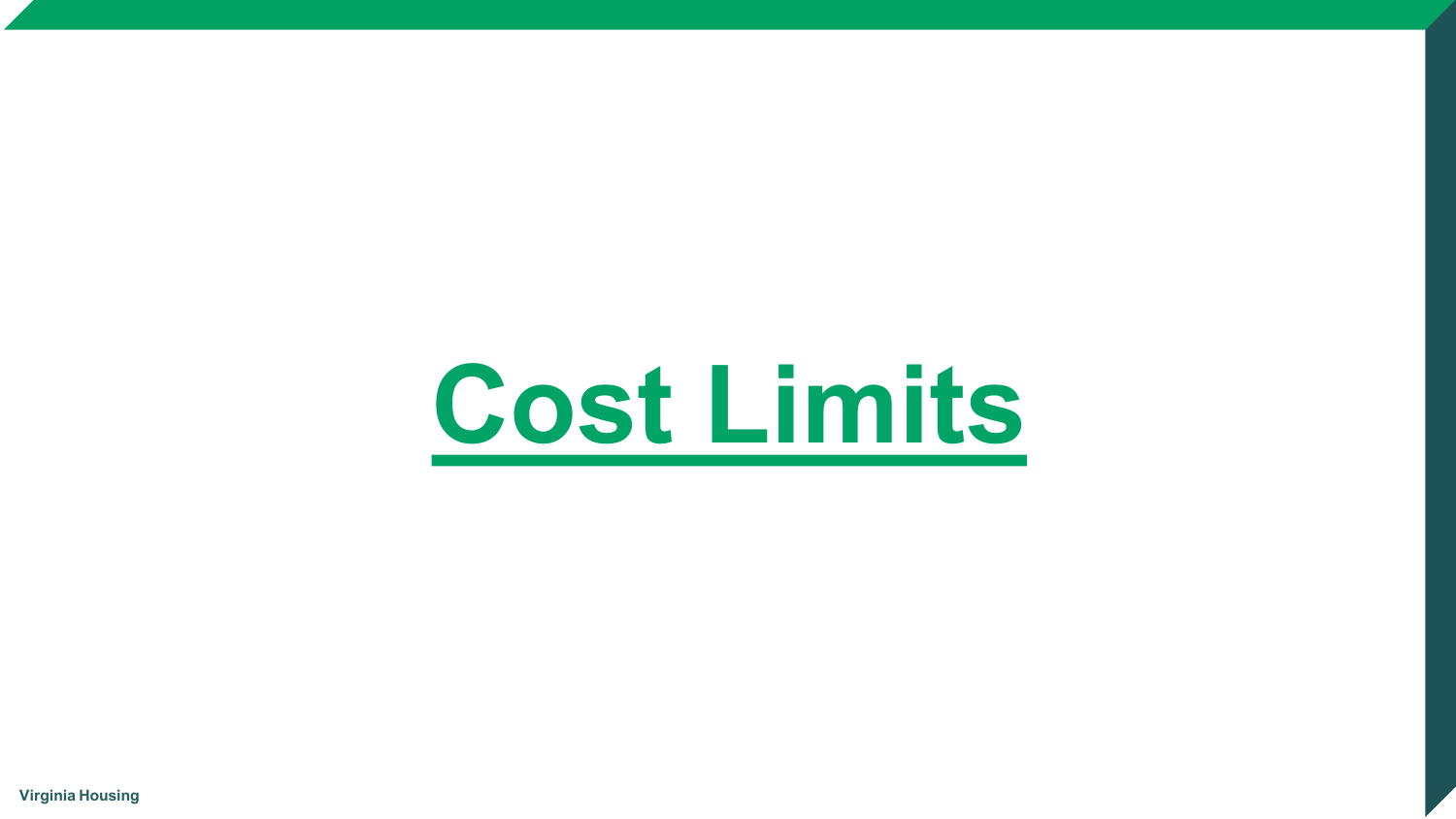## **Cost Limits**

| <b>QAP</b><br>Page # | <b>Proposed Change</b>                                                                                                                                           | <b>Reasoning</b>                                                                                                                                            | <b>Proposed Language</b>                                                                                                                                                                                                                                                                                                                                                                                                                                           |
|----------------------|------------------------------------------------------------------------------------------------------------------------------------------------------------------|-------------------------------------------------------------------------------------------------------------------------------------------------------------|--------------------------------------------------------------------------------------------------------------------------------------------------------------------------------------------------------------------------------------------------------------------------------------------------------------------------------------------------------------------------------------------------------------------------------------------------------------------|
| 7, 8                 | Go back to both a per unit and per square<br>foot cost limit                                                                                                     | Currently only a per square foot<br>cost limit applies. Address<br>developers' concerns about<br>square footage calculations on<br>different building types | Any application that exceeds the cost limits described in<br>this subsection shall be rejected from further<br>consideration and shall not be eligible for any<br>reservation or allocation of credits. The higher of the<br>following two cost limit calculations the: per-unit cost or<br>per-square-foot may be utilized by an applicant.                                                                                                                       |
| 8                    | Provide discretion to remove cost for certain<br>incentivized amenities (e.g., solar and<br>services) from total development cost before<br>applying cost limits | Not to penalize deals that are<br>incorporating energy efficiency<br>and/or services                                                                        | For the purpose of determining compliance with the cost<br>limits, the value of a development's land and acquisition<br>costs, and such other expenses as the executive director<br>determines are appropriate for the good of the plan, will<br>not be included in total development cost.<br>NOTE: In the upcoming application you will be able to<br>remove costs associated with<br>1) Renewable Energy<br>2) Structured Parking<br>3) Reserves (for services) |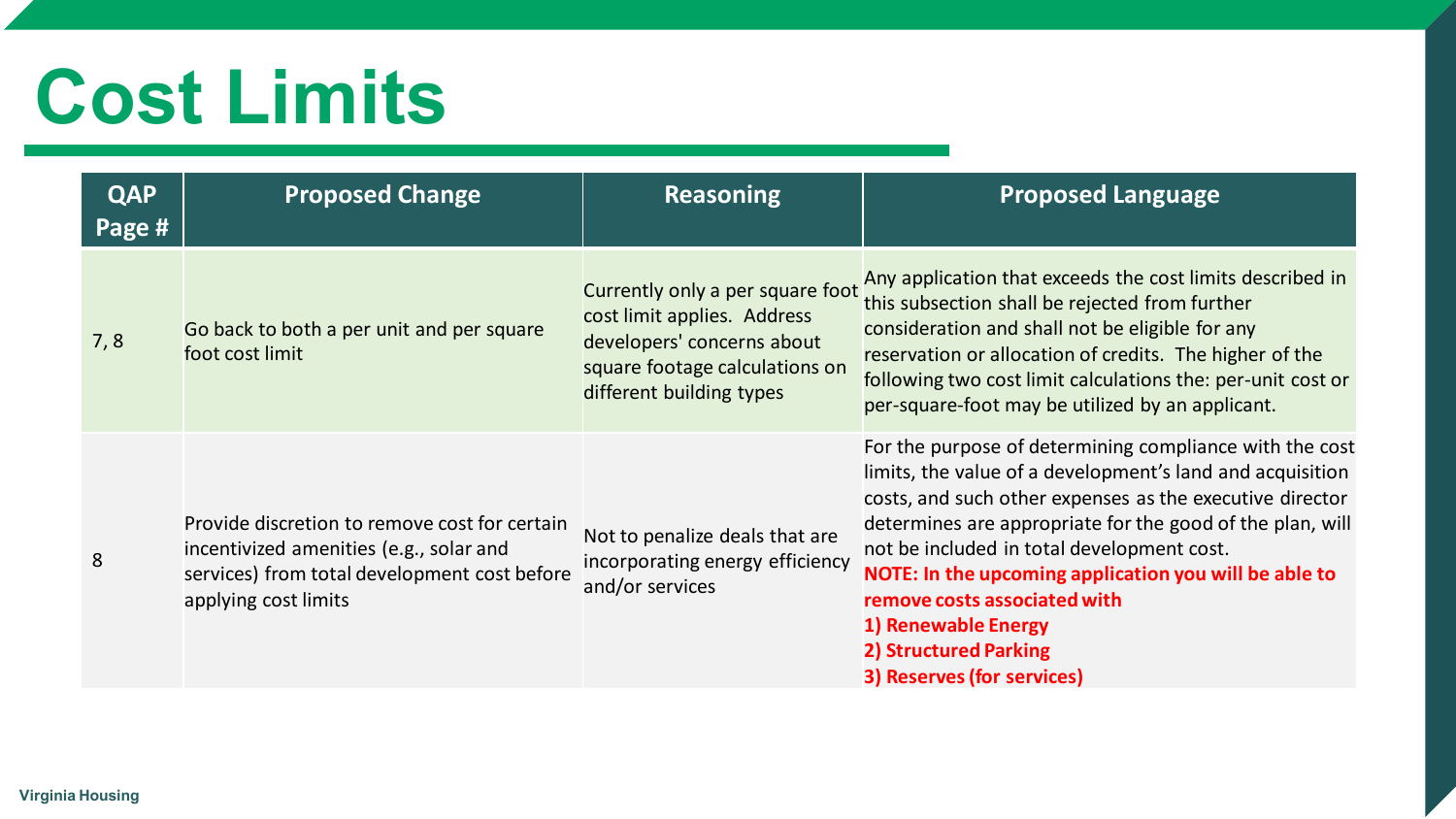# **2022 Cost Limits – Per Square Foot**

| <b>Cost Limits</b>            | <b>New</b><br>Construction | Rehab |
|-------------------------------|----------------------------|-------|
| <b>Northern Virginia</b>      | \$476                      | \$356 |
| Richmond,<br>Tidewater, NW/NC | \$314                      | \$231 |
| <b>Balance of State</b>       | \$229                      | \$184 |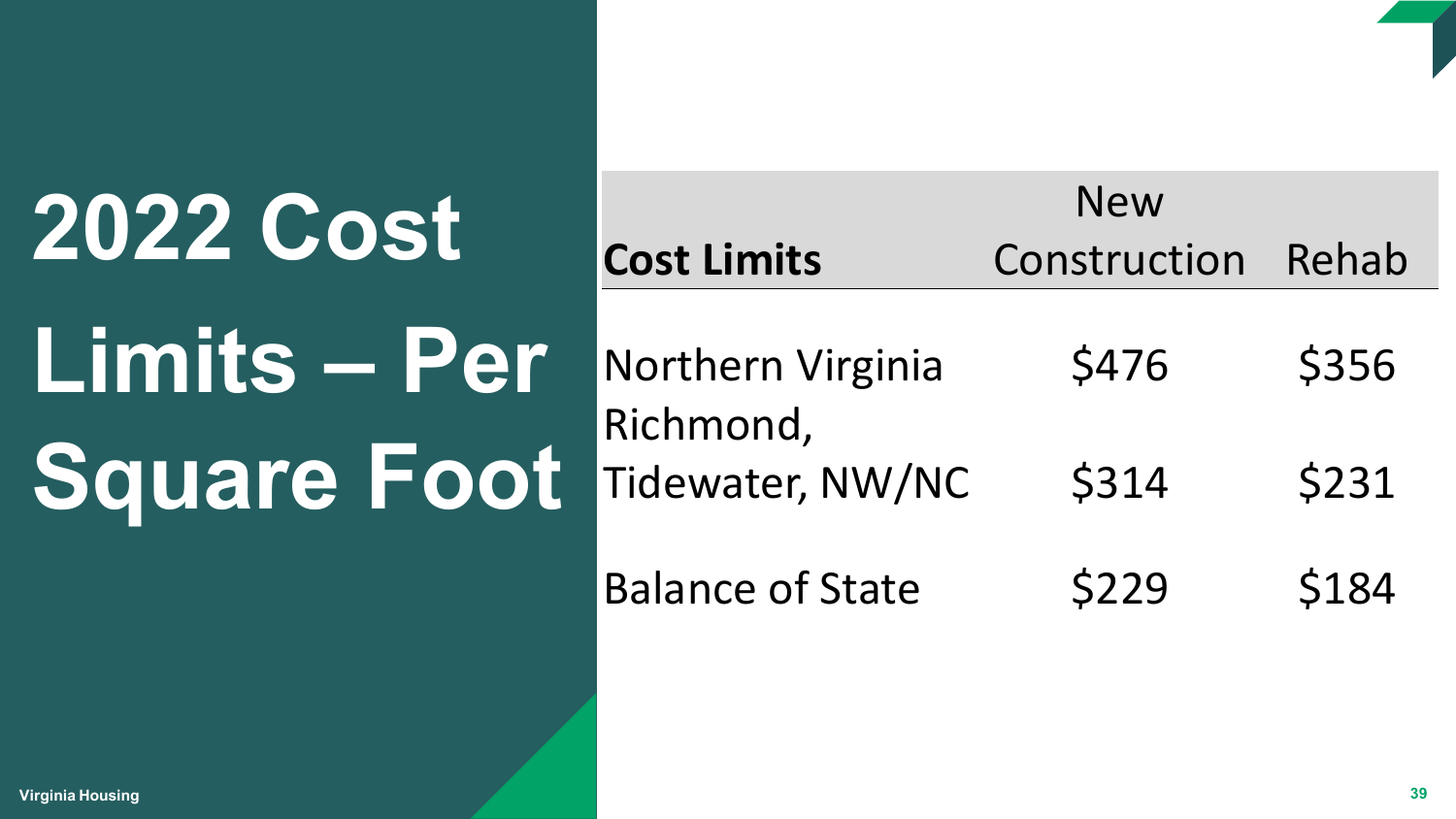# **2022 Cost Limits – Per Unit**

| <b>Cost Limits</b>       | <b>New</b><br><b>Construction</b> | <b>Rehab</b> |
|--------------------------|-----------------------------------|--------------|
| Northern Virginia        | \$513,262 \$431,792               |              |
| RIC, Tidewater,<br>NW/NC | \$303,292 \$225,968               |              |
| <b>Balance of State</b>  | \$277,370 \$213,970               |              |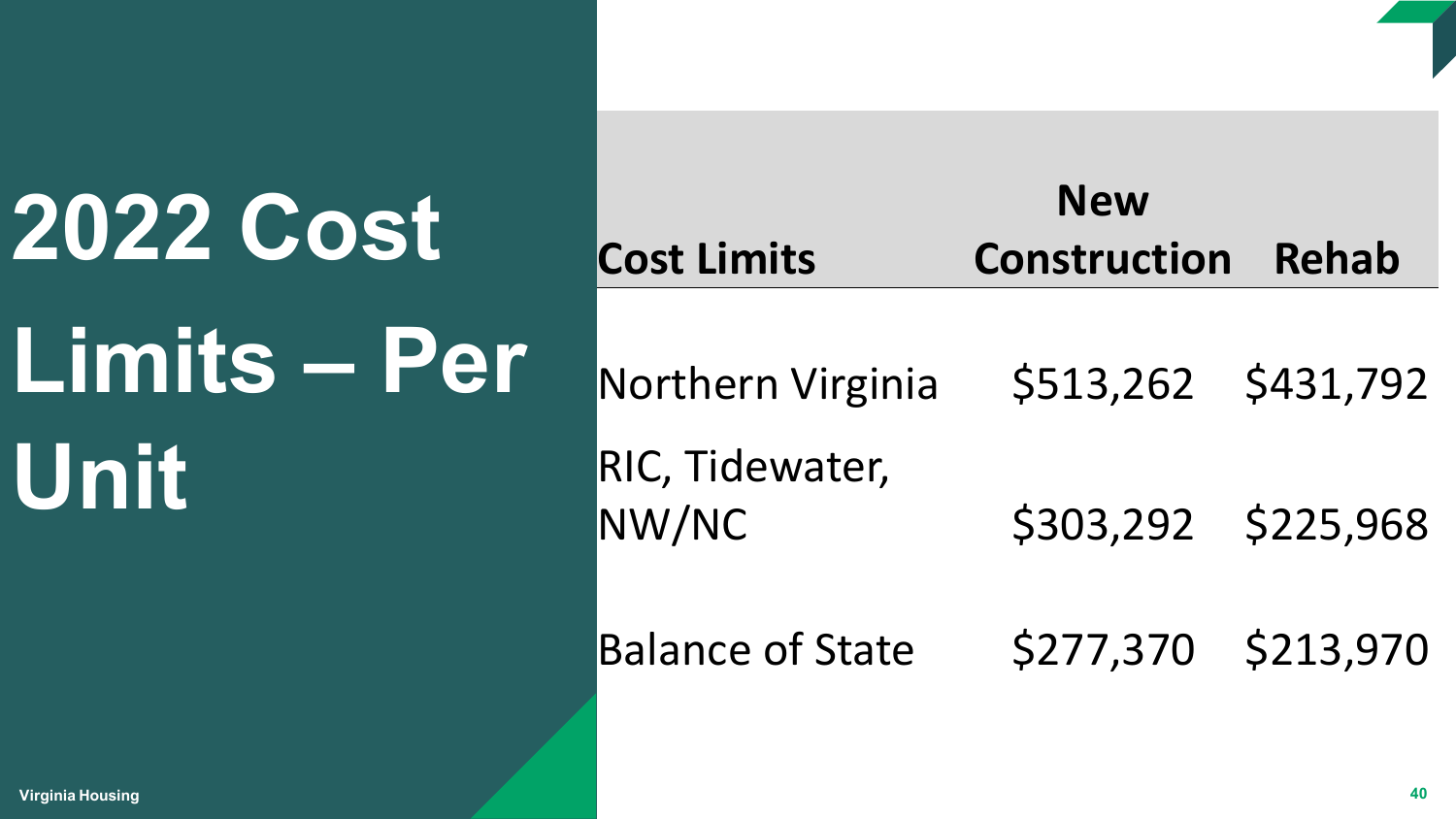# Development **Characteristics**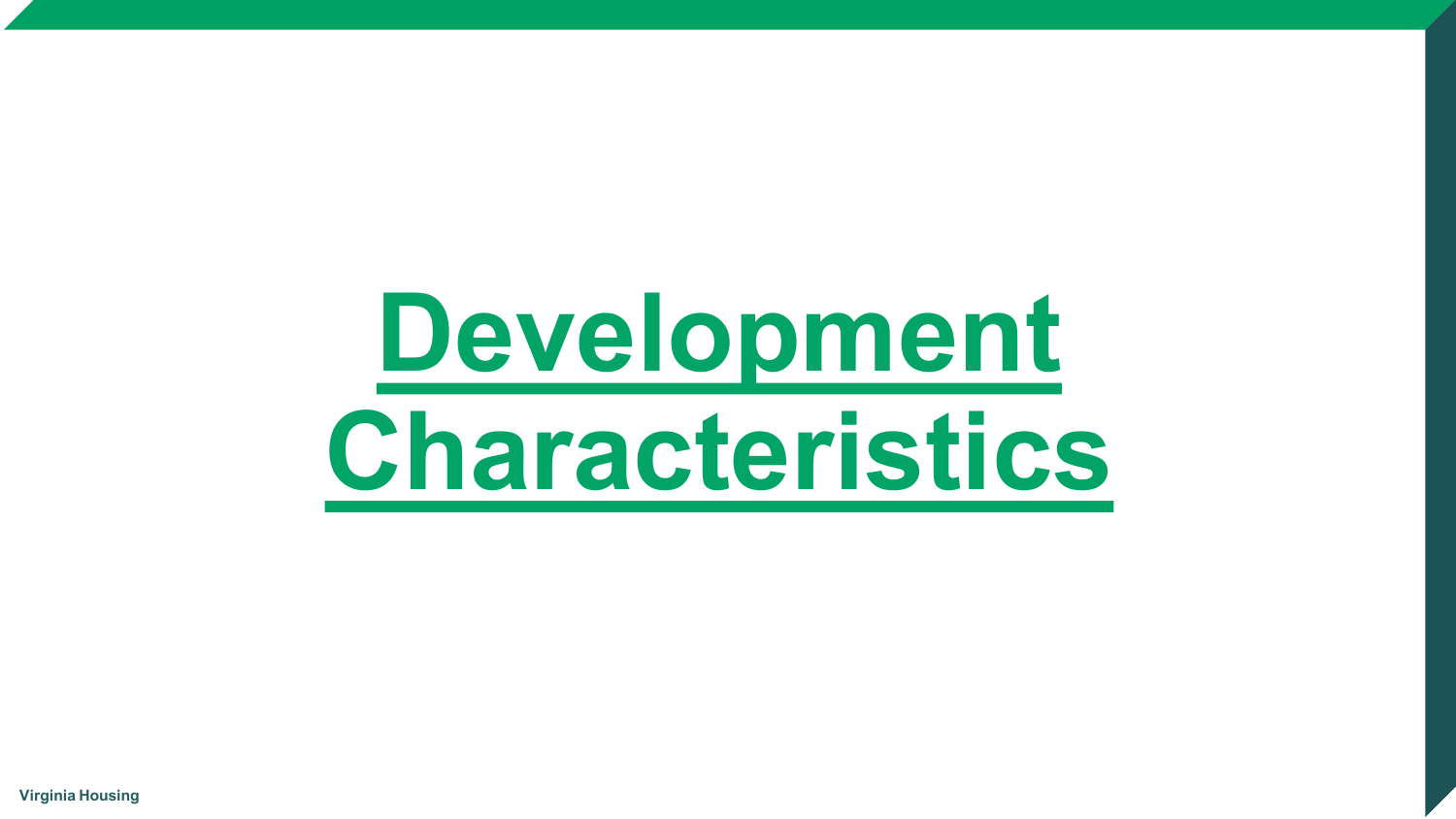### **Development Characteristics**

| <b>QAP</b><br>Page # | <b>Proposed Change</b>                                | <b>Reasoning</b>                                                                                                       | <b>Proposed Language</b>                                                                                                                                                                                                                                                                                                                                                                                                                                                                                                                                                                                                                                                                                                                                         |
|----------------------|-------------------------------------------------------|------------------------------------------------------------------------------------------------------------------------|------------------------------------------------------------------------------------------------------------------------------------------------------------------------------------------------------------------------------------------------------------------------------------------------------------------------------------------------------------------------------------------------------------------------------------------------------------------------------------------------------------------------------------------------------------------------------------------------------------------------------------------------------------------------------------------------------------------------------------------------------------------|
| 13                   | standalone point item                                 | Allow the Plan of Development to be a An approved Plan of Development should<br>translate to greater project readiness | Effective January 1, 2023, Written evidence satisfactory to<br>the Authority of unconditional approval by local authorities<br>of the plan of development or site plan for the proposed<br>development or that such approval is not required. (10<br>points)                                                                                                                                                                                                                                                                                                                                                                                                                                                                                                     |
| 15                   | Remove penalty for new construction<br>in rural areas | Not penalizing new construction in areas<br>of decreasing rent burden                                                  | See deletion on pg. 13 of language regarding areas with<br>decreasing rent burdened populations.                                                                                                                                                                                                                                                                                                                                                                                                                                                                                                                                                                                                                                                                 |
| 20                   | Increase penalties for deals not<br>meeting MDCRs     | <b>Quality control</b>                                                                                                 | Any applicant that includes a principal that is or was a<br>principal in a development that (i) did not build a<br>development as represented in the application for credit<br>(minus 2 times the number of points assigned to the item<br>or items not built or minus 50 points per requirement for<br>failing to provide a minimum building requirement or<br>requirements, for a period of three years after the last<br>Form 8609 is issued for the development, in addition to<br>any other penalties the Authority may elect to seek under<br>its agreements with the applicant), or (ii) has a reservation<br>of credits terminated by the Authority. (minus 10 points<br>for a period of three years after the credits are returned to<br>the Authority) |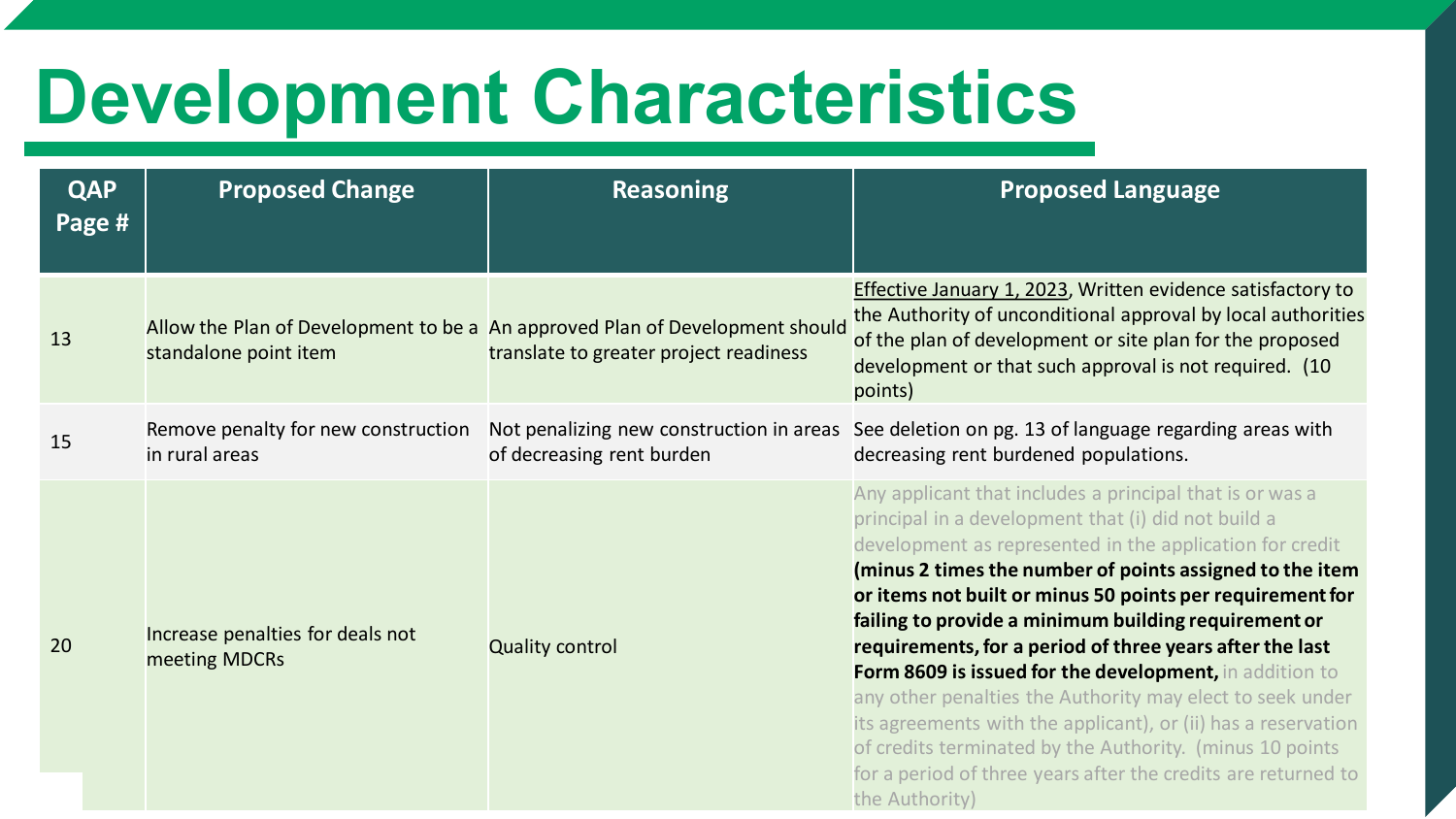### **Development Characteristics**

| <b>QAP</b><br>Page # | <b>Proposed Change</b>               | <b>Reasoning</b>                                                                                                            | <b>Proposed Language</b>                                                                                                                                                                                                                                                                                                                                                                                                                                                                                                                                                                                                                                                                                                                                                                                                                                                                                                                                                                                                                                                                                                                                                                                                                                                                                                                                                                                                                                                                                                                                                                                                                                                                                                                                                                    |
|----------------------|--------------------------------------|-----------------------------------------------------------------------------------------------------------------------------|---------------------------------------------------------------------------------------------------------------------------------------------------------------------------------------------------------------------------------------------------------------------------------------------------------------------------------------------------------------------------------------------------------------------------------------------------------------------------------------------------------------------------------------------------------------------------------------------------------------------------------------------------------------------------------------------------------------------------------------------------------------------------------------------------------------------------------------------------------------------------------------------------------------------------------------------------------------------------------------------------------------------------------------------------------------------------------------------------------------------------------------------------------------------------------------------------------------------------------------------------------------------------------------------------------------------------------------------------------------------------------------------------------------------------------------------------------------------------------------------------------------------------------------------------------------------------------------------------------------------------------------------------------------------------------------------------------------------------------------------------------------------------------------------|
| 18-19                | Reduce points for the 9/4<br>program | and less points are<br>needed to incentivize<br>developers to use the 9/4<br>4% rate in recent<br>legislation has increased | Any applicant for a development that, pursuant to a common plan of development, is<br>part of a larger development located on the same or contiguous sites, financed in part by<br>tax-exempt bonds. Combination developments seeking both 9% and 4% credits must<br>clearly be presented as two separately financed deals including separate equity pricing<br>that would support each respective deal in the event the other were no longer present.<br>This has become outdated While deals are required to be on the same or a contiguous, site they must be clearly<br>identifiable as separate. The units financed by tax exempt bonds may not be<br>interspersed throughout the development. Additionally, if co-located within the same<br>building footprint the property must identify separate entrances. All applicants seeking<br>program. The fixing of the points in this category must arrange a meeting with Authority staff at the Authority's<br>offices prior to the deadline for submission of the application in order to review both the<br>9% and the tax-exempt bond financed portion of the project. Any applicant failing to<br>demand without as many meet with Authority staff in advance of applying will not be allowed to compete in the<br>points needed in the QAP. current competitive round as a combination development. (10 points for tax-exempt<br>bond financing of at least 30% of aggregate units, 20 points for tax-exempt bond<br>financing of at least 40% of aggregate units, and 30 points for tax-exempt bond<br>financing of at least 50% of aggregate units; such points being non-cumulative; such<br>points will be awarded in both the application and any application submitted for credits<br>associated with the tax-exempt bonds) |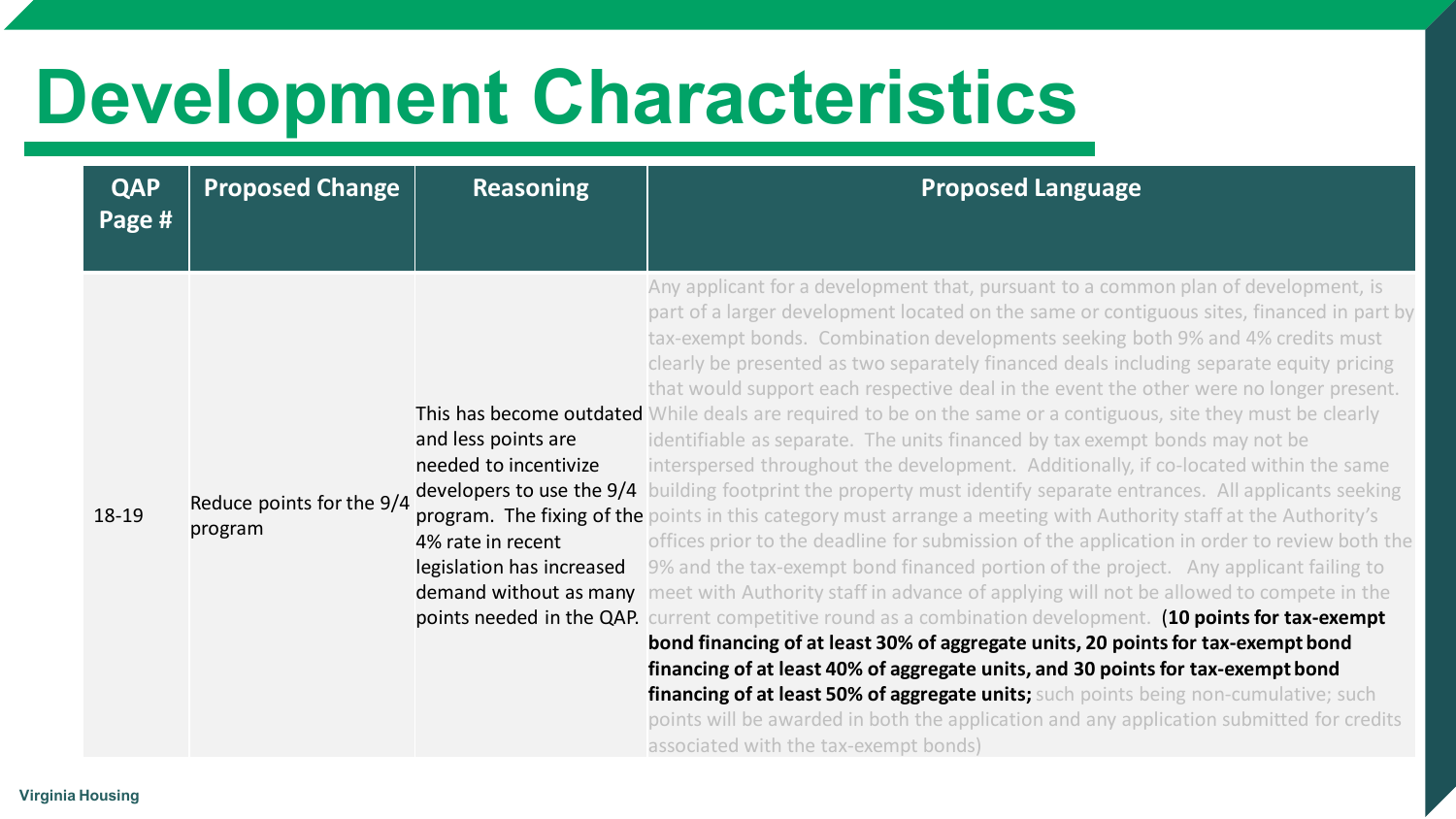# **Pool Structure**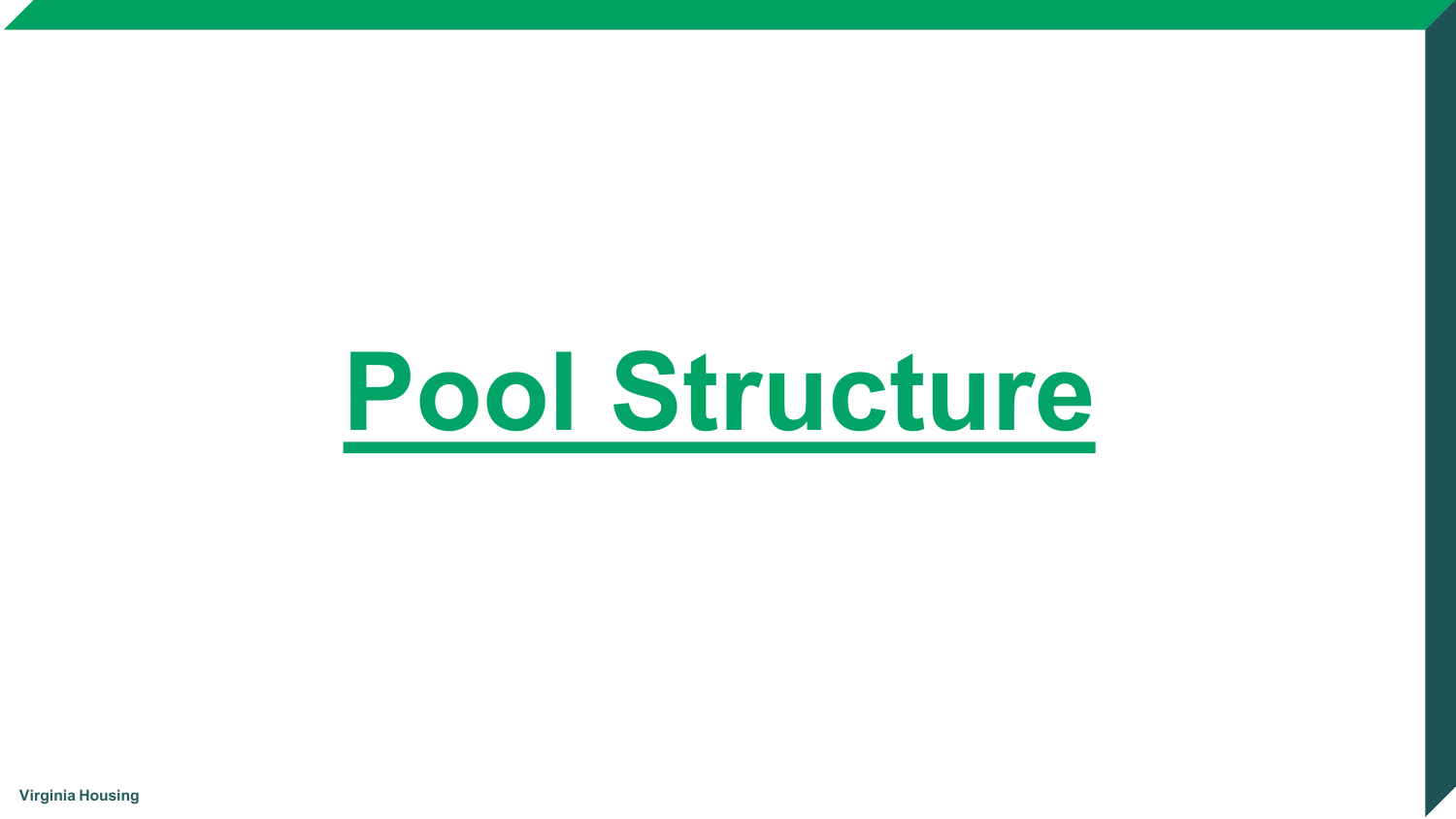### **Pool Structure**

| <b>QAP</b><br>Page # | <b>Proposed Change</b>                                                                            | <b>Reasoning</b>                                               | <b>Proposed Language</b>                                                                                                                                                                                                                                                                                                                                                                                                                         |
|----------------------|---------------------------------------------------------------------------------------------------|----------------------------------------------------------------|--------------------------------------------------------------------------------------------------------------------------------------------------------------------------------------------------------------------------------------------------------------------------------------------------------------------------------------------------------------------------------------------------------------------------------------------------|
| 27                   | Increase ASH pool % to 10% (currently<br>$6%$ )                                                   | Consistent with the percentages funded in<br>recent years      | Any such reservations made in any calendar year may be up<br>to ten (10%) percent of the Commonwealth's annual state<br>housing credit ceiling for the applicable credit year.<br>However, such reservation will be for credits from the<br>Commonwealth's annual state housing credit ceiling from<br>the following calendar year.                                                                                                              |
| 23,27                | Increase % of future year's allocation<br>that can be forward allocated to 50%<br>(currently 40%) | Consistently exceeding 40% to address<br>strategic initiatives | Available credits will include unreserved per capita dollar<br>amount credits from the current calendar year under<br>§42(h)(3)(C)(i) of the IRC, any unreserved per capita credits<br>from previous calendar years, and credits returned to the<br>Authority prior to the final ranking of the applications and<br>may include up to 50% of the next calendar year's per<br>capita credits as shall be determined by the executive<br>director. |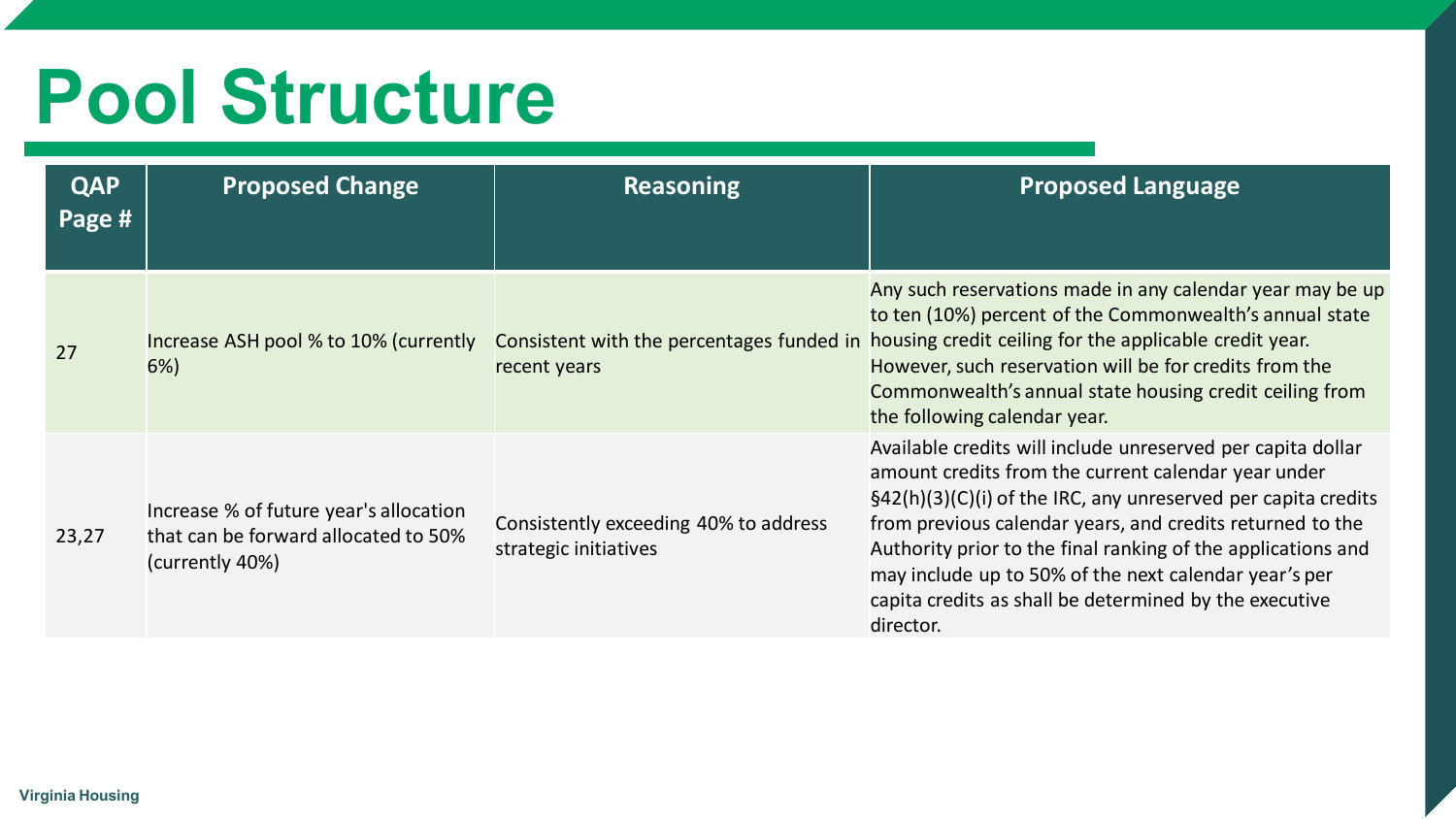### **Pool Structure**

| <b>QAP</b><br>Page # | <b>Proposed Change</b>                                                                                                                                                    | <b>Reasoning</b>          | <b>Proposed Language</b>                                                                                                                                                                                                 |
|----------------------|---------------------------------------------------------------------------------------------------------------------------------------------------------------------------|---------------------------|--------------------------------------------------------------------------------------------------------------------------------------------------------------------------------------------------------------------------|
| 24                   | Allow allocation department to move<br>deals between Nonprofit and/or New<br>Construction pool to appropriate<br>geographic pool to best/fully allocate<br><b>credits</b> | <b>Program efficiency</b> | Move a development from the nonprofit or new<br>construction pool to its or their appropriate geographic<br>pool to more fully or fully utilize the total amount of<br>credits made available therein during such round. |
|                      | Clarify requirements to compete in<br>Local Housing Authority Pool                                                                                                        |                           | Slightly rephrased this description to state the<br>"developer or owner will not compete in this pool if"                                                                                                                |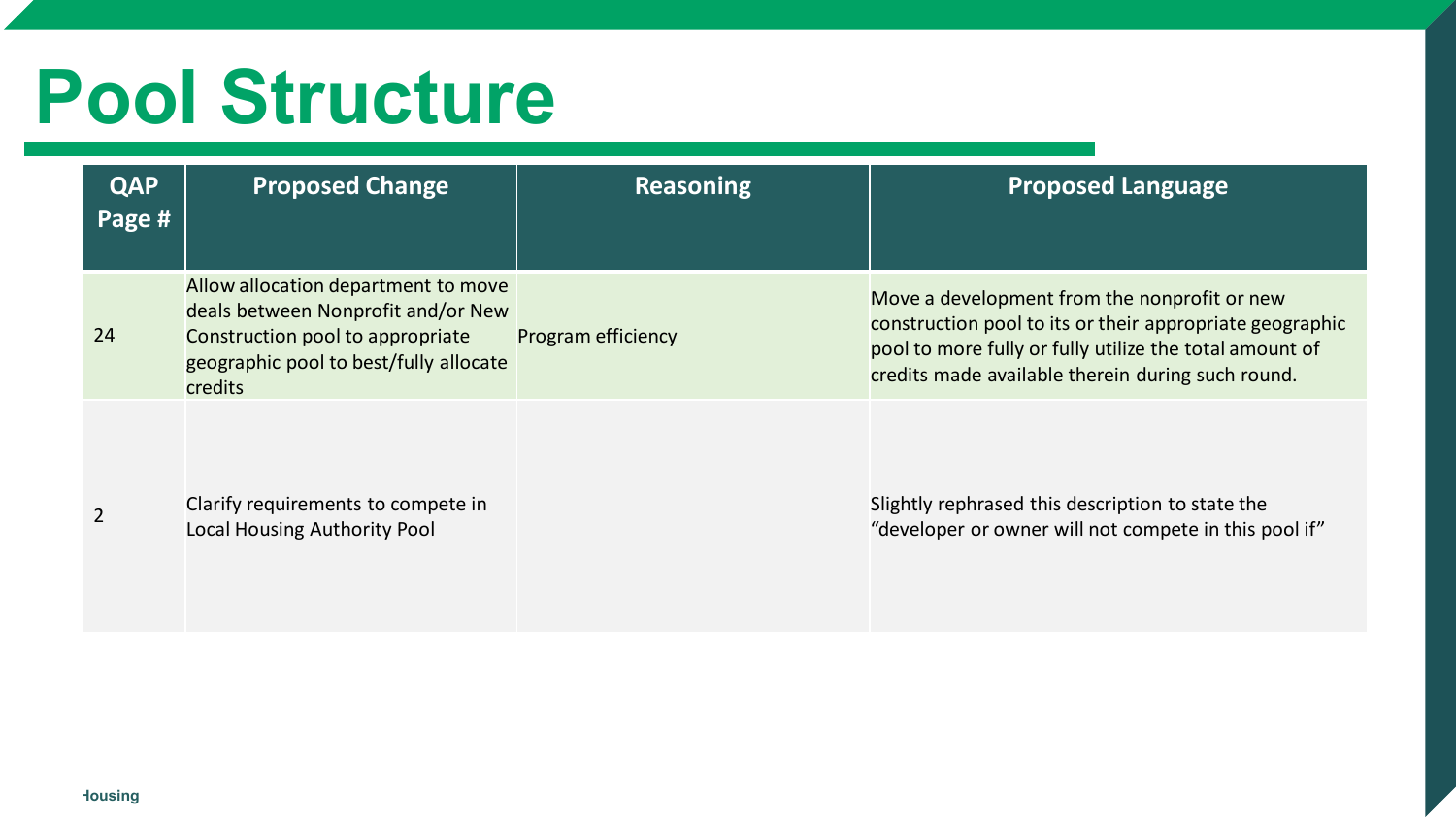# **Resident Well-being**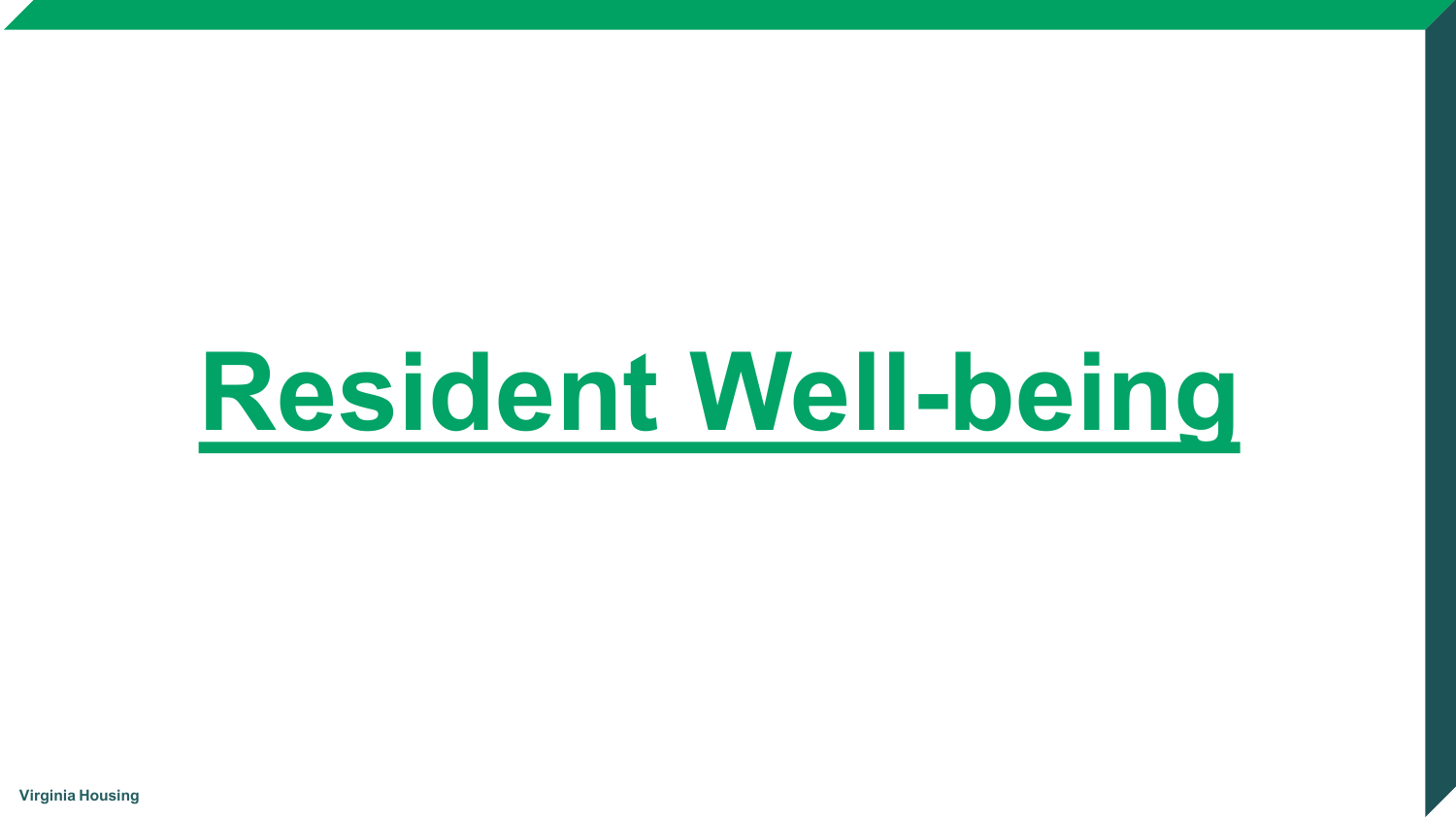## **Resident Well-being**

| <b>QAP</b><br>Page # | <b>Proposed Change</b>        | <b>Reasoning</b>    | <b>Proposed Language</b>                                                                                                                                                                                                                                                                                                                                                                                                                                                                                                                                                                                                                                                                                                                                                                                                                                                                                                                                                                                                                                                                                                                                                                                                                                                                                                                                                                                                                                                                                                                                                                                                                                                                                         |
|----------------------|-------------------------------|---------------------|------------------------------------------------------------------------------------------------------------------------------------------------------------------------------------------------------------------------------------------------------------------------------------------------------------------------------------------------------------------------------------------------------------------------------------------------------------------------------------------------------------------------------------------------------------------------------------------------------------------------------------------------------------------------------------------------------------------------------------------------------------------------------------------------------------------------------------------------------------------------------------------------------------------------------------------------------------------------------------------------------------------------------------------------------------------------------------------------------------------------------------------------------------------------------------------------------------------------------------------------------------------------------------------------------------------------------------------------------------------------------------------------------------------------------------------------------------------------------------------------------------------------------------------------------------------------------------------------------------------------------------------------------------------------------------------------------------------|
| 15                   | Incentivize resident services | Resident well-being | <b>Effective January 1, 2023</b> , any proposed development:<br>(i) for which the applicant has entered into a memorandum of understanding<br>approved by the Virginia Department of Behavioral Health and Developmental<br>Services (DBHDS) with a resident service provider for the provision of resident<br>services. Such resident services provider must have experience delivering<br>direct, community-based services to individuals, as evidenced by a triennial<br>license, in good standing, with no outstanding corrective action plans from<br>DBHDS, or an agency or program accreditation or certification such as<br>Commission on Accreditation of Rehabilitation Facilities, Council on<br>Accreditation, or Certified Organization for Resident Engagement & Services,<br>Council on Quality and Leadership, or CSH Quality Supportive Housing<br>accreditation or certification. Such resident service provider may, but is not<br>required to, be the qualified nonprofit organization qualifying applicant to<br>compete in the nonprofit pool or having the required ownership interest and<br>holding an option or first right of refusal that qualified applicant for points<br>under subsection 7 d of this subsection. Experience may also be evidenced by<br>receipt of a grant or grants by the service provider for provision of direct<br>services to the development's residents, or<br>(ii) if the development provides licensed childcare on-site with a preference<br>and discount for residents or an equivalent subsidy for tenants, determined<br>based on household income and household size, to utilize a licensed childcare<br>facility of tenant's choice. (15 points) |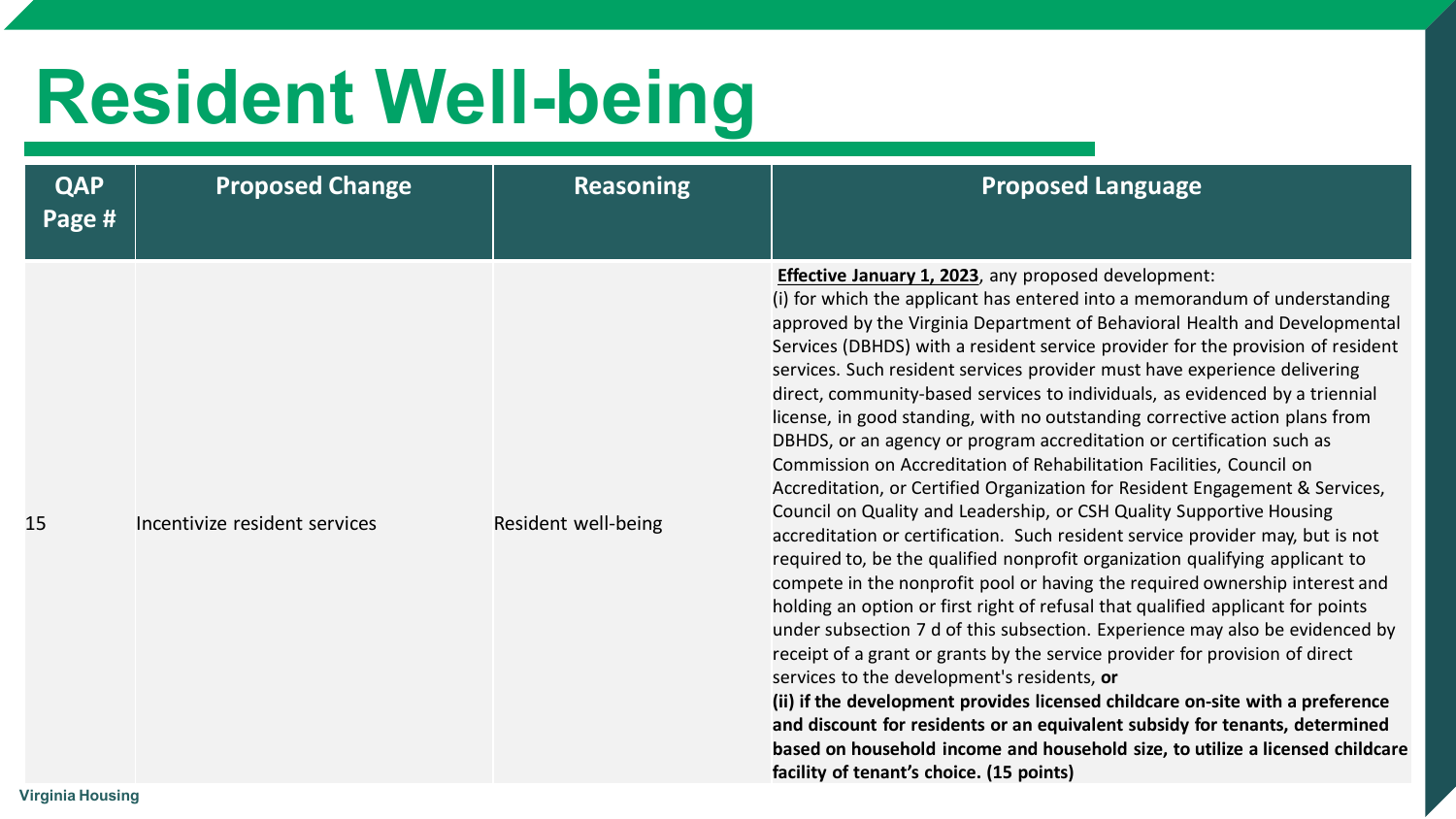## **Resident Well-being**

| <b>QAP</b><br>Page # | <b>Proposed Change</b>                                                        | <b>Reasoning</b>    | <b>Proposed Language</b>                                                                                                                                                        |
|----------------------|-------------------------------------------------------------------------------|---------------------|---------------------------------------------------------------------------------------------------------------------------------------------------------------------------------|
| 15                   | Incentivize telehealth services                                               | Resident well-being | <b>Effective January 1, 2023</b> , If the development provides<br>tenants with free on-call, telephonic or virtual healthcare<br>services with a licensed provider. (15 points) |
| 10                   | Required disclosure of availability of<br>Virginia Housing's Renter Education | Resident well-being | Each applicant shall commit in the application to provide a<br>disclosure, to be acknowledged by tenant, of the<br>availability of renter education from the Authority.         |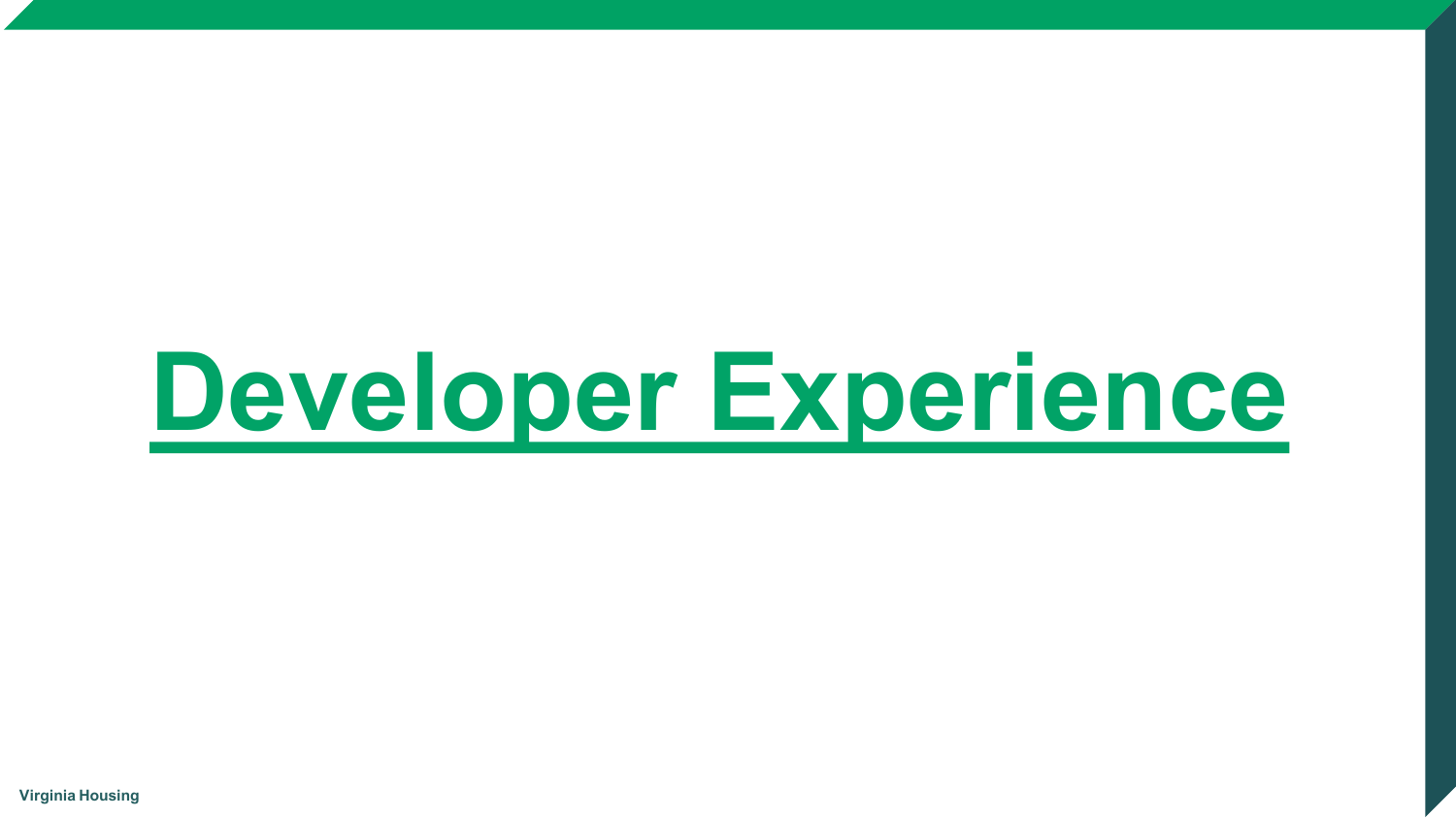| <b>QAP</b><br>Page # | <b>Proposed</b><br>Change                                              | <b>Reasoning</b>                  | <b>Proposed Language</b>                                                                                                                                                                                                                                                                                                                                                                                                                                                                                                                                                                                                                                                                                                                                                                                                                                                                                                                                                                                                                                                                                                                                                                                                                                                                                                                                                                                                                                                                                                                                                                                  |
|----------------------|------------------------------------------------------------------------|-----------------------------------|-----------------------------------------------------------------------------------------------------------------------------------------------------------------------------------------------------------------------------------------------------------------------------------------------------------------------------------------------------------------------------------------------------------------------------------------------------------------------------------------------------------------------------------------------------------------------------------------------------------------------------------------------------------------------------------------------------------------------------------------------------------------------------------------------------------------------------------------------------------------------------------------------------------------------------------------------------------------------------------------------------------------------------------------------------------------------------------------------------------------------------------------------------------------------------------------------------------------------------------------------------------------------------------------------------------------------------------------------------------------------------------------------------------------------------------------------------------------------------------------------------------------------------------------------------------------------------------------------------------|
| 19,20                | <b>Completely</b><br>overhaul the<br>developer<br>experience<br>points | Address developer<br>deficiencies | For application submitted in calendar year 2022 only, the sponsor may receive experienced sponsor points<br>under either subdivision 5 a or 5 c of this subsection, but not both. Effective January 1, 2023, subdivision 5 a<br>of this subsection shall no longer be applicable.<br>A maximum of 25 cumulative points in subdivision b of this subdivision 5 will be awarded to applicants with an<br>experienced sponsor ("Experienced Sponsor"). Experienced Sponsors are those principals who meet the<br>requirements of subdivision b of this subdivision 5 and who have an ownership interest of at least 25% in the<br>controlling general partner or managing member for the proposed development, subject to the following<br>conditions:<br>(1) Experienced Sponsors may be (i) individuals; (ii) duly formed limited liability companies, limited<br>partnerships, and corporations, whether for-profit or non-profit, and which are in good standing in their<br>respective state of formation and registered to do business in Virginia; (iii) local housing authorities; (iv)<br>business trusts; and (v) trusts;<br>(2) Individual persons seeking points as an Experienced Sponsor shall not receive credit for prior participation<br>in developments where such participation was in their capacity as either trustee or beneficiary of a trust or<br>business trust; and<br>(3) Individuals and entities seeking points as an Experienced Sponsor may not combine ownership or prior<br>experience with any other individual or entity to meet the requirements of this subsection 5. |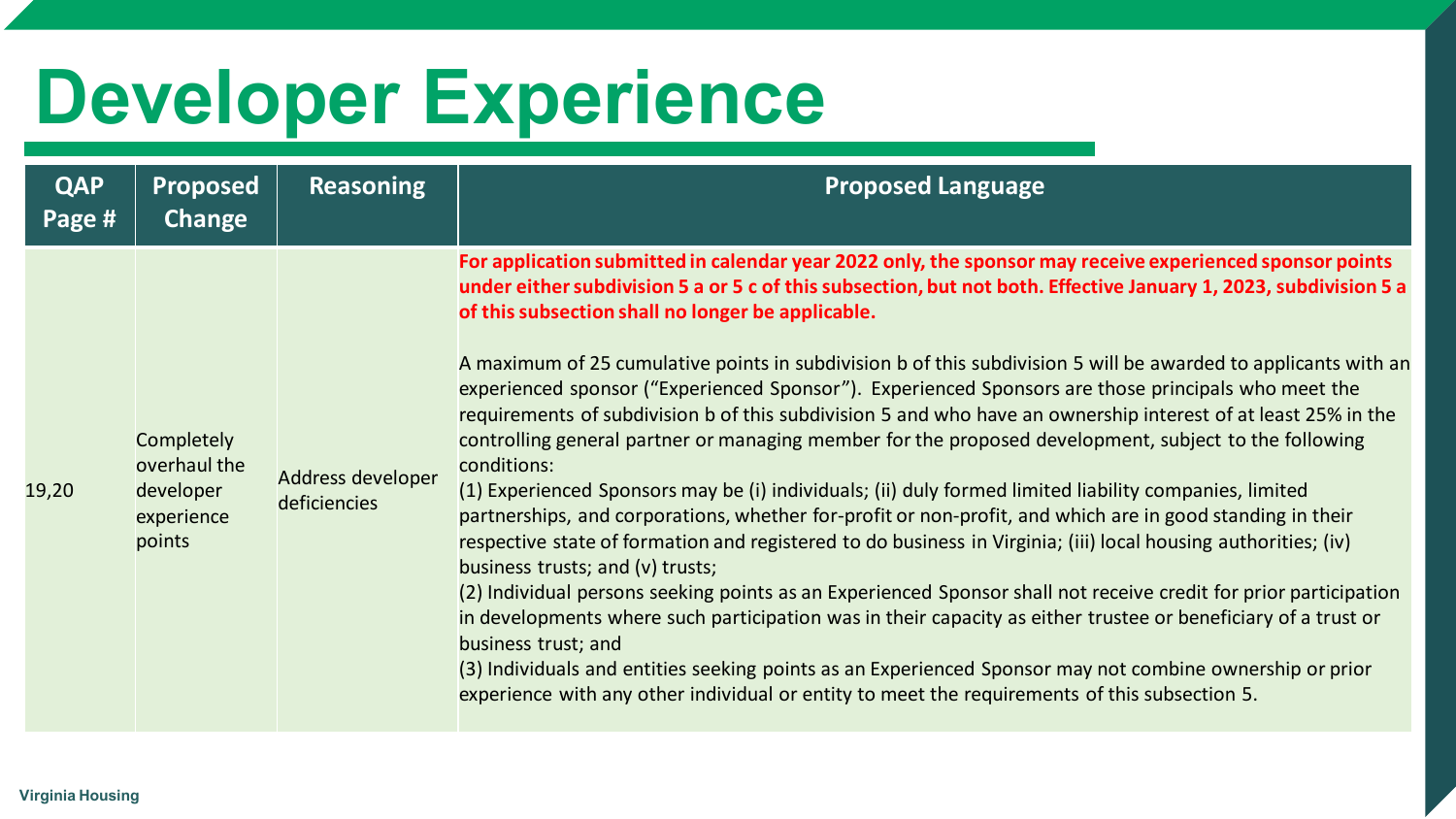| <b>QAP</b><br>Page # | <b>Proposed</b><br><b>Change</b>                                | <b>Reasoning</b>                            | <b>Proposed Language (Continued)</b>                                                                                                                                                                                                                                                                                                                                                                                                                                                                                                                                                                                                                                                                                                                                                                                                                                                                                                                                                                                                                                                                                                                                                                                                                                                                                                                                                                                                                                                                                                                                                                                                                                                                                                                                                                                                                                                                                  |
|----------------------|-----------------------------------------------------------------|---------------------------------------------|-----------------------------------------------------------------------------------------------------------------------------------------------------------------------------------------------------------------------------------------------------------------------------------------------------------------------------------------------------------------------------------------------------------------------------------------------------------------------------------------------------------------------------------------------------------------------------------------------------------------------------------------------------------------------------------------------------------------------------------------------------------------------------------------------------------------------------------------------------------------------------------------------------------------------------------------------------------------------------------------------------------------------------------------------------------------------------------------------------------------------------------------------------------------------------------------------------------------------------------------------------------------------------------------------------------------------------------------------------------------------------------------------------------------------------------------------------------------------------------------------------------------------------------------------------------------------------------------------------------------------------------------------------------------------------------------------------------------------------------------------------------------------------------------------------------------------------------------------------------------------------------------------------------------------|
| 18, 19               | Completely<br>overhaul the<br>developer<br>experience<br>points | <b>Address</b><br>developer<br>deficiencies | b. Points for Experienced Sponsor involvement shall be awarded as follows:<br>(1) Tier 1: Five (5) points shall be awarded to those Experienced Sponsors that have placed at least one federal<br>low-income tax credit (LIHTC) development in service in Virginia within the past five years, as evidenced by an<br>IRS Form 8609 having been issued for such development. Said LIHTC development must be active with no<br>reported compliance issues remaining uncured, as determined by the executive director.<br>(2) Tier 2: Fifteen (15) points shall be awarded to those Experienced Sponsors that have placed at least three<br>LIHTC developments in service (in addition to any deal for which points are awarded in Tier 1 above) in any<br>state within the past six years, as evidenced by corresponding IRS Form 8609s. Experienced Sponsors must<br>certify with the application that each of said three developments is active with no reported compliance issues<br>remaining uncured. The executive director may confirm the applicant's certification with each state in which the<br>three developments are located.<br>(3) Tier 3: Any applicant competing in the Local Housing Authority pool may receive an additional five (5) points<br>for partnering with an Experienced Sponsor, other than a local housing authority. Applicants seeking said points<br>must provide in their application evidence that the Experienced Sponsor is a principal in the Applicant (while<br>ownership is required, no minimum ownership percentage of the Experience Sponsor partner is specified for<br>points in Tier 3) and must provide a description of the assistance rendered and to be rendered by the Experienced<br>Sponsor partner. Developments that move from the Local Housing Authority pool to their geographic pool will<br>not be eligible for said five points in the geographic pool. |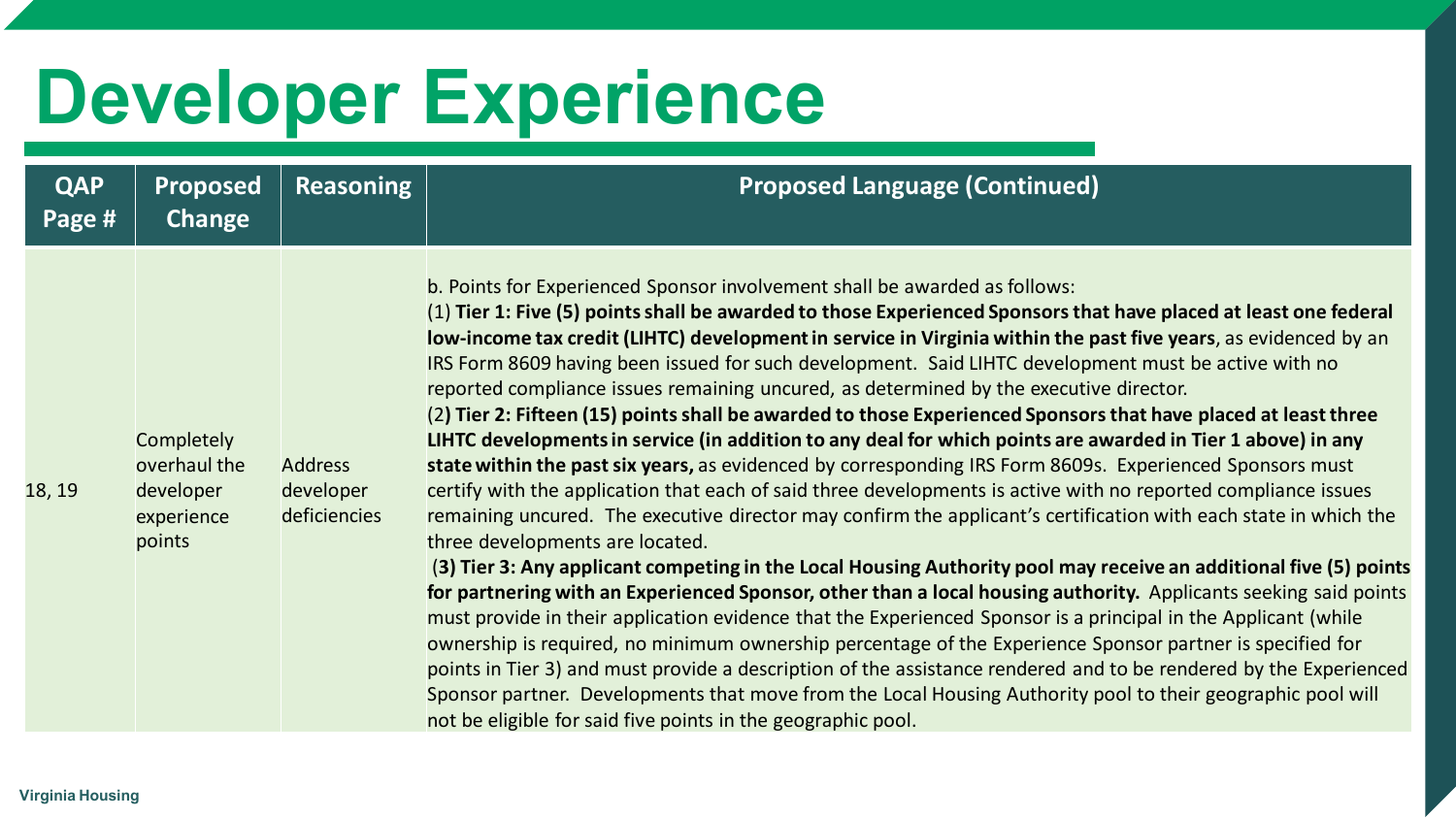| <b>QAP</b><br>Page # | <b>Proposed</b><br>Change                | <b>Reasoning</b>                                                              | <b>Proposed Language</b>                                                                                                                                                                                                                                                                                                                                                                                                                                                                                                                                                                                                                                                                                                                                                                                                                                                                                                                                                                                                                                                                                                                                                                                                                 |
|----------------------|------------------------------------------|-------------------------------------------------------------------------------|------------------------------------------------------------------------------------------------------------------------------------------------------------------------------------------------------------------------------------------------------------------------------------------------------------------------------------------------------------------------------------------------------------------------------------------------------------------------------------------------------------------------------------------------------------------------------------------------------------------------------------------------------------------------------------------------------------------------------------------------------------------------------------------------------------------------------------------------------------------------------------------------------------------------------------------------------------------------------------------------------------------------------------------------------------------------------------------------------------------------------------------------------------------------------------------------------------------------------------------|
| 21                   | <b>Incentivize SWaM</b><br>participation | <b>Promote Diversity, Equity</b><br>and Inclusion within the<br>LIHTC program | Five (5) points shall be awarded to applicants that enter into at least one contract for services<br>provided by a business certified as Women-Owned, Minority-Owned or Service Disables Veteran<br>owned through the Commonwealth of Virginia's Small, Women-owned, and Minority-owned<br>Business (SWaM) certification program. The following services and roles qualify for points under<br>this subdivision 5(d)(2): (i) consulting services to complete the LIHTC application; (ii) ongoing<br>development services through the placed in service date; (iii) general contractor; (iv) architect; (v)<br>property manager; (vi) accounting services; or (vii) legal services. An applicant seeking points in this<br>subdivision 5.d(1) must provide in its application a certification, in a form to be developed by the<br>executive director, certifying that a contract for services has been executed between the applicant<br>and the service provider and describing the scope of the services provided or to be provided. The<br>application must also include a copy of the service provider's certification from the Commonwealth<br>of Virginia's Small, Women-owned, and Minority-owned Business certification program. |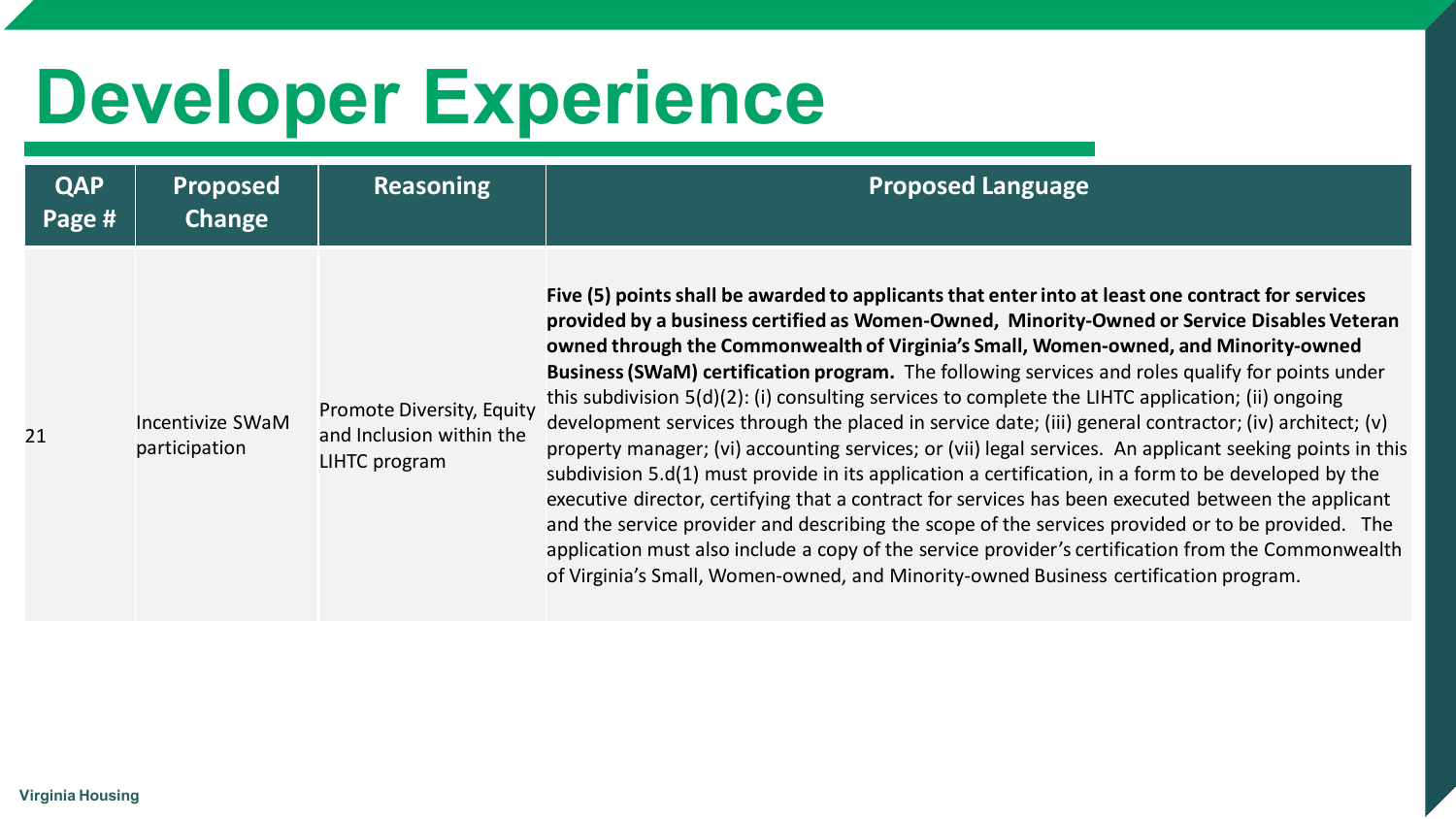| <b>QAP</b><br>Page # | <b>Proposed</b><br>Change            | <b>Reasoning</b>                                                                     | <b>Proposed Language</b>                                                                                                                                                                                                                                                                                                                                                                                                                                                                                                                                                                                                                                                                                                                                                                                                                |
|----------------------|--------------------------------------|--------------------------------------------------------------------------------------|-----------------------------------------------------------------------------------------------------------------------------------------------------------------------------------------------------------------------------------------------------------------------------------------------------------------------------------------------------------------------------------------------------------------------------------------------------------------------------------------------------------------------------------------------------------------------------------------------------------------------------------------------------------------------------------------------------------------------------------------------------------------------------------------------------------------------------------------|
| 21                   | Incentivize<br>Minority<br>Ownership | Promote Diversity, Equity and Inclusion<br>within LIHTC program ownership structures | Applicants with at least one principal having an ownership interest of<br>at least 25% in the controlling general partner or managing member for<br>the proposed development that is a socially disadvantaged individual<br>(5 points). Socially disadvantaged individuals are those who have been<br>subjected to racial or ethnic prejudice or cultural bias because of their<br>identity as a member of a group without regard to their individual<br>qualities. The social disadvantage must stem from circumstances<br>beyond their control. There is a rebuttable presumption that the<br>following individuals are socially disadvantaged: Black Americans,<br>Hispanic Americans, Native Americans, and Asian Americans and Pacific<br>Islanders. This provision shall be interpreted in accordance with 13 CFR<br>$§$ 124.103. |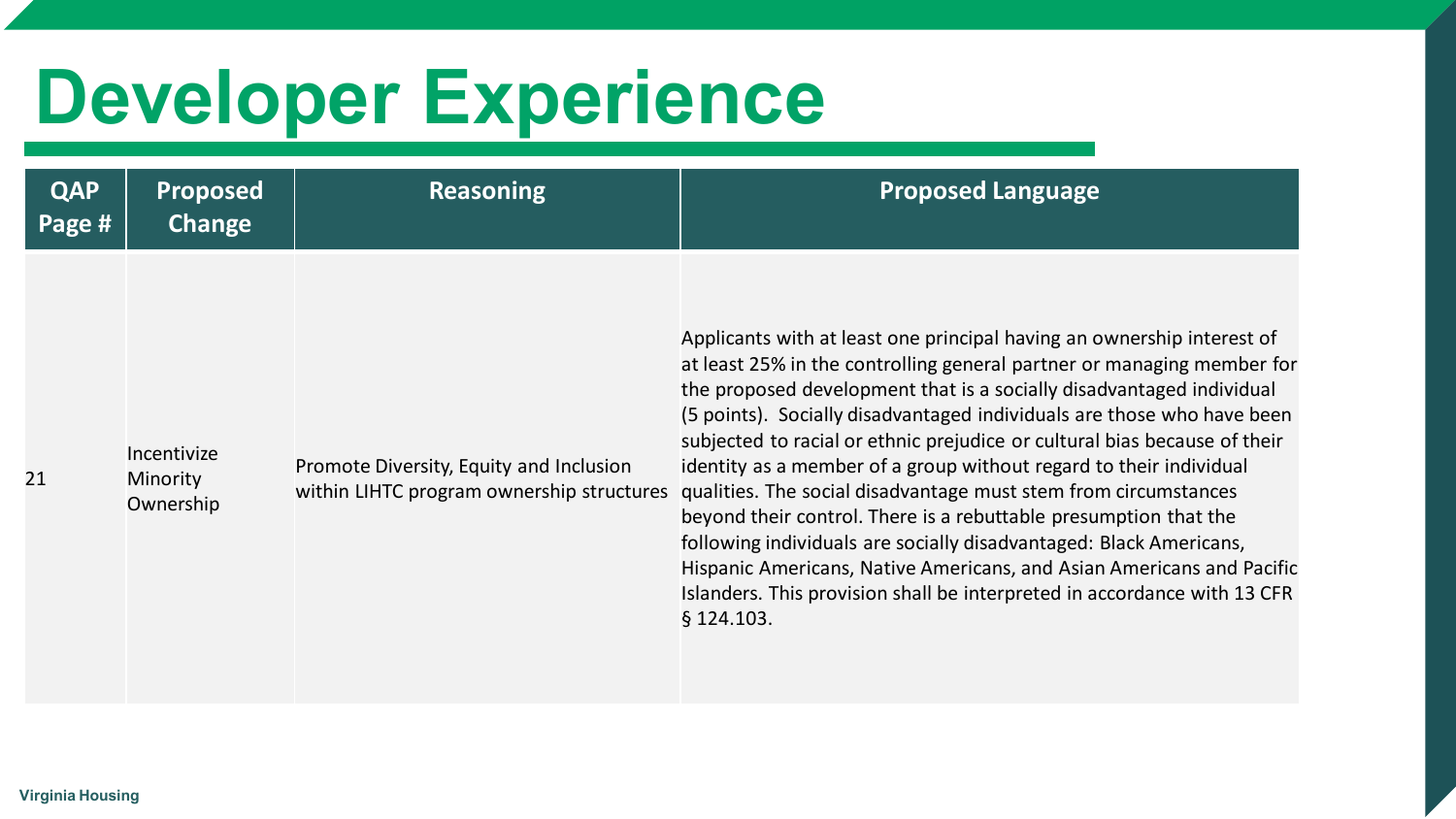| <b>QAP</b><br>Page #' | <b>Proposed</b><br>Change                             | <b>Reasoning</b>                                                                | <b>Proposed Language</b>                                                                                                                                                                                                                                                                                                                                                                                                                                                                                                                                                                                                                                                                                                                                                                                                                                                                                                                                                                                                                                                                                                                                                                                                                                                                                                                                                                                                                                                                                                                                                                                                                                                                                                                                                                                                                                                                                                                                                                                                                                                                                                                                                                                                                                                                                                                                                                                                                                                                                                                                                                                                                                                                                                                                                                   |
|-----------------------|-------------------------------------------------------|---------------------------------------------------------------------------------|--------------------------------------------------------------------------------------------------------------------------------------------------------------------------------------------------------------------------------------------------------------------------------------------------------------------------------------------------------------------------------------------------------------------------------------------------------------------------------------------------------------------------------------------------------------------------------------------------------------------------------------------------------------------------------------------------------------------------------------------------------------------------------------------------------------------------------------------------------------------------------------------------------------------------------------------------------------------------------------------------------------------------------------------------------------------------------------------------------------------------------------------------------------------------------------------------------------------------------------------------------------------------------------------------------------------------------------------------------------------------------------------------------------------------------------------------------------------------------------------------------------------------------------------------------------------------------------------------------------------------------------------------------------------------------------------------------------------------------------------------------------------------------------------------------------------------------------------------------------------------------------------------------------------------------------------------------------------------------------------------------------------------------------------------------------------------------------------------------------------------------------------------------------------------------------------------------------------------------------------------------------------------------------------------------------------------------------------------------------------------------------------------------------------------------------------------------------------------------------------------------------------------------------------------------------------------------------------------------------------------------------------------------------------------------------------------------------------------------------------------------------------------------------------|
| 23,24                 | Implement a 'curing<br>period' for 9%<br>applications | Reduce assessing<br>penalties for immateria<br>mistakes and scrivener<br>errors | 3. May also choose to allow for the immediate correction of minor and immaterial defects affecting<br>mandatory items (but not points items) in an application. Should the executive director choose to allow<br>correction, applicants will be given 48 hours from the time of notification to cure defects with their<br>application. If the executive director allows an applicant to cure minor defects, that does not constitute<br>approval or acceptance of the application and is not an assurance that the application, upon further review,<br>will be deemed acceptable.<br>Examples of items that may be considered as "curable" include:<br>a. If the applicant has failed to include a required document, the applicant may supply the document,<br>provided, however, that the document existed on the application deadline date and, if the document is a<br>legal agreement or instrument, the document was legally effective on the application deadline date;<br>b. If statements or items in the application are contradictory or mutually inconsistent, the applicant may<br>present information resolving the contradiction or inconsistency, provided, however, that the information<br>accurately reflects the state of affairs on the application deadline date;<br>c. The applicant may provide any required signature that has been omitted, except for applications that<br>the executive director deems to be substantially incomplete; and<br>d. The applicant may cure any scrivener's error, missing or defective notarization, defective signature<br>block, or defective legal name of an individual or entity.<br>4. Shall notify the applicant of any curable defects it discovers by telephone, and, simultaneously, in writing<br>electronically (email). The applicant's corrective submission shall not be considered unless it is received by<br>the executive director no later than 48 hours (excluding weekends and legal holidays) from the notification.<br>If an applicant fails to respond to the notification of curable defects within the 48-hour cure period, or if an<br>applicant's response is nonresponsive to the question asked, a negative conclusion shall be drawn. Failure to<br>respond to an item in a cure notification will result in the denial of points in that category or the application<br>may be deemed to not meet threshold. After the application deadline, telephone calls or other oral or written<br>communications on behalf of a tax credit applicant (for example, from a project's development team, elected<br>representatives, etc.) other than information submitted pursuant to this subdivision shall not be accepted or<br>considered before preliminary reservation awards have been announced. |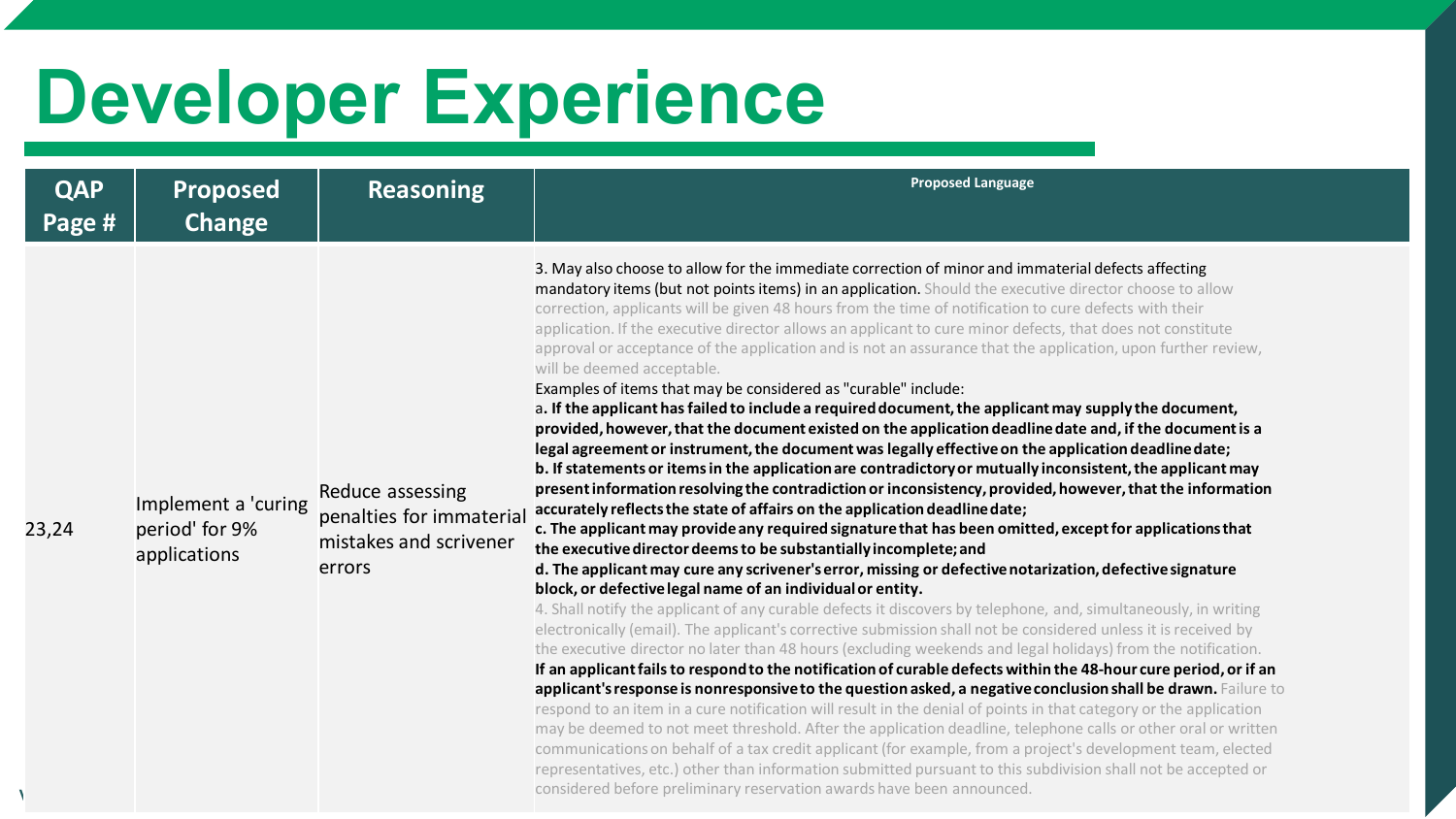# **Miscellaneous**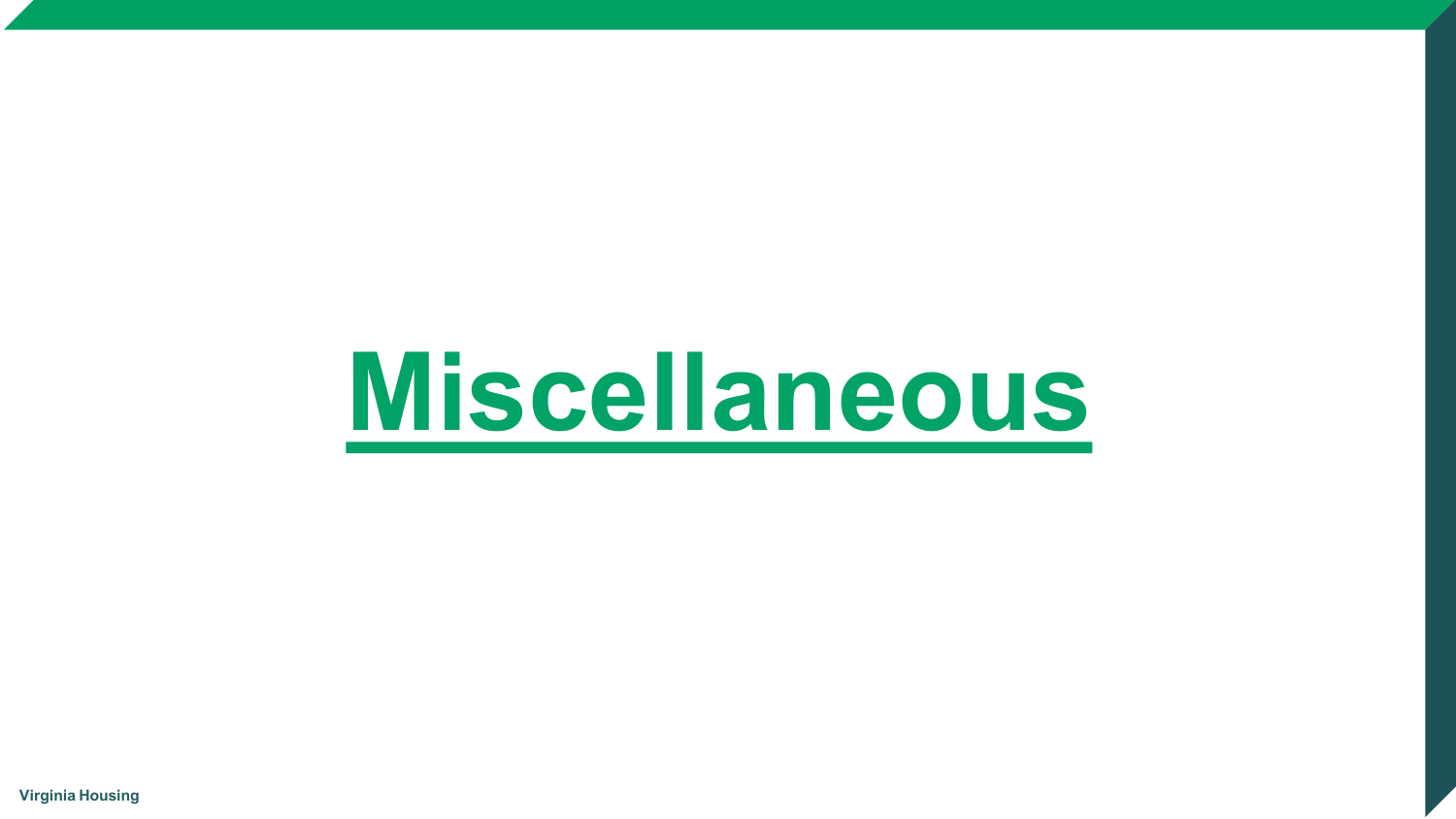### **Miscellaneous**

| <b>QAP</b><br>Page # | <b>Proposed</b><br>Change                 | <b>Reasoning</b>                                                        | <b>Proposed Language</b>                                                                                                                                                                                                                                                                                                                                                                                                                                                                                                                                                                                                                                                                                                                                                                                                                                                                                                                                                                           |
|----------------------|-------------------------------------------|-------------------------------------------------------------------------|----------------------------------------------------------------------------------------------------------------------------------------------------------------------------------------------------------------------------------------------------------------------------------------------------------------------------------------------------------------------------------------------------------------------------------------------------------------------------------------------------------------------------------------------------------------------------------------------------------------------------------------------------------------------------------------------------------------------------------------------------------------------------------------------------------------------------------------------------------------------------------------------------------------------------------------------------------------------------------------------------|
| 17                   | Update 60-pt.<br>accessibility point item | Simplification                                                          | Any development in which (i) the greater of 5 units or 10% of the units will be assisted by any form of documented<br>and binding federal or state project-based rent subsidies, in order to ensure occupancy by extremely low-income<br>persons; and (ii) the greater of 5 units or 10% of the units will conform to HUD regulations interpreting the<br>accessibility requirements of section 504 of the Rehabilitation Act; and be actively marketed to persons with<br>disabilities as defined in the Fair Housing Act in accordance with a plan submitted as part of the application for<br>credits (all common space must also conform to HUD regulations interpreting the accessibility requirements of<br>section 504 of the Rehabilitation Act, and all the units described in clause (ii) above must include roll-in showers and<br>roll under sinks and front control ranges, unless agreed to by the Authority prior to the applicant's submission of its<br>application). (50 points) |
| 17                   | Delete 30-pt.<br>Accessibility point item | Simplification and we already<br>incentivize deeper income<br>targeting | N/A. See deleted language on pg. 17.                                                                                                                                                                                                                                                                                                                                                                                                                                                                                                                                                                                                                                                                                                                                                                                                                                                                                                                                                               |
| 17                   | Update 15-pt.<br>accessibility point item | Simplification                                                          | Any development in which ten percent (10%) of the units (i) conform to HUD regulations interpreting the<br>accessibility requirements of section 504 of the Rehabilitation Act and (ii) are actively marketed to persons with<br>disabilities as defined in the Fair Housing Act in accordance with a plan submitted as part of the application for<br>credits. (20 points)                                                                                                                                                                                                                                                                                                                                                                                                                                                                                                                                                                                                                        |
| 23                   | Incentivize wire/ACH<br>payments          | Simplification                                                          | Any applicant that commits in the application to submit any payments due the Authority, including reservation fees<br>and monitoring fees, by electronic payment. (5 point)                                                                                                                                                                                                                                                                                                                                                                                                                                                                                                                                                                                                                                                                                                                                                                                                                        |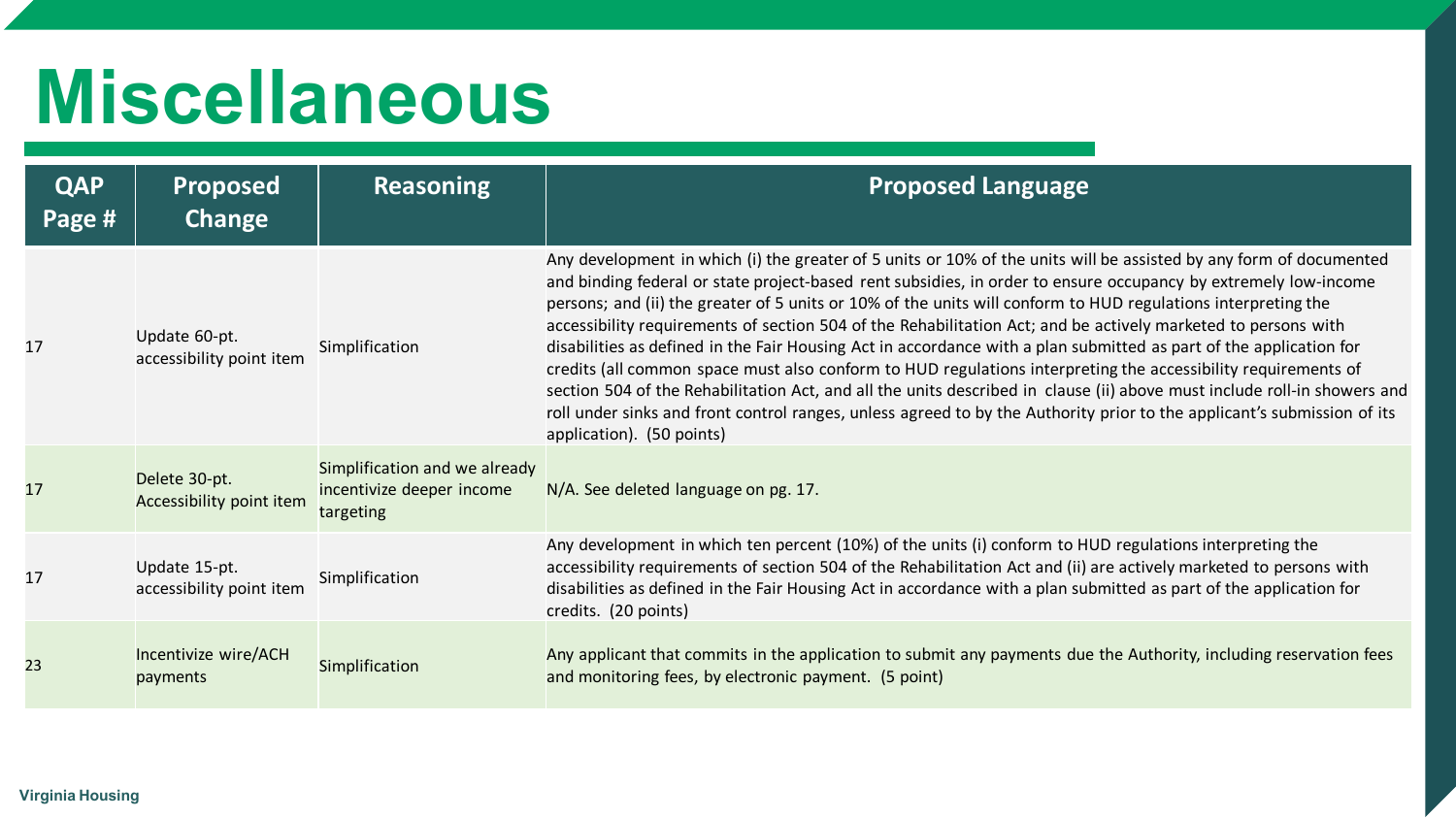### **Miscellaneous**

| <b>QAP</b><br>Page # | <b>Proposed Change</b> | <b>Reasoning</b>                                           | <b>Proposed Language</b>                                                                                                                                                                                                                                                                                                                                                                                                                                                                                                                                                                                                                                                                                                                                                                                                                                                                                                                                                                                                                                                                                                                                                                                                                                                                                                                                                                                                                                                                                                                                                                                                                                                                                                                                                                                                                                                               |
|----------------------|------------------------|------------------------------------------------------------|----------------------------------------------------------------------------------------------------------------------------------------------------------------------------------------------------------------------------------------------------------------------------------------------------------------------------------------------------------------------------------------------------------------------------------------------------------------------------------------------------------------------------------------------------------------------------------------------------------------------------------------------------------------------------------------------------------------------------------------------------------------------------------------------------------------------------------------------------------------------------------------------------------------------------------------------------------------------------------------------------------------------------------------------------------------------------------------------------------------------------------------------------------------------------------------------------------------------------------------------------------------------------------------------------------------------------------------------------------------------------------------------------------------------------------------------------------------------------------------------------------------------------------------------------------------------------------------------------------------------------------------------------------------------------------------------------------------------------------------------------------------------------------------------------------------------------------------------------------------------------------------|
| 10,11                |                        | Address Aggregators/ROFR's Affordable housing preservation | The Authority is committed to the long-term affordability of developments for the<br>benefit of tenants and full compliance by applicants and principals with the<br>provisions of the IRC, the extended use agreement and other program requirements.<br>The Authority similarly has an interest in preserving the right of first refusal by a<br>qualified nonprofit organization at the close of the compliance period, as authorized<br>in Section 42(i)(7) of the IRC. The executive director is hereby authorized to require<br>any or all of the following with respect to applications: (i) provisions to be included<br>in the applicant's organizational documents limiting transfers of partnership or<br>member interests or other actions detrimental to the continued provision of<br>affordable housing; (ii) a designated form of right of first refusal document; (iii)<br>terms in the extended use agreement requiring notice and approval by the<br>executive director of transfers of partnership or member interests; (iv) debarment<br>from the program of principals having demonstrated a history of conduct<br>detrimental to long-term compliance with extended use agreements, whether in<br>Virginia or another state, and the provision of affordable tax credit units; and (v)<br>provisions to implement any amendment to the IRC or implementation of any<br>future federal or state legislation, regulations or administrative guidance. The<br>decision whether to institute, and the terms of, any such requirements shall be made<br>by the executive director as reasonably determined to be necessary or appropriate to<br>achieve the goals stated in this paragraph and in the best interest of the plan. Any<br>such requirements will be indicated on the application form, instructions or other<br>communication available to the public. |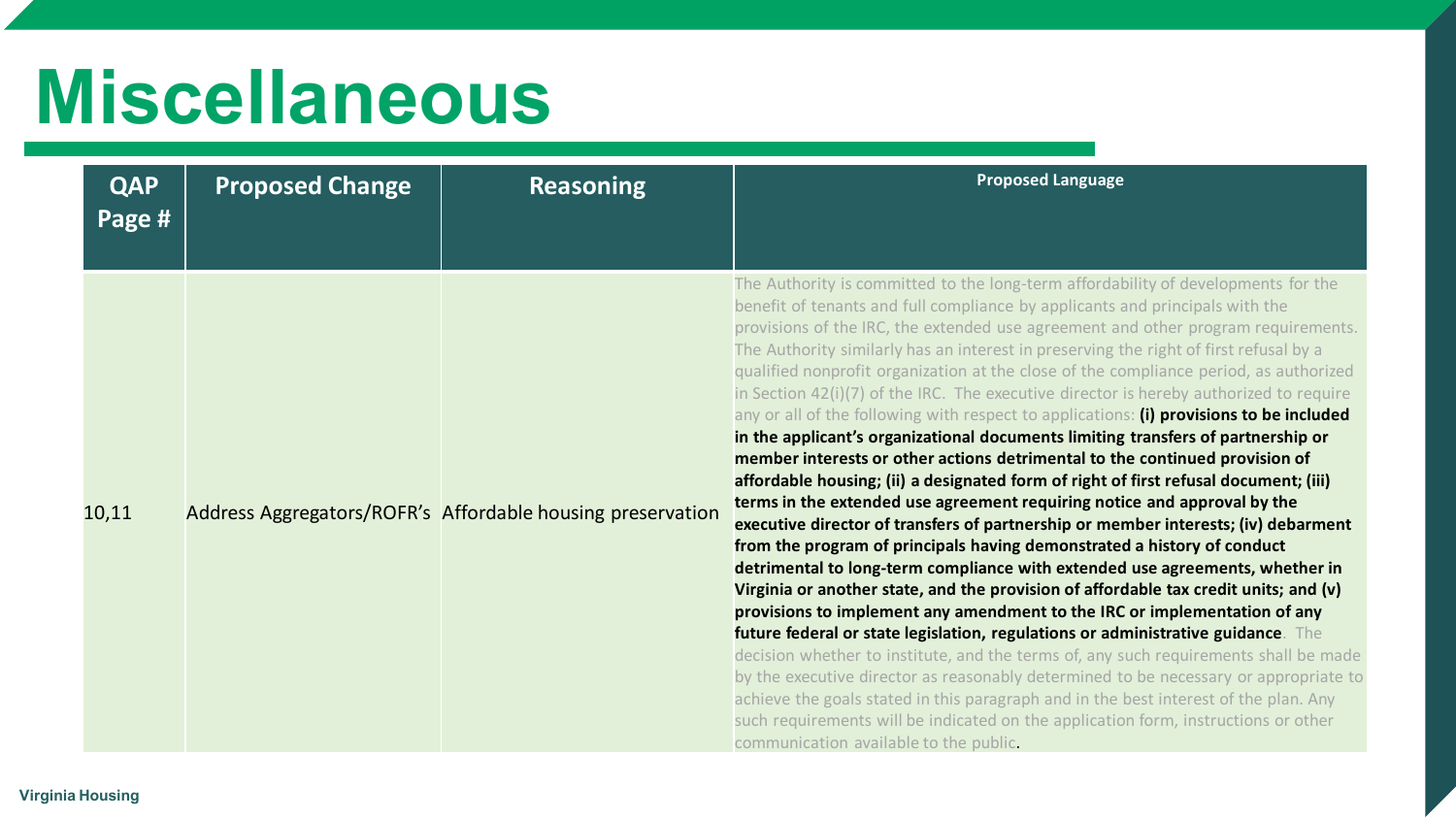### **2022 Schedule**

| 1/27/22           | Locality Notification Information (LNI) deadline (due for all 9%<br>applications)                                                                            |
|-------------------|--------------------------------------------------------------------------------------------------------------------------------------------------------------|
| 3/10/22           | <b>Reservation Application Deadline (9%)</b>                                                                                                                 |
| 3/17/22           | 9% Competitive Applications Posted to the Website                                                                                                            |
| 5/5/22            | Preliminary Rankings Announced / Begin Comment Period                                                                                                        |
| 5/12/22           | End Comment Period begin Rebuttal                                                                                                                            |
| 5/19/22           | <b>End Rebuttal</b>                                                                                                                                          |
| 6/9/22            | <b>Post Final Rankings</b>                                                                                                                                   |
| 6/22/22           | Review Final Rankings with Virginia Housing Board of Commissioners                                                                                           |
| Early to mid-July | VH mails reservations documents including Agreement, Contract to<br>Enforce Representations, Extended Use Agreement, and Gross Floor<br><b>Rent Election</b> |
| 9/29/22           | <b>Allocation Applications Due</b>                                                                                                                           |
| <b>November</b>   | <b>Finalize Allocations</b>                                                                                                                                  |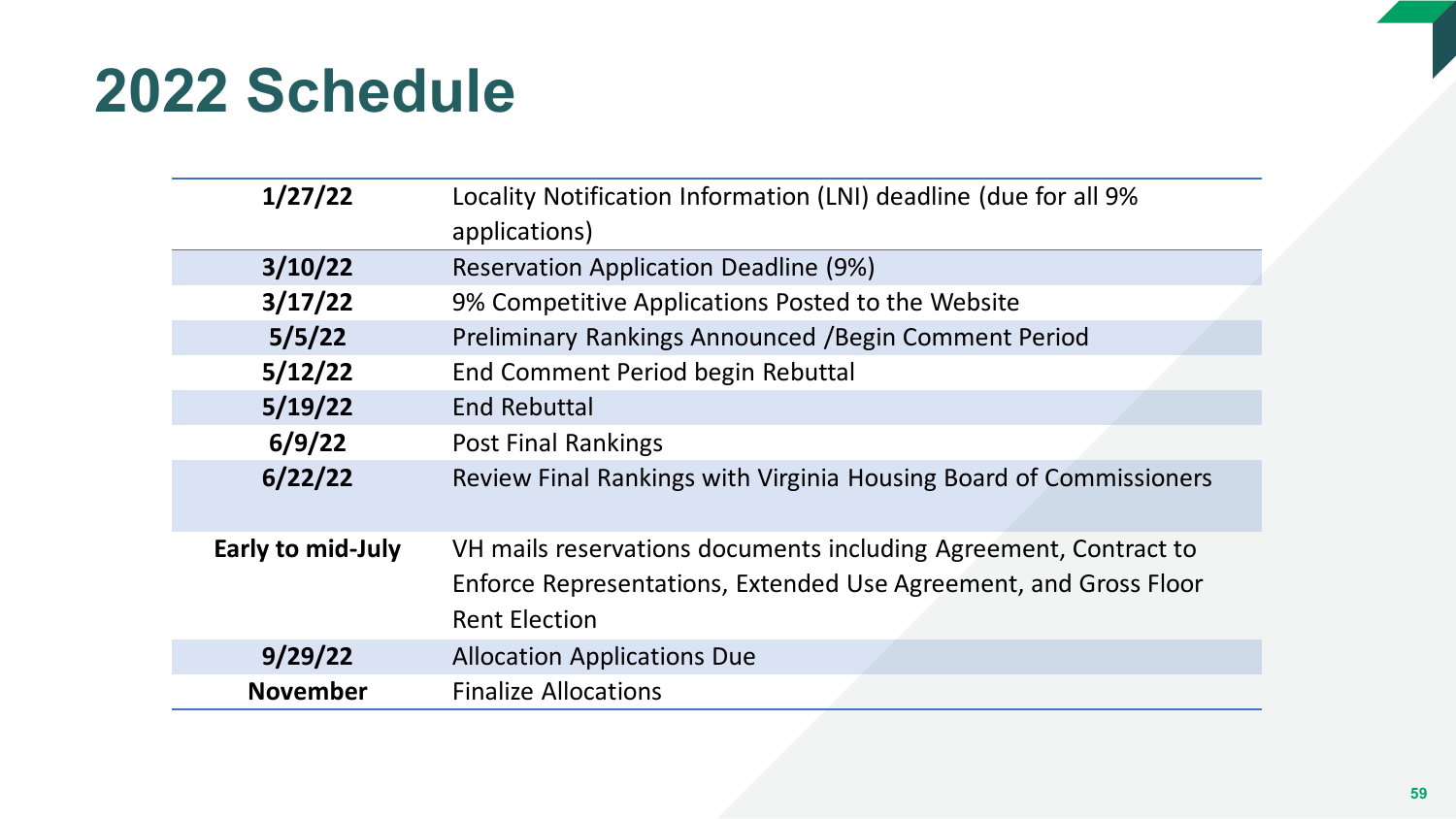### **Job Opportunities to Low Income Residents**

Virginia Housing encourages developers to provide job training, employment and/or contracting opportunities to low/very low- income residents in communities where LIHTC developments are rehabbed/constructed.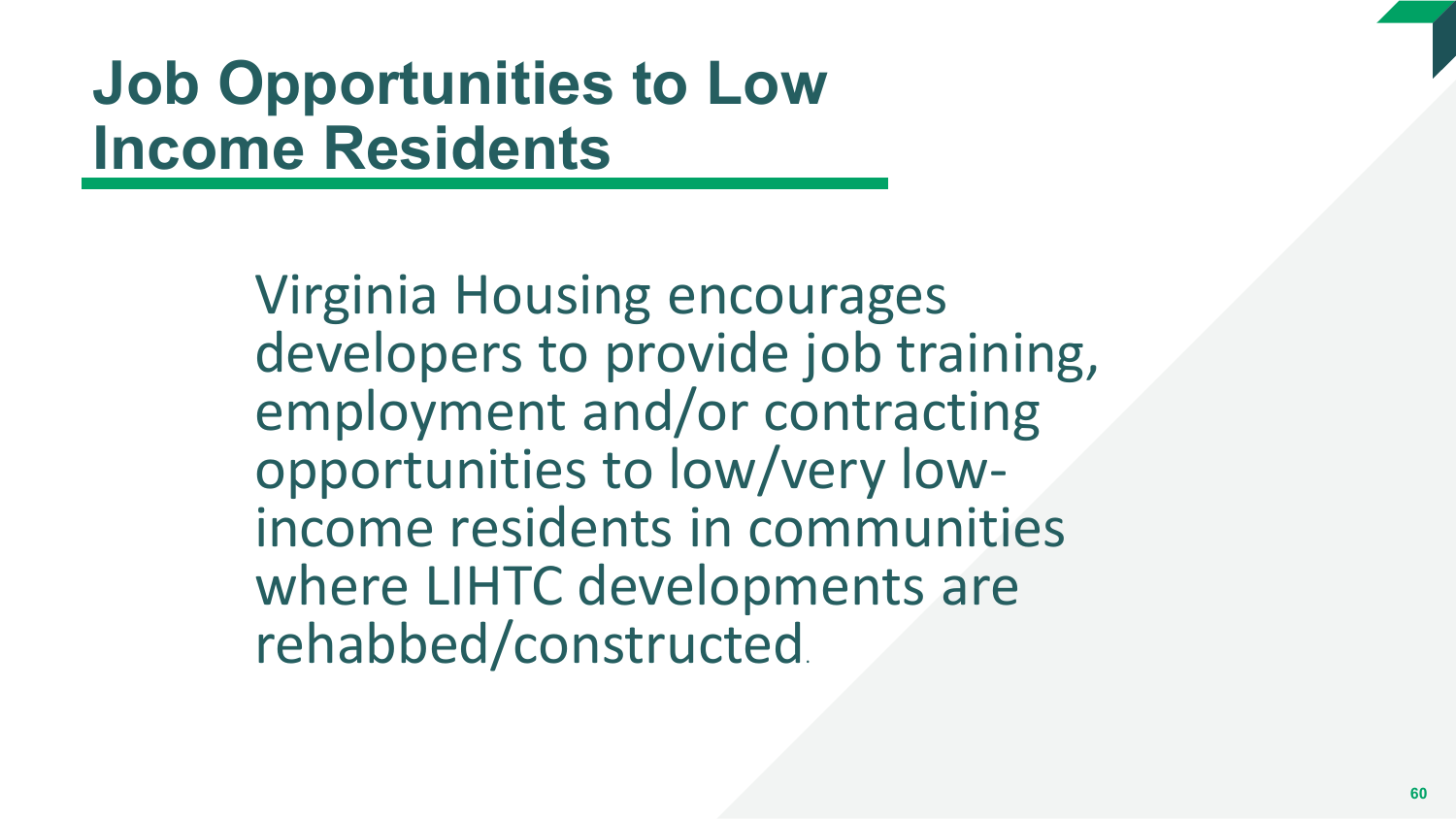

### **Solution School**<br>Figure and Construction Requirements **USE ACCURATE NUMBERS** and You are responsible for meeting all Virginia Housing Minimum Design and Construction Requirements (MDCR)

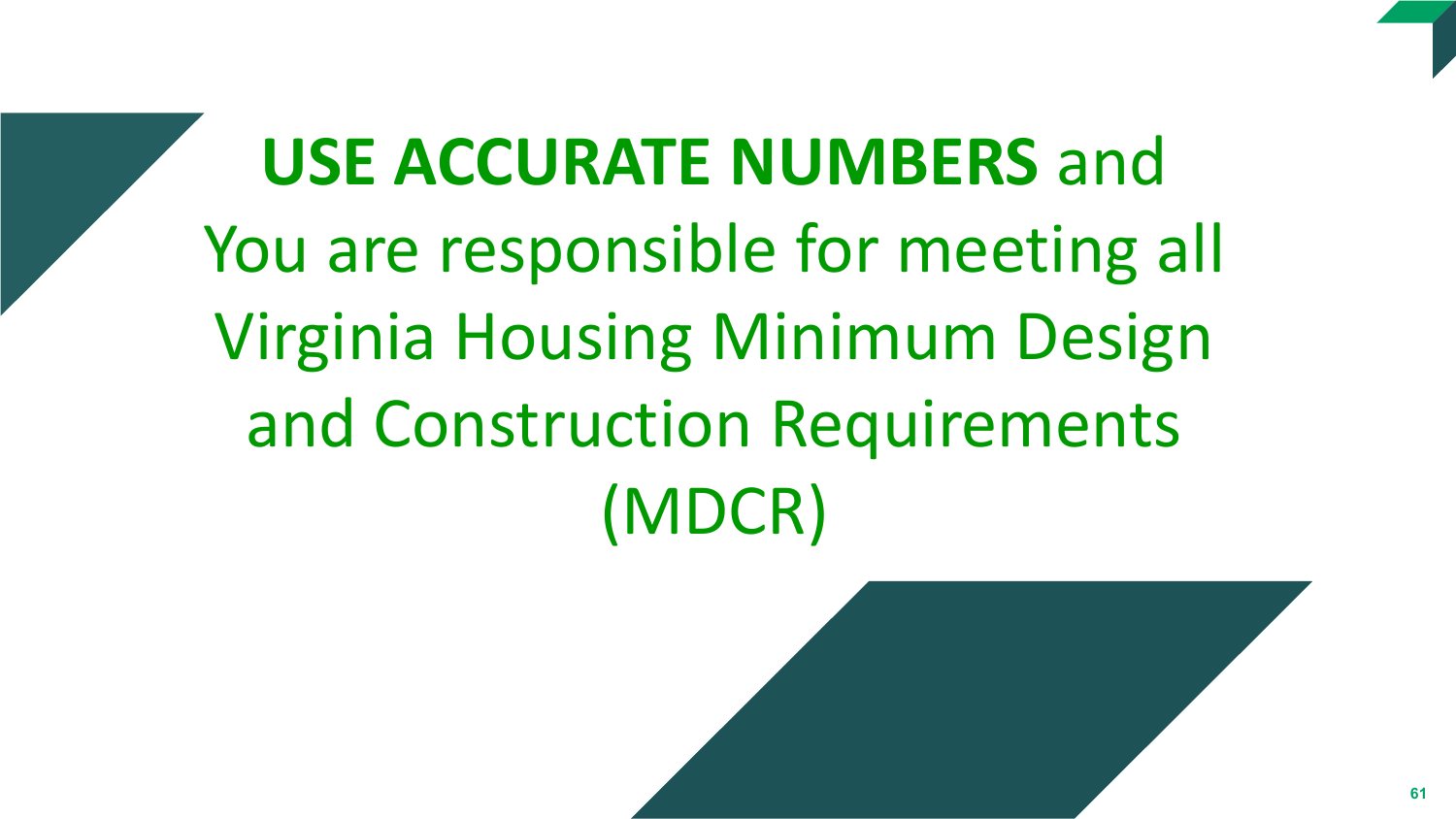# Wrap Up JD Bondurant

Stephanie Flanders

Pamela Freeth

Aniyah Moaney

Phil Cunningham

- 804-343-5725
- 804-343-5939
- 804-343-5563
- 804-343-5818
- 804-343-5514